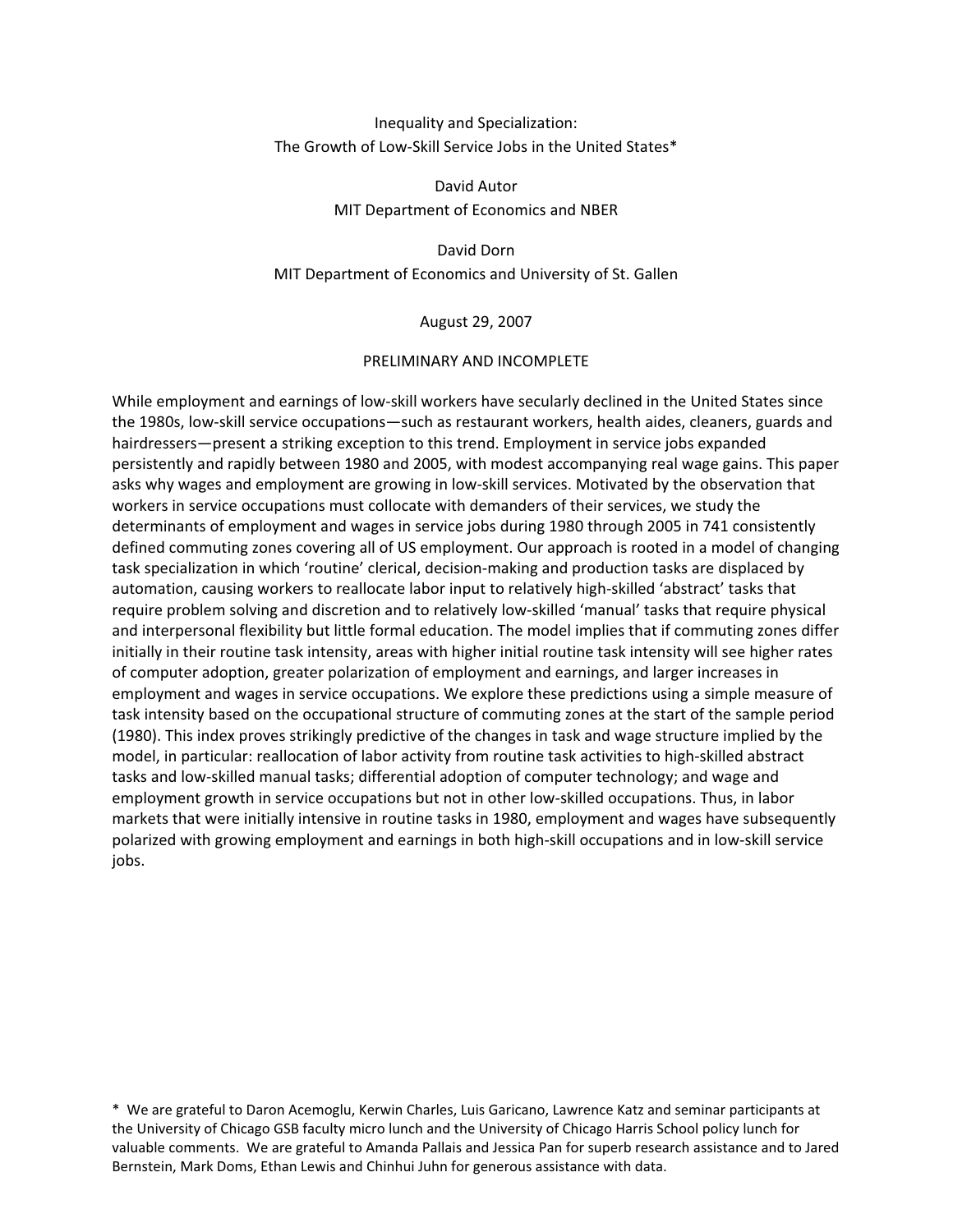## **I. Introduction**

One of the most striking aspects of the growth of earnings inequality in the United States has been the substantial declines in employment and earnings of less-educated workers. Between 1979 and 1995, real wages of high school dropouts working full-time, full-year fell by more than 19 percent while real wages of high school graduates fell by more than 9 percent, prior to staging a modest recovery during 1995 and 2005 (Autor, Katz and Kearney 2007). Over the same two and a half decade interval, employment rates of prime-age males with high school or lower education plummeted, falling by approximately seven percentage points among whites and twice that amount among Blacks (Juhn and Potter 2006). These patterns of declining earnings and employment of low-skilled workers are broadly understood to reflect secular demand shifts favoring high over low-skilled work.

Such demand shifts are reflected in the changing occupational structure of US employment. Table 1 lists the employment shares (measured in total hours of labor input) in 1980 through 2005 of six major occupational groups, defined by the Census Bureau, covering all employment and ordered from most to least highly educated: managerial and professional specialty occupations; technicians, sales and administrative support occupations; precision production, craft and repair occupations; service occupations; operators, fabricators and laborers; and farming, fishing and forestry occupations. Workers in these occupational groups differ substantially in average human capital. In the year 2000, high school dropouts comprised 2.2 percent of employment in professional/managerial jobs, 6.7 of employment in technical, sales and administrative support jobs and 20-plus percent of employment in the four remaining categories of production, labor, service and farm jobs.

As shown in Table 1 and Figure 1a, employment growth between 1980 and 2005 has been strongly biased towards highly skilled occupations. Managerial and professional specialty occupations-the highest skilled category—experienced consistent, rapid growth between 1980 and 2005, gaining 7.1 percentage points as a share of overall employment between 1980 and 2005, a 30 percent increase. By contrast, employment in the 'middle skill' group of technical, sales and administrative support occupations was essentially stagnant over this period, expanding in the 1980s and then contracting to less than its 1980 level over the next 15 years. Most notably, employment shares in three of the four low-skill occupations fell sharply in each decade. Between 1980 and 2005, farming, forestry and fishery occupations contracted by more than 50 percent as a share of employment, operators, fabricators and laborers contracted by 33 percent and precision production, craft and repair occupations contracted by 19 percent.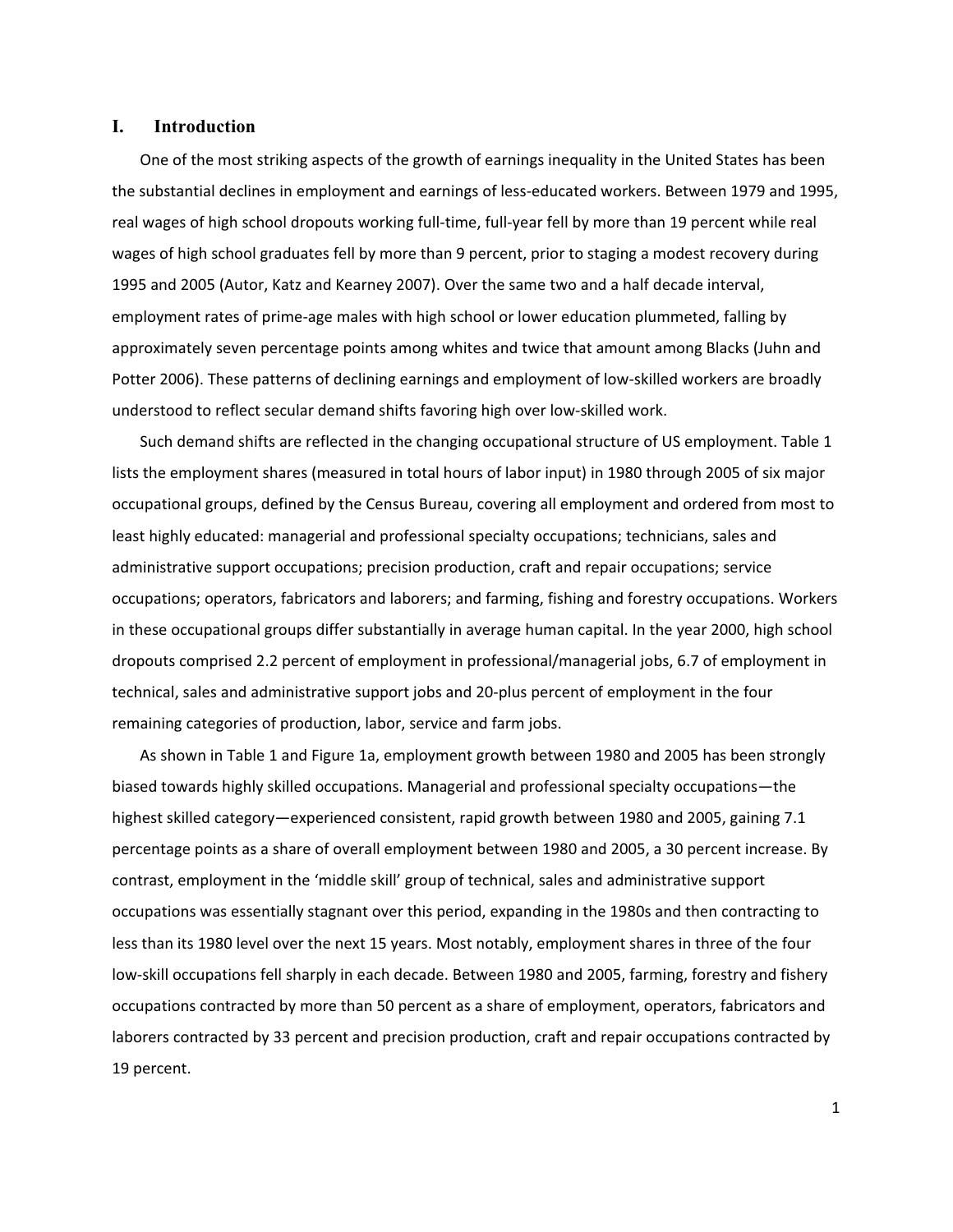Standing in sharp contrast to these patterns of declining employment, however, is the experience of service occupations—which include jobs such as food preparation and service, health services support, and buildings and grounds cleaning and maintenance. $^{1}$  Despite being among the least educated and lowest paid occupations in the US economy, service employment expanded in each decade between 1980 and 2005, rising from 11.0 percent of employment in 1980 to 11.8 percent in 1990, to 13.7 percent in 2000 and to 14.9 percent in 2005. This increase of 35 percent is six percentage points larger than the gain in employment shares of managerial and professional employment.<sup>2</sup> As shown in Figure 1b, service occupations are also the only occupational category that is growing among non-college workers (those with high school or lower education). Notably, average real wages in service occupations also grew in each decade, averaging approximately eight log points per decade between 1980 and 2005 (Table 2). Service wage growth is comparable to that of technical, sales and administrative workers, and is about two-thirds as rapid as wage growth in managerial and professional work. By contrast, wages in other low-skilled occupation categories fell sharply in the 1980s and were relatively stagnant over the entire twenty-five year period.<sup>3</sup> Thus, service occupations present a clear exception to the trend of stagnating or falling wages and employment in low-skill occupations.

In addition to their exceptional pattern of wage and employment growth, three attributes of service occupations are particularly intriguing. A first is that service jobs represent a type of work that is hypothesized to expand in the face of recent technological change. As Autor, Levy and Murnane (2003; ALM hereafter) observe, the first-order impact of computerization is to displace (substitute for) a set of 'middle skilled' routine cognitive and manual tasks, such as bookkeeping, clerical work and repetitive production tasks. This process potentially complements the 'abstract' tasks performed by educated professionals and managers, the productivity of which depends in part on access to abundant information and analysis. Somewhat paradoxically, computerization may have little direct impact on the

-----------------------------------------------------------

 $^{\text{1}}$  It is critical to distinguish service occupations, a group of low-education occupations providing personal services and comprising 13.7 percent of labor input in 2000 (Table 1), from the service sector, a broad category of industries ranging from health care to communications to real estate and comprising 81 percent of non-farm employment in 2000 (source: www.bls.gov).

<sup>&</sup>lt;sup>2</sup> Because part-time jobs are relatively prevalent in service occupations, the share of service jobs in US employment is even larger than their share in total labor input. For example, Hecker 2005 reports that service occupations accounted for nearly one in five jobs in 2004 whereas our calculations based on the 2005 American Community Survey find that service occupations contribute approximately one in seven hours of labor input.

 $^3$  An exception is farming and fishery occupations. However, wages are not likely to be measured reliably in these occupations due to both low rates of non-self-employed work among farm proprietors and substantial underreporting of work by low-paid, undocumented farm laborers. Earnings measures used in our analysis exclude self-employment earnings.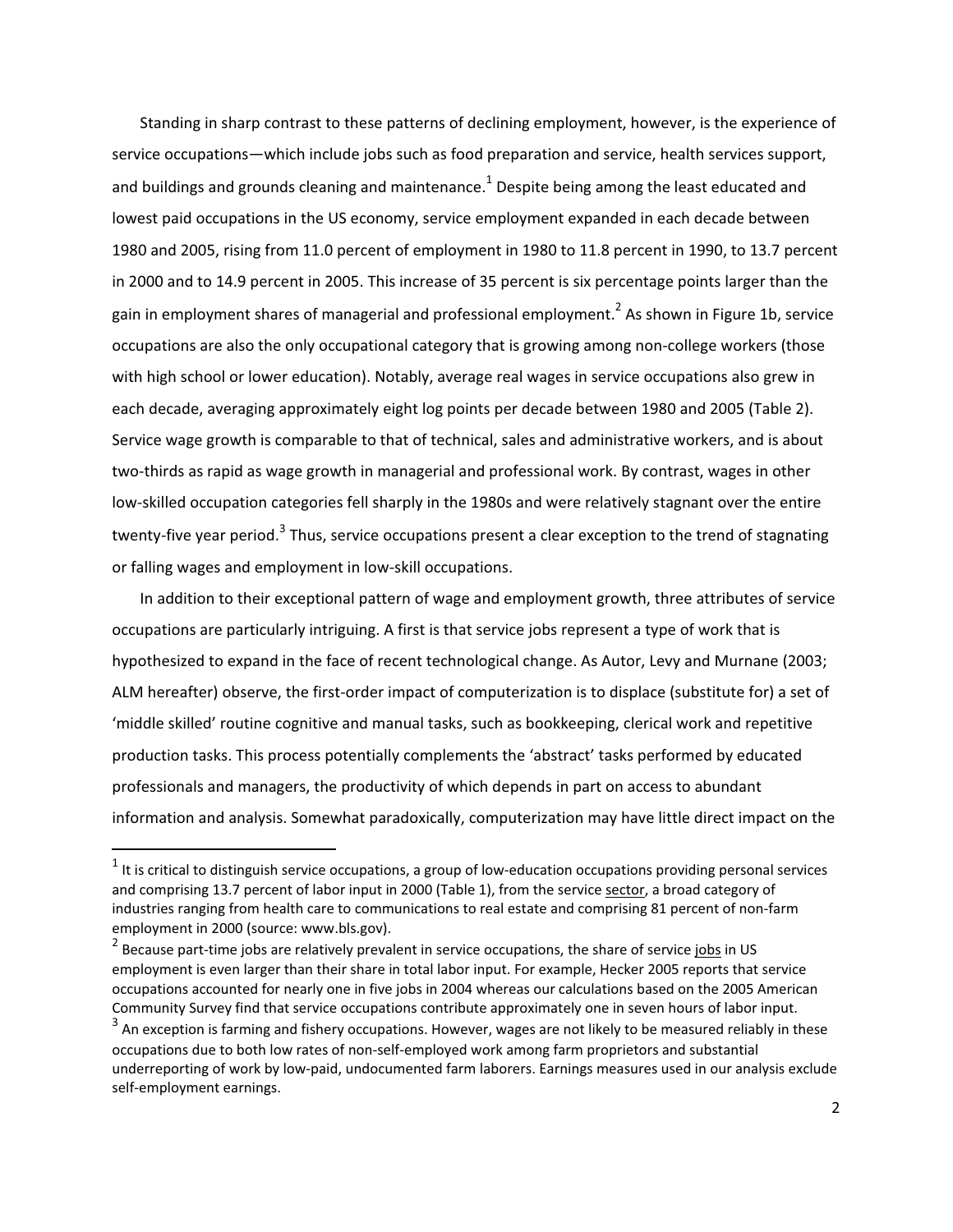non-routine manual activities ('manual tasks') performed in many 'low-skilled' jobs because the interpersonal and environmental adaptability demanded by these jobs has proven difficult to automate (to date). As Goos and Manning (2007) discuss, this conceptual framework implies that computerization may contribute to a polarization of employment and earnings—leading to increased employment in relatively high and relatively low-skilled jobs.<sup>4</sup> Service occupations, which demand low levels of education but high levels of interpersonal and environmental flexibility, exemplify the type of low-skilled job predicted to grow by this framework. This is a contemporary manifestation of Baumol's (1967) classic hypothesis that relatively slow productivity growth in services leads to the long run expansion of the service sector. $^{\mathsf{5}}$ 

A second notable aspect of service employment is the central role it is hypothesized to play in the gap in employment to population rates between the US and Europe. As first highlighted by Piketty (1997), many western European countries appear to be 'missing' personal services such as retail trade and hotel and restaurant employment. Papers by Bertrand and Kramarz (2002), Freeman and Schettkat (2002), Messina (2005) and Rogerson (2007) argue that these missing services both reflect and reinforce lower rates of employment and work hours in the Europe relative to the United States.<sup>6</sup> In particular, these authors hypothesize that European payroll taxes and product market regulations inhibit the labor supply of high earners and simultaneously thwart the development of 'marketized' production of home services. Thus, households engage in more home-based and less market-based production, thereby depressing demand for services. It is thus noteworthy that the growth of service occupation employment in the US has accompanied a particularly pronounced growth of earnings in the upper-half of the wage distribution (Piketty and Saez 2003; Autor, Katz and Kearney 2007). One speculative interpretation of this pattern is that growth in US service employment in part reflects rising demand for

-----------------------------------------------------------

 $^4$  Goos and Manning coined the term 'polarization' to refer to this phenomenon in their 2003 working paper. Acemoglu (1999), Spitz-Oener (2006), Autor, Katz and Kearney (2006 and 2007), Goos and Manning (2003, 2007) and Dustmann, Ludsteck and Schönberg (2007) present evidence that employment polarization has occurred during the last two decades in the UK, West Germany and US. Black and Spitz-Oener consider implications of this phenomenon for demand for female labor. Bartel, Ichniowski and Shaw (2007) present unique, plant-level evidence on the impact of technical change on work organization and productivity in the valve manufacturing industry.

<sup>&</sup>lt;sup>5</sup> A foundational assumption of this argument is that the elasticity of substitution across goods is less than unity, so that the budget share of services rises with its relative price.

 $^6$  Rogerson (2007) studies employment in the service sector rather than service occupations, but conceives of the service sector as the provider of marketized personal services (which is essentially the role played by service occupations).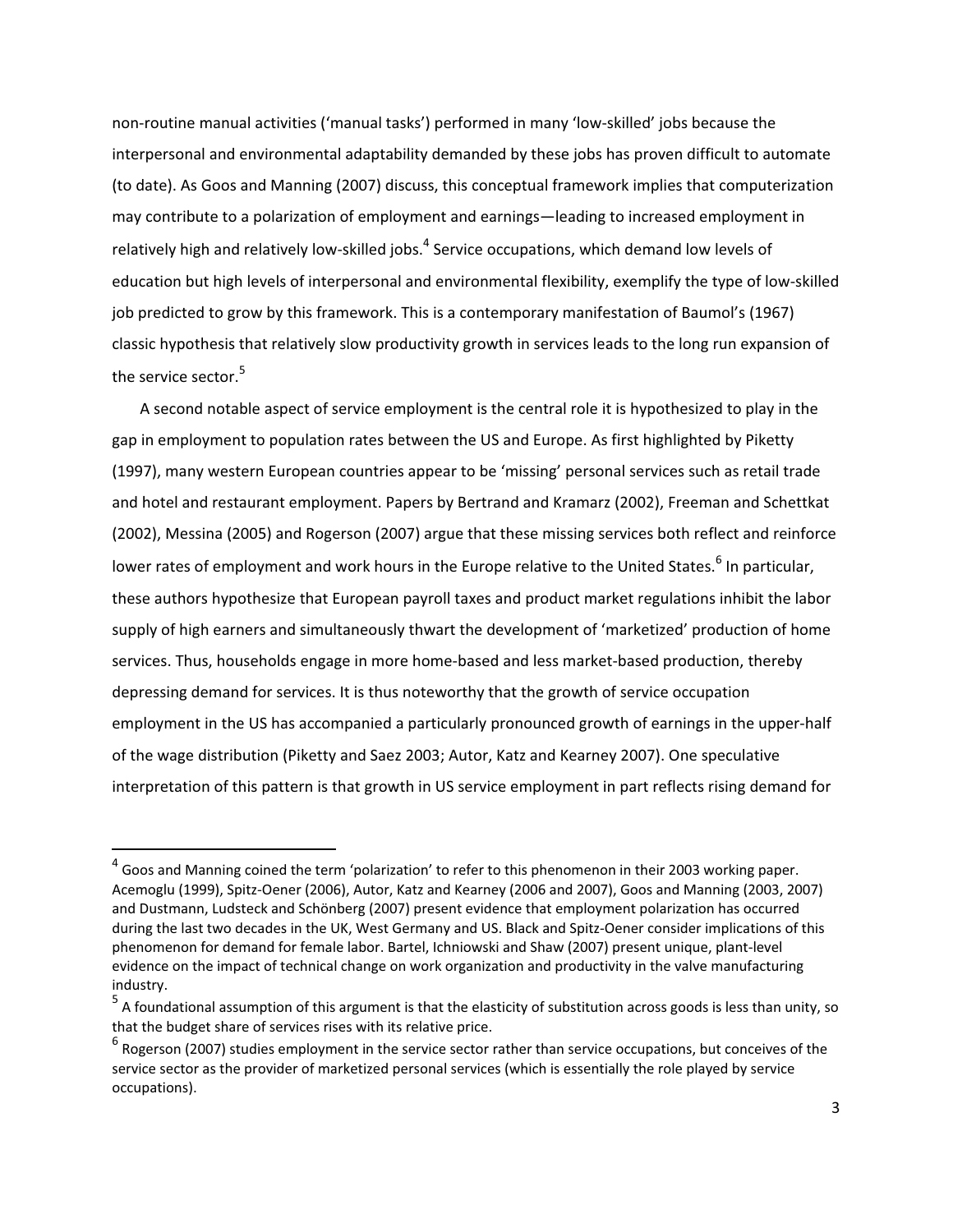market-based substitutes for household production among high earners, a process has been potentially hindered in other industrial economies.

A final relevant aspect of the growth of service employment is that economists have long hypothesized that economic development drives growth of services. Distinct from Baumol's (1967) unbalanced growth hypothesis, Clark (1957) argues that the income elasticity of demand for services is more than unitary (thus, preferences are non-homothetic). Consequently, economic growth leads to a rising share of income devoted to services, even in the case of balanced productivity growth. Supporting this view, recent work by Mazzolari and Ragusa (2007) using US consumption data finds that the fraction of household spending in non-tradable, time-intensive services increases with the household head's wage.

This study explores the link between task structures, changes in the structure of earnings and the growth of low-skilled service work in the US over the last two and a half decades. Our empirical approach builds from the observation that the output of service work is non-traded, meaning that consumers and producers of services must collocate. This makes it fruitful to study the determinants of services using a detailed geographic approach. A crucial input into our analysis is a time-consistent definition of local labor markets based on 'commuting zones' (Tolbert and Sizer 1996). Commuting zones are built from clusters of counties with strong commuting ties and are intended to approximate local US labor markets. We measure levels and changes in economic variables over 1980 through 2005 within 741 consistently defined, fully inclusive commuting zones using data from the Census IPUMS 5 percent samples for 1980, 1990 and 2000 and from the American Community Survey for 2005.

We begin by documenting that, within commuting zones, the growth of service employment is robustly correlated with increases in high wages, a finding consistent with recent work by Mazzolari and Ragusa (2007) for Metropolitan Statistical Areas. This pattern, which holds for service occupations overall and across most service sub-occupations such as food service and buildings and grounds cleaning and maintenance- is suggestive of a link between rising wage inequality and growth of service employment. But because the determinants of cross commuting zone patterns of wage inequality growth are left unexplained by this analysis, it is unclear how this correlation should be interpreted.

To overcome this conceptual hurdle, we apply an empirical approach based on a model of changing task specialization motivated by the observations above. Following ALM 2003, Goos and Manning (2004) and Autor, Katz and Kearney (2006), the model posits that the job tasks of service occupations are relatively immune to automation since they require interpersonal and environmental adaptability as

4-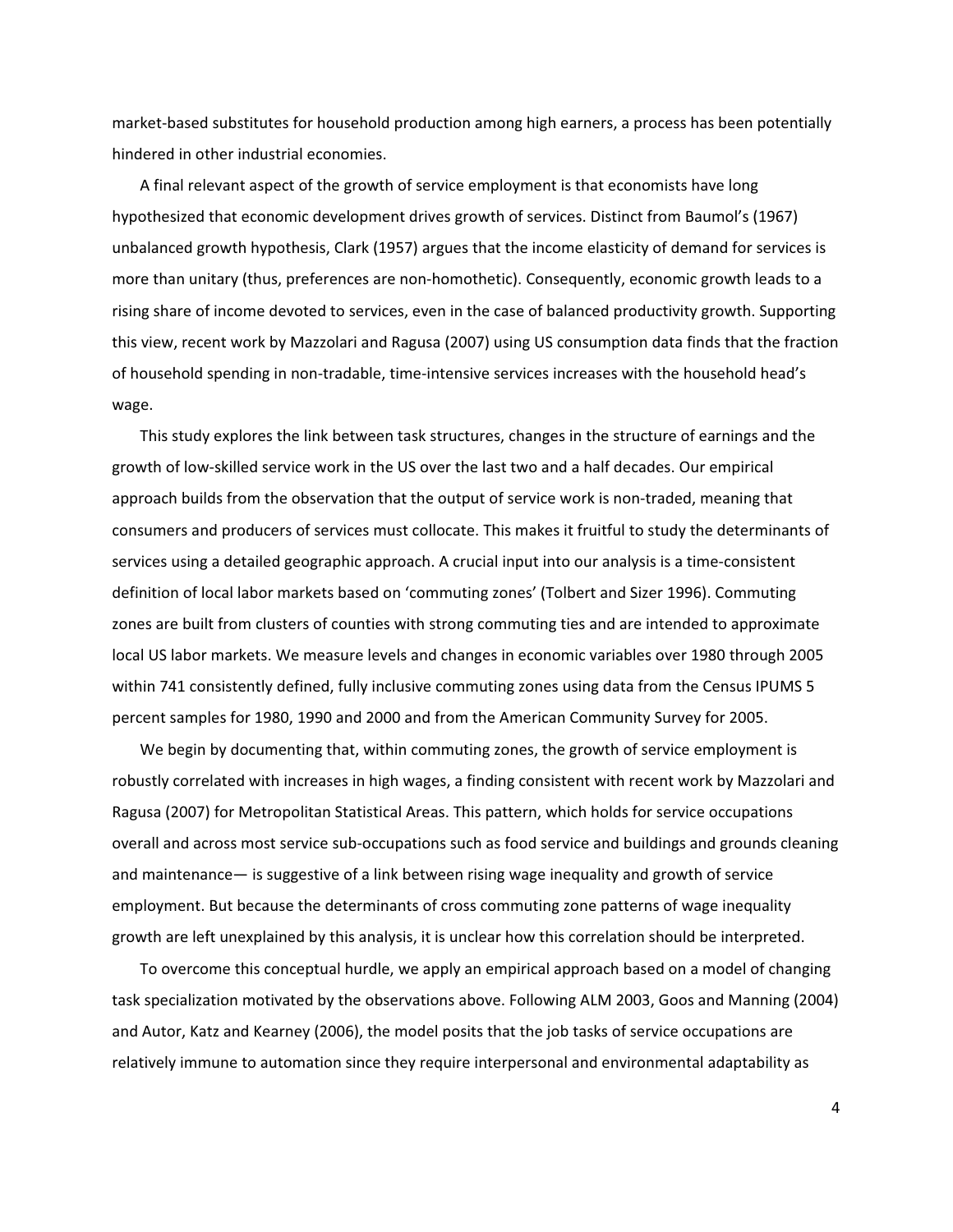well as direct physical proximity. Consequently, automation of 'routine' information processing and production tasks leaves these tasks relatively unscathed. If demand for the outputs of service occupations is relatively inelastic, the model suggests that substitution of information technology for routine tasks may lead to rising wages and employment in service occupations. The model further implies that if commuting zones differ initially in their routine task intensity, areas with higher initial routine task intensity will see higher rates of computer adoption, greater polarization of employment and earnings, and larger increases in employment and wages in service occupations.

To evaluate these broad predictions, we construct a simple index of routine task intensity (RTI) based on the occupational structure of commuting zones at the start of the sample (in 1980). This index proves strikingly predictive of the changes in task and wage structure implied by the conceptual model. In commuting zones with an initially higher RTI, we find a substantial reallocation of labor activity from routine task activities to high-skilled abstract tasks and low-skilled manual tasks. This pattern of changing task allocation occurs not only in aggregate but within major education groups: college educated workers increase their specialization in abstract tasks in the place of routine tasks; less educated workers increase their specialization in both manual and abstract tasks in the place of routine tasks. The increase in labor specialization in high RTI commuting zones is accompanied by significantly higher rates of computer adoption, consistent with the view that computerization substitutes for some of the routine tasks formerly performed by workers.

A primary implication of the conceptual framework is that employment and wages in service occupations should rise in commuting zones undergoing greater displacement of routine tasks. Consistent with this implication, we find that growth of low-skilled service occupations is substantially greater in commuting zones with higher initial routine task intensity. Moreover, real hourly wages in service occupations rise significantly in these same commuting zones while wages in other low-skilled occupations do not. In net, commuting zones with initial higher routine task intensity show a distinct pattern of rising wages in both low-skilled service occupations and in moderately and highly-skilled managerial, professional, technical, sales and administrative occupations, and yet no wage growth across the remaining set of low-skilled occupations. These preliminary results suggest a process of employment and wage polarization within regional labor markets that parallels the polarization of employment seen at the aggregate level in the US, UK and West Germany (Autor, Katz and Kearney 2006; Goos and Manning and 2007; Dustmann, Ludsteck and Schönberg 2007). What is particularly

5-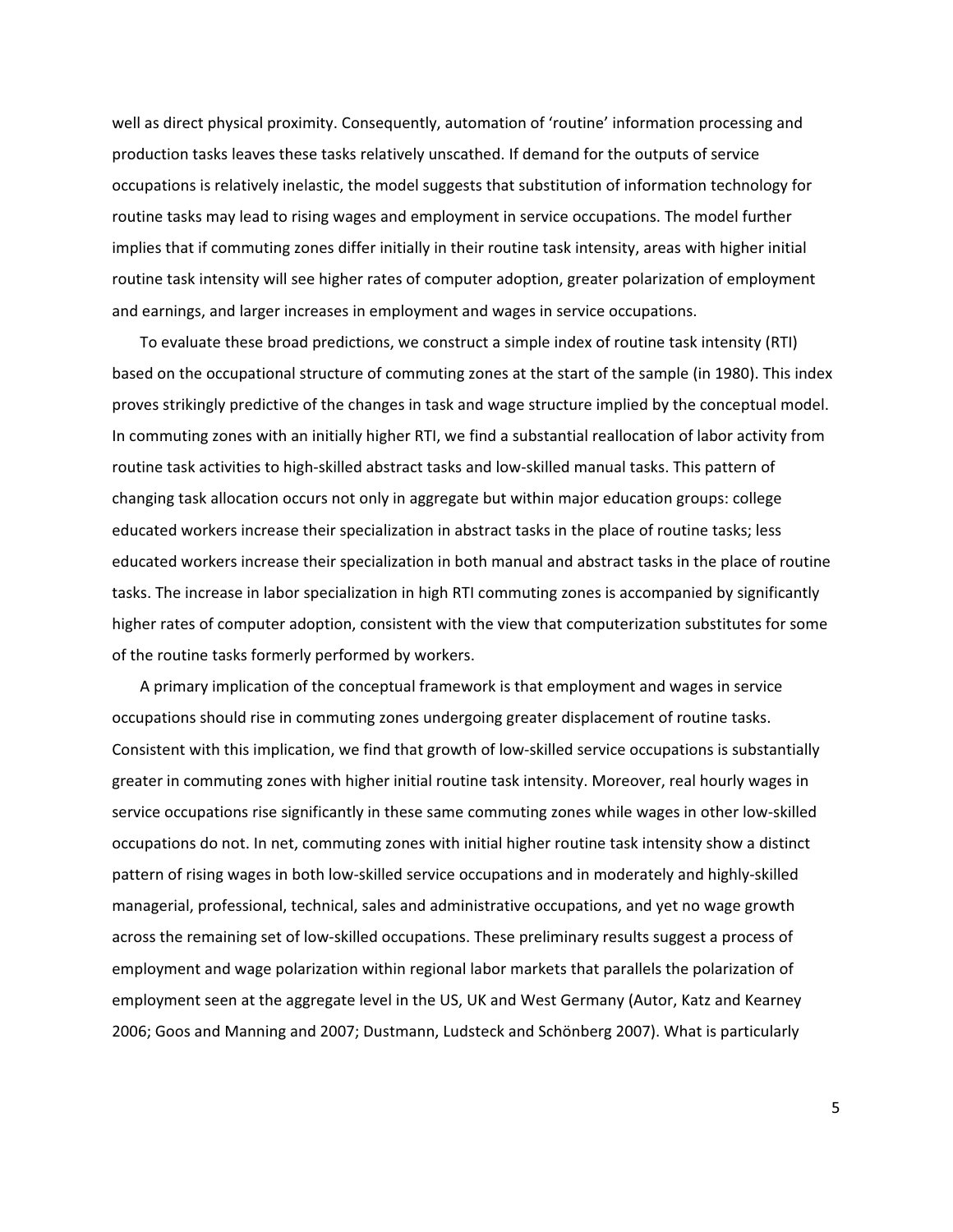novel about these findings is that our empirical approach appears able to predict the labor markets in which these patterns of task specialization and accompanying employment and wage polarization occur.

Our study is related to papers by Manning (2004) and the independent, contemporaneous contribution by Mazzolari and Ragusa (2007). Manning (2004) develops a theoretical model and presents supporting empirical evidence from US cities suggesting that employment of low-skilled workers is increasingly dependent on the service demands of high earning households. Building on Manning's analysis, Mazzolari and Ragusa analyze the relationship between the growth of upper-tail wage inequality and employment in outsourced home production activities within MSAs during the period of 1980 through 2005. Consistent with Manning (2004), they find increased employment in nontradable services in MSAs with greater growth in upper-half (90/50) wage inequality. We confirm this result using measures of service employment and wage inequality at the commuting zone rather than MSA level.

Our paper is also related to analyses by Doms and Lewis (2006) and Beaudry, Doms and Lewis (2007, BDL hereafter), who explore the determinants of computer adoption and changes in education returns across MSA during the period of 1980 through 2000.<sup>7</sup> These papers are motivated by a model of endogenous technology adoption proposed by Beaudry and Green (2003) in which geographic variation in computer adoption is driven by the relative abundance or scarcity of skilled workers, who are complemented by computer technology. Though computer adoption is not a primary focus of our paper, we do present results on this outcome and discuss their relationship to the BDL results.

The remainder of the paper is structured as follows. Section II describes our empirical strategy. A model of technical change with indirect effects on service occupations is presented in section III. Section IV describes the data, followed in section V by descriptive regressions of the relationship between wage inequality and service employment within commuting zones. Section VI introduces the Routine Task Index, explores its correlates and validates its relationship to computer adoption and changing patterns of labor specialization at the commuting zone level. Sections VII and VIII present empirical tests of our hypotheses for service employment, aggregate wage inequality and wage growth in service occupations. Section VIII concludes.

-----------------------------------------------------------

<sup>&</sup>lt;sup>7</sup> The city-level computer adoption measure that we use below was developed by Doms and Lewis (2006) and generously provided to us by the authors. This measure is also used in Beaudry, Doms and Lewis (2007).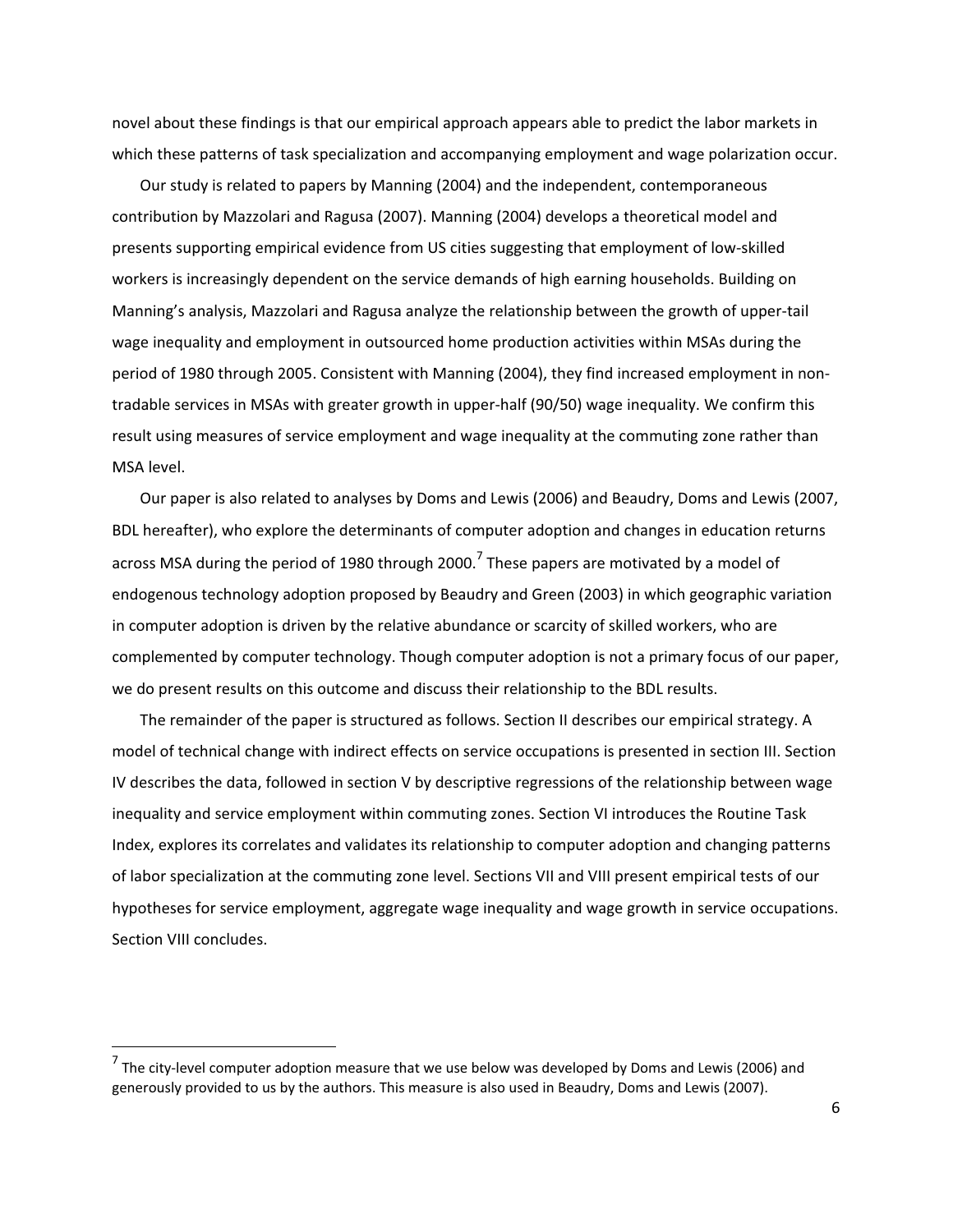### **II. Empirical approach**

-----------------------------------------------------------

Service occupations—that is, jobs primarily involving serving, protecting and caring for others differ from many other low-skilled occupations in two important respects. First, the high 'manual' content of service occupations, characterized by a need for spatial, visual and verbal orientation and adaptability makes it difficult to computerize (or otherwise mechanize) the primary tasks of these occupations. Second, the services provided must be consumed at or near the place of production, therefore preventing jobs in service occupations from being outsourced out of commuting distance or overseas. <sup>8</sup> This latter characteristic of non-tradability is pervasive among service occupations. Service workers such as cleaners, janitors, guards and food preparation workers must be physically present to provide services at the customer's location. For service occupations such as health aides, childcare workers, and hairdressers and beauticians, this constraint is even more binding: workers must be in physical contact with their clients.

The requirement of collocation of both demanders and suppliers of services is fundamental for the empirical strategy pursued in this paper. Since service workers provide their services primarily to individuals who live within commutable distance and demanders of services will predominantly buy services from local suppliers, the services produced by low-skilled service workers will be traded in many distinct local markets within the US. We are able to exploit geographical variation across local service markets in order to test our hypotheses for service growth. As a concept for local markets, we use the geography of commuting zones, which subdivide the US into local areas that are characterized by strong commuting ties within a commuting zone and small commuting flows between these zones. The geographical measurement is described in more detail in section IV.

The second crucial observation for the empirical strategy employed here is that the service occupations' requirement of proximity between producers and end consumers is not shared by most other low-skilled occupations. Many manufacturing jobs are prone to global outsourcing since manufactured goods can often be shipped internationally. Even the perishable produce supplied by agricultural workers can be shipped over ever increasing distances. On a local level, an increasing

 $^8$  Blinder (2007) argues that the single most important criterion for offshorability of an occupation is whether or not a worker must be physically present at a specific work location in the US in order for a good or service to be provided to US customers. Service occupations clearly require such physical proximity.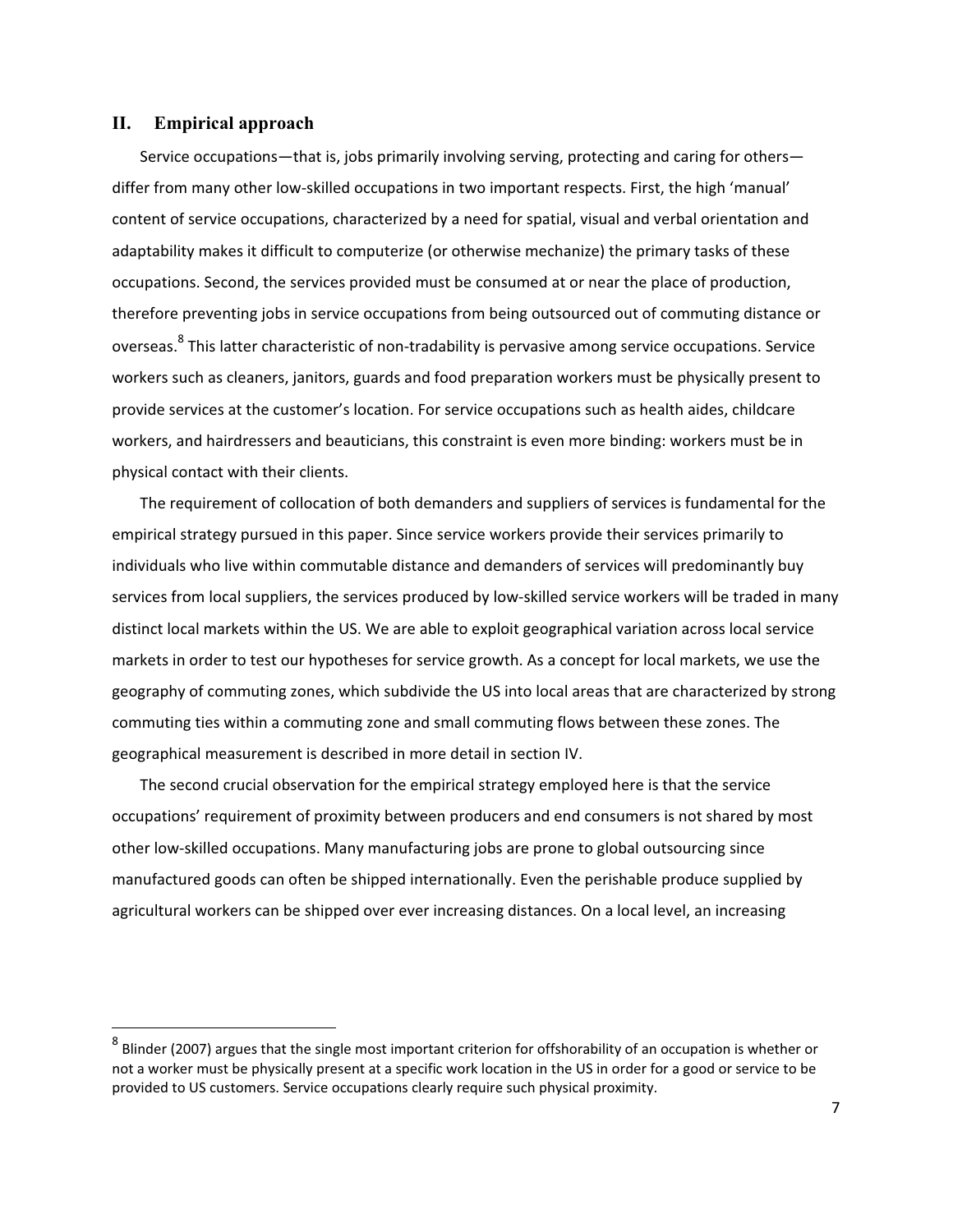demand for both goods and services should therefore primarily lead to increased employment growth in services, but have much less effect on workers that are engaged in the production of goods.<sup>9</sup>

As a tentative test for the relationship between changes in the local wage structure and local service employment, Figure 2 maps the growth of the share of service workers in a commuting zone and the growth in upper-tail wage inequality between the 90<sup>th</sup> and the 50<sup>th</sup> percentiles of the hourly wage distribution in the 1980s and 1990s. As discussed below, all our explanations for service growth predict a positive relationship between these two variables. An increase of top wages should increase upper-tail wage inequality and create a larger demand for services, therefore raising service employment. The replacement of routine workers in the middle of the wage distribution by computers and a subsequent trickle-down of such workers into service occupations will increase upper-tail wage inequality through a falling median wage and again increase service employment. Indeed, Figure 2 confirms a striking geographical correlation between service employment growth and growth of upper-tail wage inequality. Clear geographical shifts are visible particularly between the 1980s and 1990s with both service and inequality growth shifting from the center of the country to the coasts. Thus, although the locus of service growth differs between the two decades, the correlation with upper-tail inequality is apparent in each. This correlation supports the viability of the geographical identification structure to be pursued in the empirical section of this paper.

#### **III. A model of technical change with indirect effects on service occupations**

-----------------------------------------------------------

In this section, we develop a brief model of occupational change that is motivated by the analysis in ALM (2003) and Autor, Katz and Kearney (2006). Drawing on case studies that analyze the impacts of computers on the work organization of single factories or businesses, ALM observe that computers are best at executing repetitive 'routine' tasks that follow clearly defined procedures. At the same time, computers (or, more precisely, computer programmers) struggle with tasks that are less repetitive or require a large degree of environmental adaptability. These include 'abstract' cognitive and interactive tasks that are usually performed by highly skilled workers, but also 'manual' tasks such picking up irregularly scattered objects or walking through a crowd of moving people. In the ALM framework, computerization is a complement to abstract relative to manual tasks. Specifically, it complements

 $^9$  Other non-tradable activities that may be subject to this mechanism are construction, local transportation services (such as taxis and delivery), and in-person sales jobs such as cashiers and counter clerks. We focus specifically on service occupations as defined by the US occupational classification system so as to avoid potentially ad hoc classifications.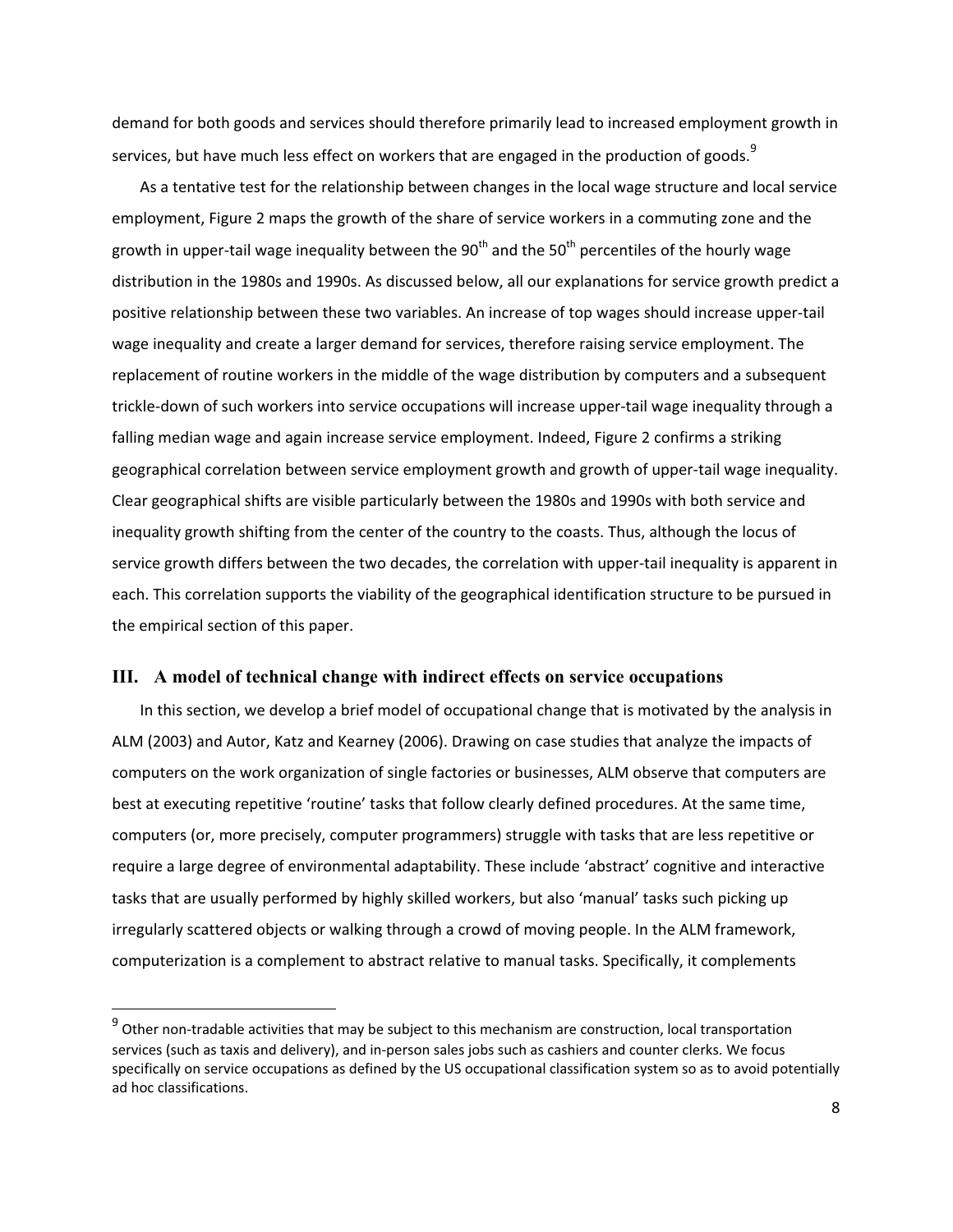workers engaged in abstract work by greatly reducing the cost of one of their primary inputs: information. It has only a limited direct impact of the productivity of workers engaged in manual tasks, however. To a first approximation, these tasks are neither augmented nor replaced by computerization.

In the model considered in this section, we equate manual tasks with service producing occupations and equate routine and abstract tasks with goods producing occupations. Technical advancements in routine tasks directly raise productivity in the goods sector but impact service occupations only indirectly through two forces: reallocation of labor (a supply effect) and changes in consumption patterns (a demand effect). The model predicts that technological progress in routine tasks increases employment in service occupations and raises wage inequality between high and middle-skill workers. Workers engaged in abstract tasks benefit from computerization due to greater productivity and falling prices. Workers engaged in routine tasks are potentially harmed by downward wage pressure exerted by technological progress—which in turn causes the least skilled routine workers to switch occupations to services. However, increased demand for services spurred by rising incomes causes real wages in service occupations to rise.

#### A. Model

Consider an economy that produces two final outputs, Goods and Services. Production of Services is Leontief:

$$
(1) \t Y_s = \alpha_s L_M,
$$

and production of Goods is Cobb-Douglas:

$$
(2) \t Y_g = \alpha_g (L_R + K)^\beta L_A^{1-\beta},
$$

where  $\alpha_{_s}^{},\alpha_{_g}^{}>0$  are efficiency parameters and  $\ M,R$  and  $\ A$  are Manual, Routine, and Abstract tasks respectively. The parameter  $\beta \in (0,1)$  lies on the open unit interval. To reduce notation, we suppress  $\alpha_{s}$ ,  $\alpha_{g}$ , which are constants in the model.

Abstract and manual tasks are performed by workers who supply labor inputs,  $L_{\scriptscriptstyle A}$  and  $L_{\scriptscriptstyle M}$ . Routine tasks are performed either by workers who supply  $\, L_{\scriptscriptstyle R}\,$  or by computer capital,  $\,K$ , measured in efficiency units.

Computer capital is produced and competitively supplied using the following technology:

$$
(3) \t K_{t} = \lambda_{t} Y_{K_{t}},
$$

where  $Y_{K_t}$  is the amount of the final consumption good allocated to production of  $K$  and  $\lambda$ <sub>r</sub> is an efficiency parameter that is exogenously rising with time, reflecting advancements in information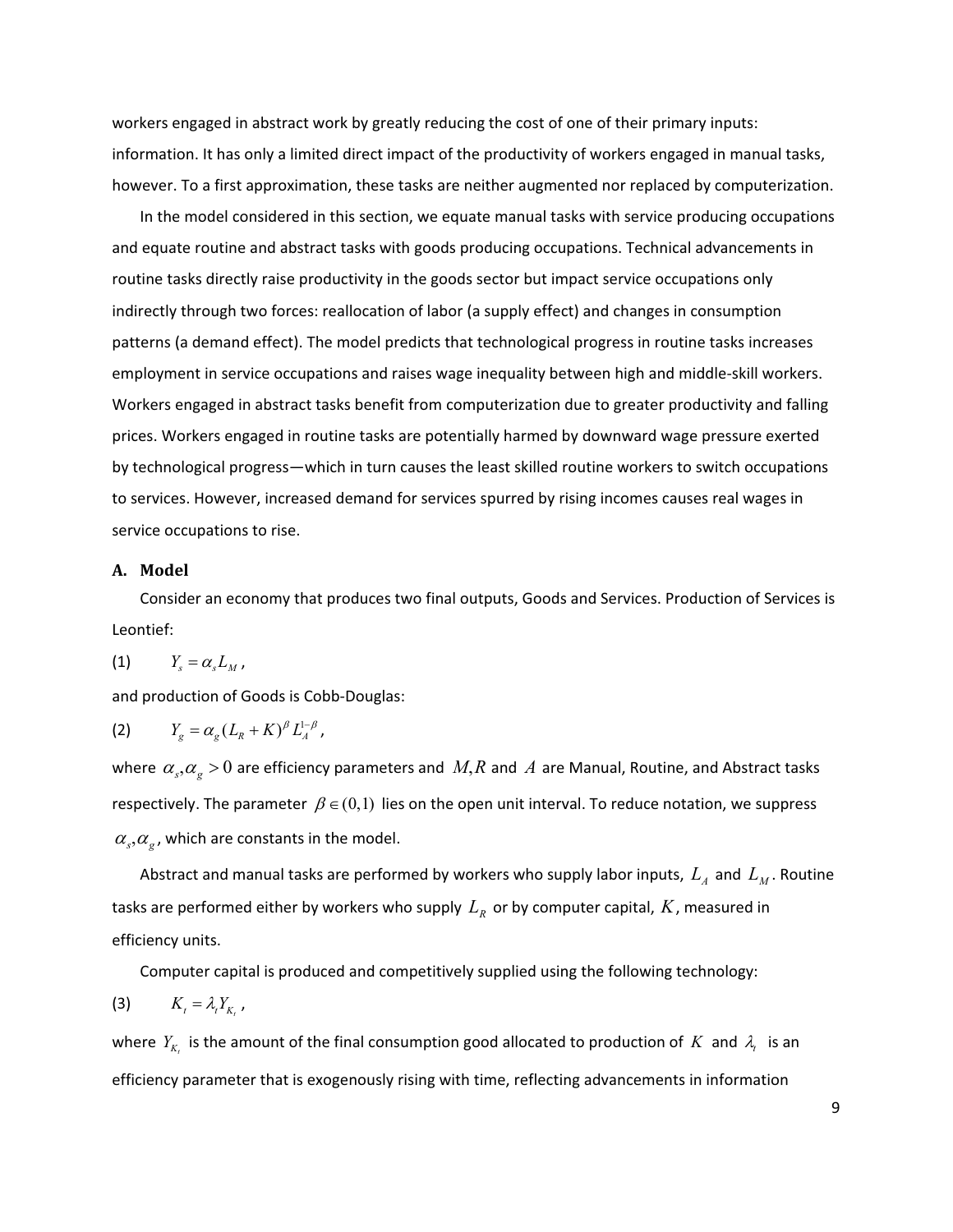technology. Competition ensures that the real price of computer capital (in efficiency units) is  $\rho_{_t}$  = 1/ $\lambda_{_t}$ . The exogenously declining price of computer capital is the causal force in the model.

There are two types of workers in this economy, college and non-college. College workers are endowed with one unit of abstract skills, which they supply inelastically to Abstract tasks. Non-college workers are heterogeneous in their skills. Each non-college worker has one unit of Manual skills and  $\eta_i$  > 0 units of Routine skills. Non-college workers can freely subdivide their time between Routine and Manual tasks. In practice, however, each worker will specialize in the task in which he holds comparative advantage. Non-college workers self-select into Routine tasks iff:

$$
\text{(4)} \qquad \eta_i \geq \frac{w_m}{w_r},
$$

and otherwise perform Manual tasks. We can write the labor supply functions to Manual and Routine tasks as  $L_M(w_m/w_r) = \theta \sum_i 1[\eta_i < w_m/w_r]$  and  $L_R(w_m/w_r) = \theta \sum_i 1[\eta_i \ge w_m/w_r]$  where  $1[\cdot]$  is the indicator function and  $\theta$  is the non-college share of the workforce. Note that  $L'_M(w_{_m}/w_{_r})\!\ge\!0\,$  and  $L'_R(w_m/w_r) \leq 0$  . We additionally assume that  $L_M(\cdot)$  and  $L_R(\cdot)$  are continuously differentiable.

All workers have the same preferences. We consider two cases for preferences. In the first, preferences are homothetic, implying that budget shares are independent of income and that each product (*g*,*s*) has unit elasticity of demand. This case is most simply modeled as Cobb-Douglas preferences:

(5) 
$$
U(g, s) = Y_g^{\gamma} Y_s^{1-\gamma}
$$
,

with  $\gamma \in (0,1)$ . Thus, utility maximization implies that

$$
(6) \qquad \frac{Y_g p_g}{Y_s p_d} = \frac{\gamma}{1-\gamma} \, .
$$

In the second case, preferences are non-homothetic, with the income elasticity of demand for services greater than unity and the income elasticity of demand for goods less than unity. We do not write down a specific functional form for this utility function but examine its implications heuristically.

Equilibrium in this model occurs when the economy operates on the demand curve for each factor; all factors are paid their marginal products; the labor market clears, so no worker wishes to reallocate labor input among tasks; and prices equilibrate supply and demand for Goods and Services.

We begin with by calculating an appropriate price index for consumption. Let

$$
(7) \t Y = Y_g^{\gamma} Y_s^{1-\gamma},
$$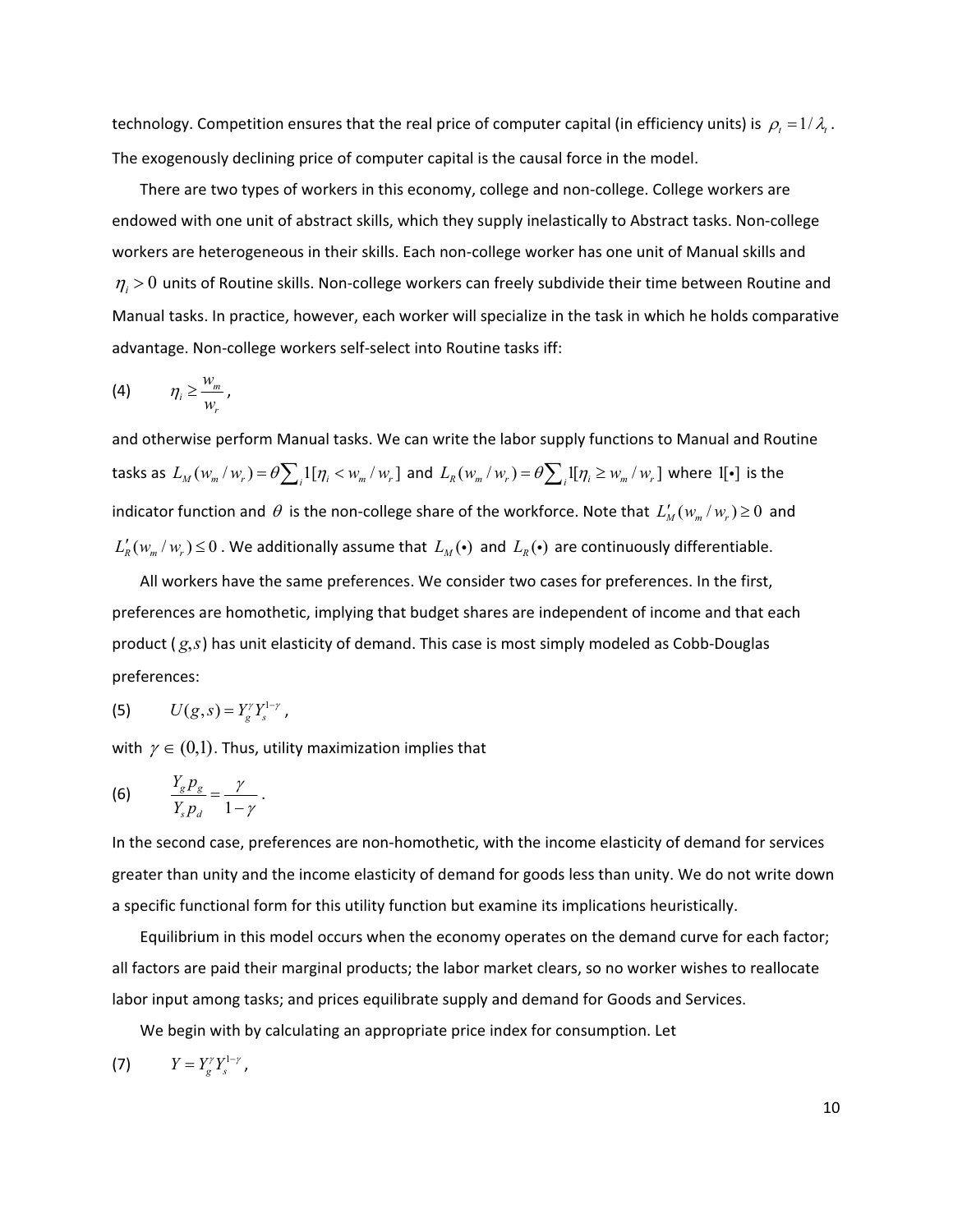where  $Y$  is a composite consumption good that provides one unit of utility.

Denote the prices of Goods and Services as  $p_g$ ,  $p_s$ . Consumer expenditure minimization generates the following numeraire for the consumption good:

(8) 
$$
p_y=1=\gamma^{\gamma}(1-\gamma)^{\gamma-1}p_g^{\gamma}p_s^{1-\gamma}
$$
.

Solving for prices of Goods and Services in terms of the numeraire, we obtain:

$$
\textbf{(9)} \hspace{1cm} p_g = \gamma \left( \frac{Y_g}{Y_s} \right)^{\gamma - 1}, \hspace{1cm} p_s = (1 - \gamma) \left( \frac{Y_s}{Y_g} \right)^{-\gamma} \hspace{1cm}.
$$

Substituting these prices into the marginal productivity conditions and suppressing time subscripts yields the following expressions for wages:

(10) 
$$
w_a = p_g \frac{\partial Y_g}{\partial A} = \gamma \left(\frac{Y_g}{Y_s}\right)^{\gamma-1} (1-\beta) R^{\beta} A^{-\beta},
$$

(11) 
$$
w_r = \rho = p_g \frac{\partial Y_g}{\partial R} = \gamma \left(\frac{Y_g}{Y_s}\right)^{\gamma-1} \beta R^{\beta-1} A^{1-\beta},
$$

(12) 
$$
w_m = p_s \frac{\partial Y_s}{\partial M} = (1 - \gamma) \left( \frac{Y_s}{Y_g} \right)^{-\gamma}.
$$

The societal budget constraint is:

$$
(13) \qquad Y = C + Y_K,
$$

where  $C$  is the amount of the composite consumption good allocated to consumption and  $Y^K$  is the amount allocated to production of computer capital.

The main comparative statics for the impact of technical advancements in computer production ( $\partial \lambda_i / \partial t$ ) on output, labor allocation and wages can be obtained from these expressions.

A. Due to the perfect substitutability between  $K$  and  $L_R$ , the price of computer capital pins down the Routine wage. Technological advancements in computer production therefore reduce  $\rho$  and the Routine wage one-for-one:

(14) 
$$
\frac{\partial \ln w_r}{\partial \ln \lambda} = \frac{\partial \ln w_r}{\partial \ln \rho} \times \frac{\partial \ln \rho}{\partial \ln \lambda} = -1.
$$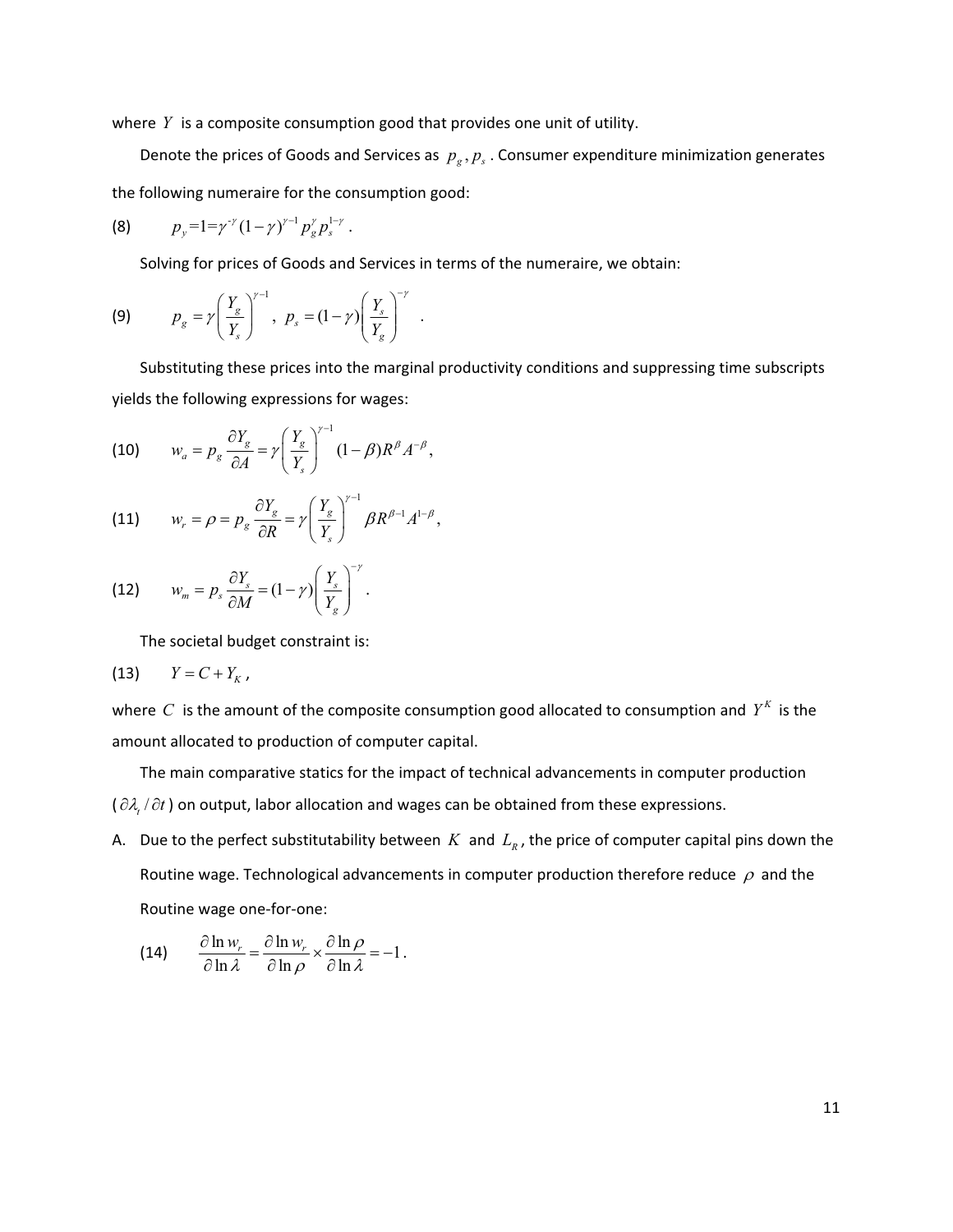B. Improvements in  $\lambda$  also causes a decline in the real price of Goods as may be shown by using equation (11) to obtain an expression for the goods price and then differentiating this expression with respect to  $\rho: ^{10}$ 

(15) 
$$
\ln p_g = \ln(\rho R^{1-\beta} A^{\beta-1}),
$$

(16) 
$$
\frac{\partial \ln p_{g}}{\partial \ln \lambda} = (1 - \beta) \frac{\partial \ln R}{\partial \ln \lambda} - 1 = -\beta.
$$

C. This result further implies that Goods output rises relative to Service output. In particular, substituting equation (16) into equation (9) yields:

(17) 
$$
\frac{\partial \ln(Y_g / Y_s)}{\partial \ln \lambda} = \frac{\beta}{1 - \gamma} > 0.
$$

D. Equation (17) also implies that technological progress in the computing sector raises the Abstract relative to the Routine wage:

(18) 
$$
\frac{\partial(\ln w_a/w_r)}{\partial \ln \lambda} = -\frac{\partial \ln R}{\partial \ln \rho} = 1.
$$

Thus, inequality between Abstract and Routine worker increases.

- E. A decline in  $\rho$  raises demand for Routine task input in Goods production. This demand could be met by either additional K or additional input of Routine labor. Because a fall in  $\rho$  implies a corresponding decline in  $w_r$ , labor supply to Routine tasks falls as non-college workers reallocate labor input to Services. This labor reallocation occurs until equation (4) is satisfied—that is, the marginal non-college worker is indifferent between working in Goods or Services. Hence, rising demand for Routine task input will be met by additional production of  $K$ .
- F. The influx of labor into the Service sector causes Service output to expand. Despite this supply effect, the real Manual wage rises. In particular,

(19) 
$$
\frac{\partial \ln w_m}{\partial \ln \lambda} = \gamma \frac{\partial \ln(Y_s/Y_g)}{\partial \ln \rho} = \frac{\beta \gamma}{1-\gamma} > 0.
$$

This occurs because the decline in the Goods price and attendant rise in Goods relative to Service output raises real consumption of Service workers (note that the real wage impact on  $w<sub>r</sub>$  is increasing in  $\gamma$ , which is the Goods share in consumption). In net, the model implies that

<sup>-</sup>---------------------------------------------------------- 10-We-use-the-fact-that-ownfactor-input-demand-has-a-price-elasticity-of-negative-one-in-the-CobbDouglass production function.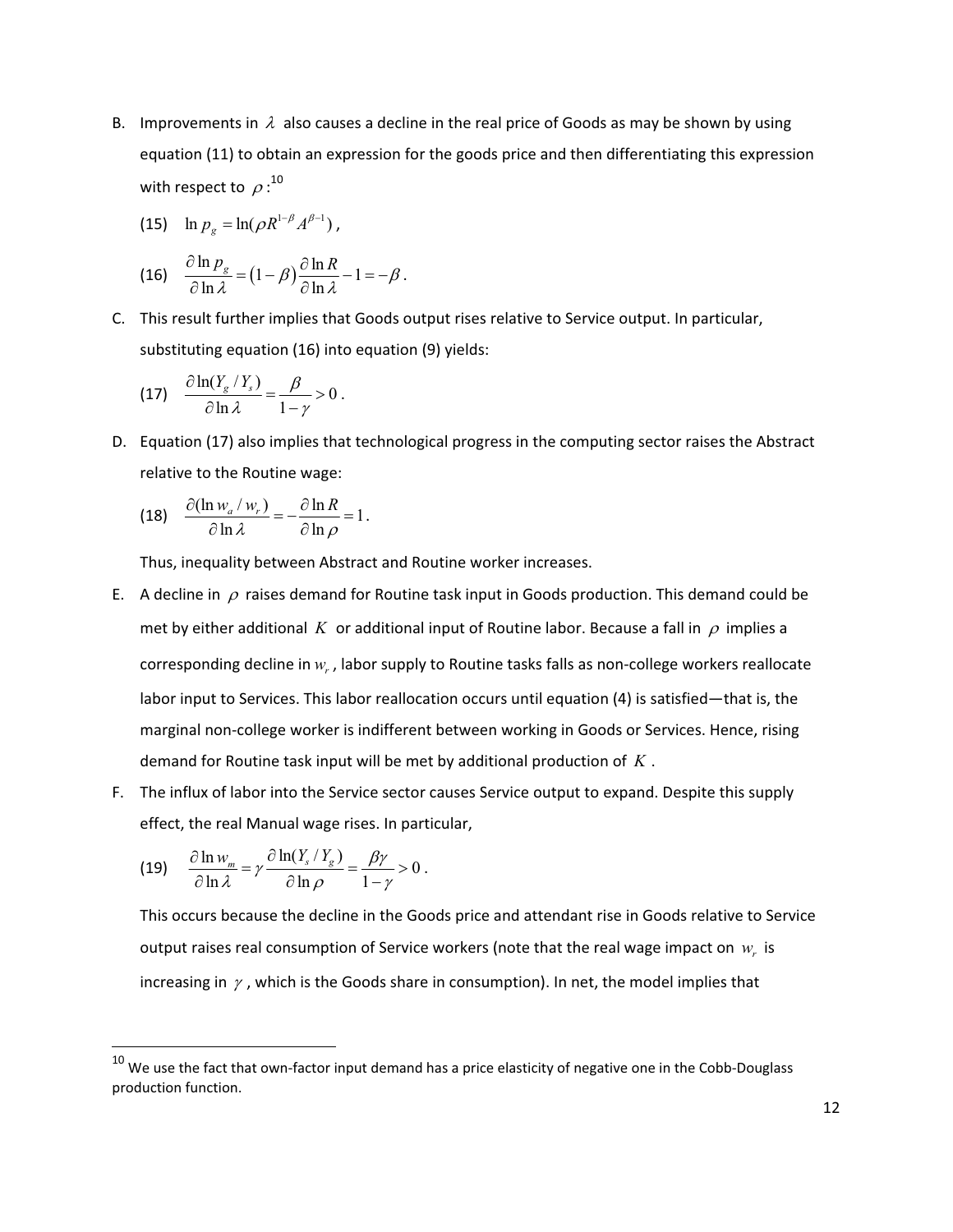technological progress in computing raises inequality between high and medium skill workers but reduces inequality between medium and low-skill workers.

G. These implications for real wages expressed in efficiency units ( $w_r, w_g, w_a$ ) are slightly different from the implications for observed wages, however. This is because positive self-selection of workers into Routine tasks means that as Routine wages falls, the average quality of Routine workers rises. Thus, it is possible for **observed** wage inequality between Routine and Manual workers to rise even as wage inequality between these two groups expressed in efficiency units falls.

#### **B.** Implications

-----------------------------------------------------------

This stylized model makes a set of broad predictions that we explore below. At an aggregate level, the model implies that the ongoing computerization of Routine tasks causes workers to specialize in either Abstract or Manual tasks. This process generates employment polarization, with declining employment in middle-skill clerical and routine production jobs, and rising employment in high-skill managerial and professional occupations as well as in low-skill service occupations. Simultaneously, wage inequality rises between high and middle-skill workers due to the falling market price of Routine tasks and the rising productivity of Abstract workers. Real wages of manual workers rise, however, due to rising demand for Services.

Though our model depicts price and quantity movements in a single macro-economy, the model may be usefully applied to geographic areas such as cities—or, in our case, commuting zones—if these areas can be treated as distinct labor markets. In particular, if these markets differ initially in their Routine task intensity, the model predicts that markets with higher initial Routine task intensity will see greater polarization of employment, greater growth of service employment and greater growth of wages in service occupations as routine tasks are automated.<sup>11</sup> This observation is central to our empirical strategy below.

After describing the data below, we begin by documenting first order descriptive relationships between growth in inequality and growth in service employment within commuting zones during 1980 through 2005. We next explore a number of candidate factors that may explain this correlation.

 $^{11}$  Formally, we could rewrite equation (2) at the city (or commuting zone) level with a city-specific routine task intensity:  $y_{j_g} = \alpha_g R^{b_j} A^{1-b_j}$  where *j* denotes cities and a higher value of  $b_j$  indicates greater initial routine task intensity. If all other preference and labor supply parameters are comparable across cities (that is, uncorrelated with  $b_j$ ), a uniform (common across cities) decline in the routine task price will induce greater growth in wage inequality and service employment in high  $b$  cities.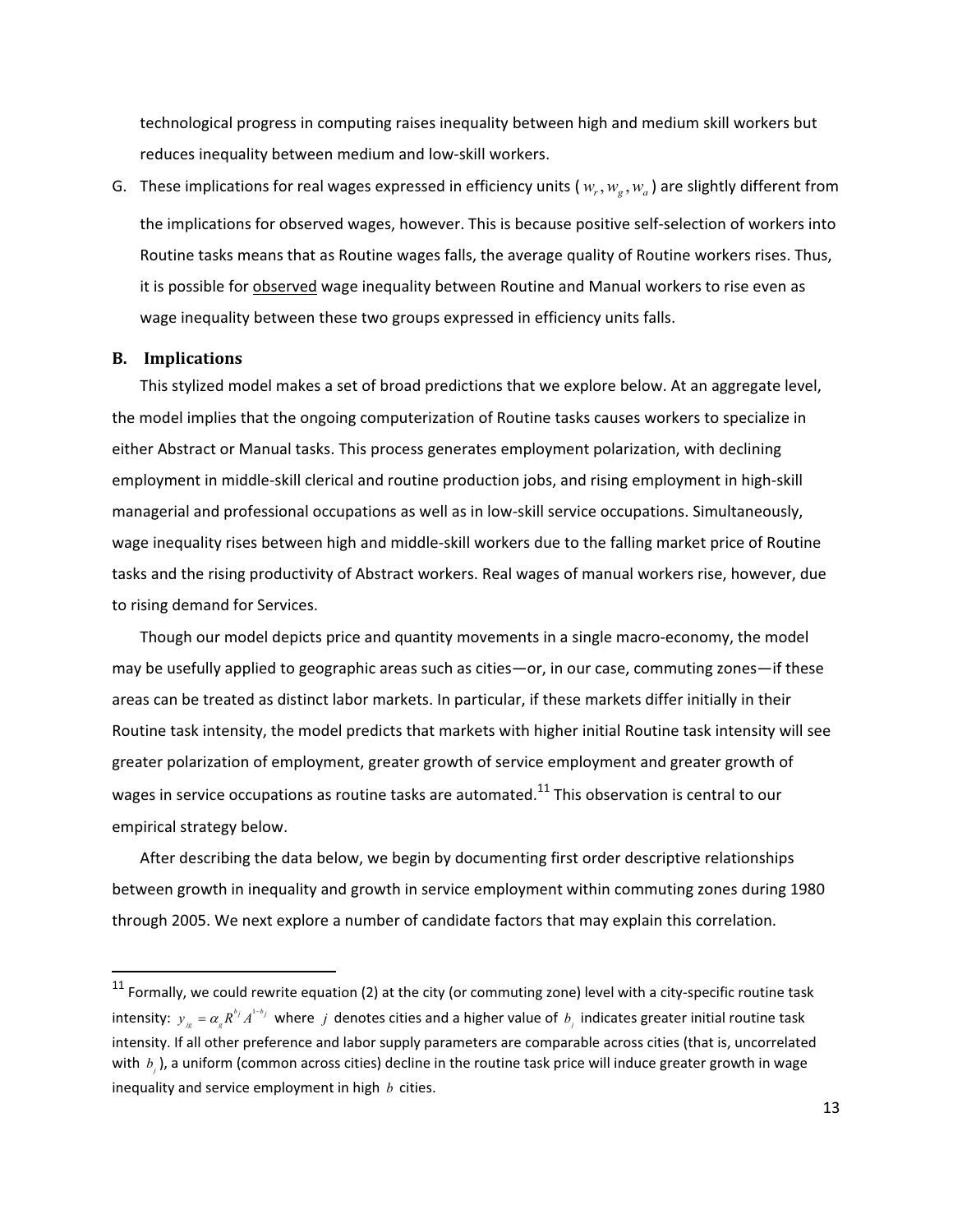Motivated by the model, we focus on one explanatory factor, which is the 'routine task intensity' of commuting zones at the start of the study period (1980). This index is constructed using task measures from the Dictionary of Occupational Titles averaged at the commuting zone level. We find that this routine task index has large and robust predictive power for the growth of wage inequality, changes in labor specialization, and increases in service employment within commuting zones throughout 1980 through 2005. We interpret this as preliminary evidence that the growth of wage inequality and the rise in service employment are both driven (in part) by changing demand for tasks, potentially spurred by technological changes.

#### **IV. Data and measurement**

The empirical analysis draws on the Census Integrated Public Use Micro Samples (Ruggles et al. 2004) for the years 1980, 1990, and 2000 and the American Community Survey (ACS) for 2005. The Census and ACS samples cover 5 percent and 1 percent of the US population, respectively. These large sample sizes are needed for an analysis of changes in labor market composition at the detailed geographic level. The timeframe of 1980 to 2005 covers a period of rising top wages as well as the introduction and subsequent spread of desktop computing.

A time-consistent definition of local labor markets is a requirement for analyzing geographic variation over time. Previous research has often used Metropolitan Statistical Areas (MSAs) as a proxy for local labor markets (e.g., Beaudry, Doms, and Lewis 2006). MSAs are defined by the US Office for Management and Budget for statistical purposes; they consist of a large population nucleus and adjacent communities that have a high degree of social and economic integration with the core city. The geographic definition of MSAs is periodically adjusted to reflect the growth of cities. Despite efforts to improve the time-consistency of MSA definitions (e.g., Jaeger et al. 1998), the information provided by the Census Public Use Micro Samples does not allow for a consistent measurement of MSAs. This lack of geographic consistency is problematic for an analysis of changes in employment composition. Of particular concern is that the employment characteristics of the suburban areas that are added to MSAs are likely to systematically differ from the characteristics of the core cities. In addition, MSAs do not cover the rural parts of the US.

This study pursues an alternative approach for the definition of local labor markets based on the concept of Commuting Zones (CZs). Tolbert and Sizer (1996) used privileged access to 1990 Census data to create 741 clusters of counties that are characterized by strong commuting ties within CZs, and weak commuting ties across CZs. The CZs cover the entire area of the US, including both metropolitan and

14-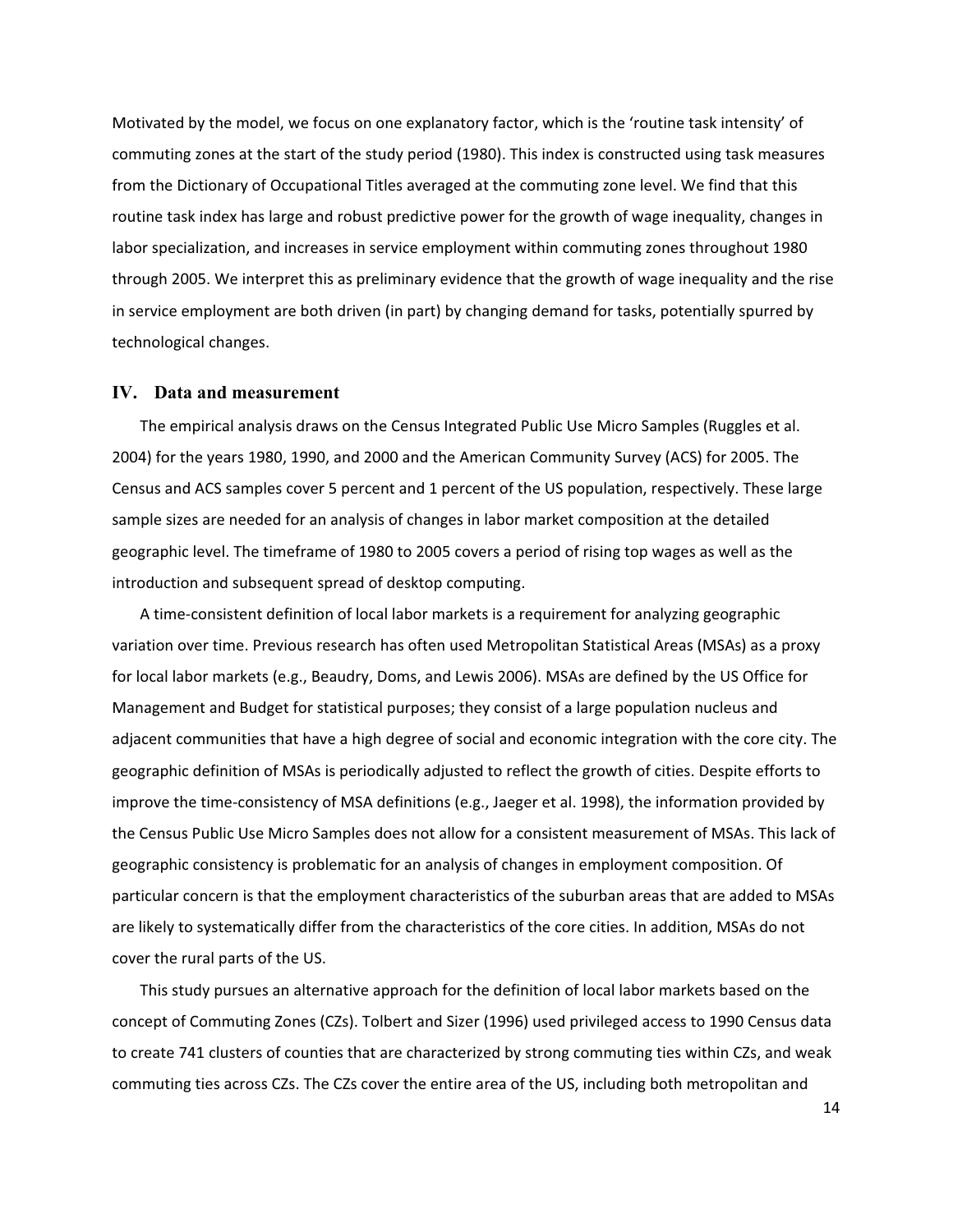rural areas. Relative to other geographic units frequently used for analysis of local labor markets (such as Metropolitan Statistical Areas), commuting zones have two advantages: they are based primarily on economic geography rather than incidental factors such as minimum population or state boundaries; and they cover the entire US. In addition, it is possible to use Census Public Use Micro Areas (PUMAs) to consistently match Census geography to commuting zones for the full period of our analysis.<sup>12</sup> We are not aware of other economic research that makes use of this geographic construct.

We matched the geographic information that is available in the Census Public Use 5% samples to the CZs geography. The most disaggregated geographic unit reported in the Census samples is the Public Use Micro Area (PUMA) or, in 1980, the similarly defined county group. A PUMA is a subarea of a state that comprises a population of 100,000 to 200,000 persons but has otherwise no clearly inherent economic interpretation. The 2000 Census splits the US into more than 2,000 PUMAs. The Census Bureau reports how the population of a PUMA is distributed over counties. If a PUMA overlaps with several counties, our procedure to match PUMAs to CZs assumes that all residents of that PUMA have the same probability of living in a given county. The aggregation of counties to CZs then allows computing probabilities that a resident of a given PUMA falls into a specific CZ. In every Census year, a clear majority of PUMAs can be matched to a single CZ, while the residents of the remaining PUMAs are attributed to several CZs using probability weights based on the relative share of a PUMA's population that falls into a given CZ. This technique allows us to calculate the population characteristics of residents of each CZ consistently in each year of our data (1980, 1990, 2000 and 2005).

Our sample of workers consists of individuals who were between age 16 and 64 and who were working in the year preceding the survey. Residents of institutional group quarters such as prisons and mental institutions are dropped along with unpaid family workers. Labor supply is measured by the product of weeks worked times usual number of hours per week. For individuals with missing hours or weeks, labor supply weights are imputed using the mean of workers in the same education-occupation cell, or, if the education-occupation cell is empty, the mean of workers in the same education group. All calculations are weighted by the Census sampling weight multiplied with the labor supply weight and the weight derived from the geographic matching process.

The computation of wages excludes self-employed workers and individuals with missing wages, weeks or hours. Hourly wages are computed as yearly wage and salary income divided by the product of

-----------------------------------------------------------

 $^{12}$  We use the Tolbert and Sizer (1996) definition of commuting zones based on commuting patterns in the 1990 Census. Tolbert and Killian (1987) earlier developed commuting zones using the 1980 Census. These commuting zones are largely but not fully identical with the 1990 definitions.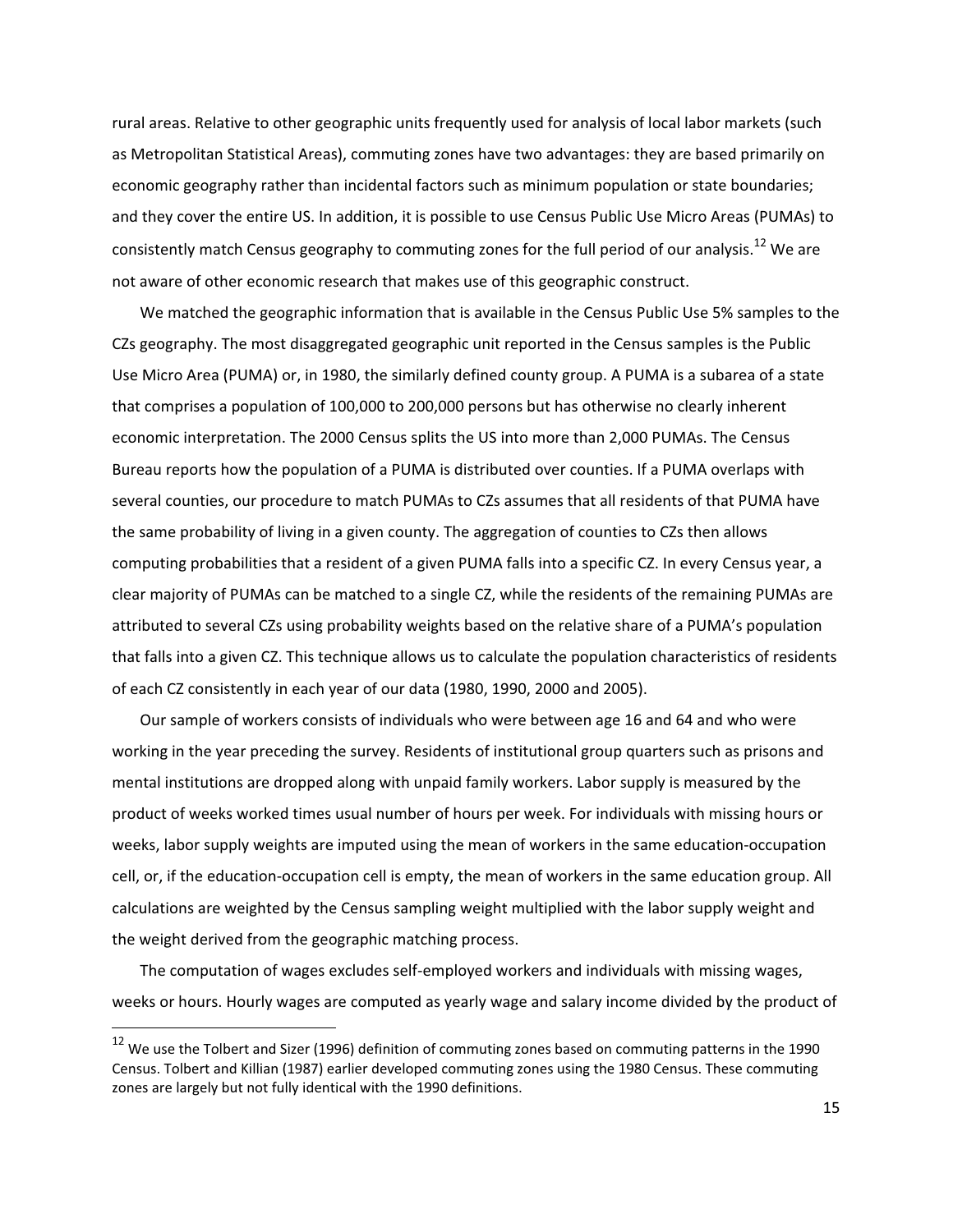weeks worked and usual weekly hours. Topcoded yearly wages are multiplied by a factor of 1.5 and hourly wages are set not to exceed this value divided by 50 weeks times 35 hours. Hourly wages below the first percentile of the national hourly wage distribution are set to the value of the first percentile. The computation of full-time full-year weekly wages is based on workers who worked for at least 40 weeks and at least 35 hours per week. Wages are deflated using the four regional indices of the Consumer Price Index.

The Census classification of occupations changed over time, particularly between 1990 and 2000. We use a slightly modified version of the crosswalk developed by Meyer and Osborne (2005) to create time-consistent occupation categories. Our changes to the crosswalk are mainly aimed at improving the consistency of service occupations at the most detailed level, such as creating consistent subgroups of restaurant workers. The designation of occupations as "service occupations" is based on the occupational classification of the 2000 Census. We subdivide service occupations into nine groups: food preparation and service workers; building and grounds cleaning workers and gardeners; health service support workers (such as health and nursing aides, but excluding practical or registered nurses); protective service workers; housekeeping, cleaning and laundry workers; personal appearance workers (such as hairdressers and beauticians); child care workers; recreation and hospitality workers (such as guides, baggage porters, or ushers); and other personal service workers. Protective service occupations are further subdivided into policemen and fire fighters, and guards. Because police officers and firefighters have much higher educational attainment and wage levels than all other service workers, we exclude them from our primary definition of service occupations (though our results are not sensitive to their inclusion). The detailed code for forming the occupational classification is available from the authors.

To measure the intensity of Routine, Manual and Abstract task activity across commuting zones, we use a dataset assembled by Autor, Levy, and Murnane (2003) that merges data on job task requirements based upon the US Department of Labor's Dictionary of Occupational Titles (DOT) with Census occupation classifications.<sup>13</sup> Following Autor, Katz and Kearney (2006), we use ALM's original five task measures to construct three task aggregates for Manual, Routine and Abstract tasks. The Manual task index corresponds to the DOT variable measuring an occupation's demand for "eye-hand-foot coordination." The Routine task measure is a simple average of two DOT variables, "set limits,

-----------------------------------------------------------

 $^{13}$  These measures are also employed by Autor, Katz and Kearney (2006 and 2007), Goos and Manning (2007) and Peri and Sparber (2007) among others.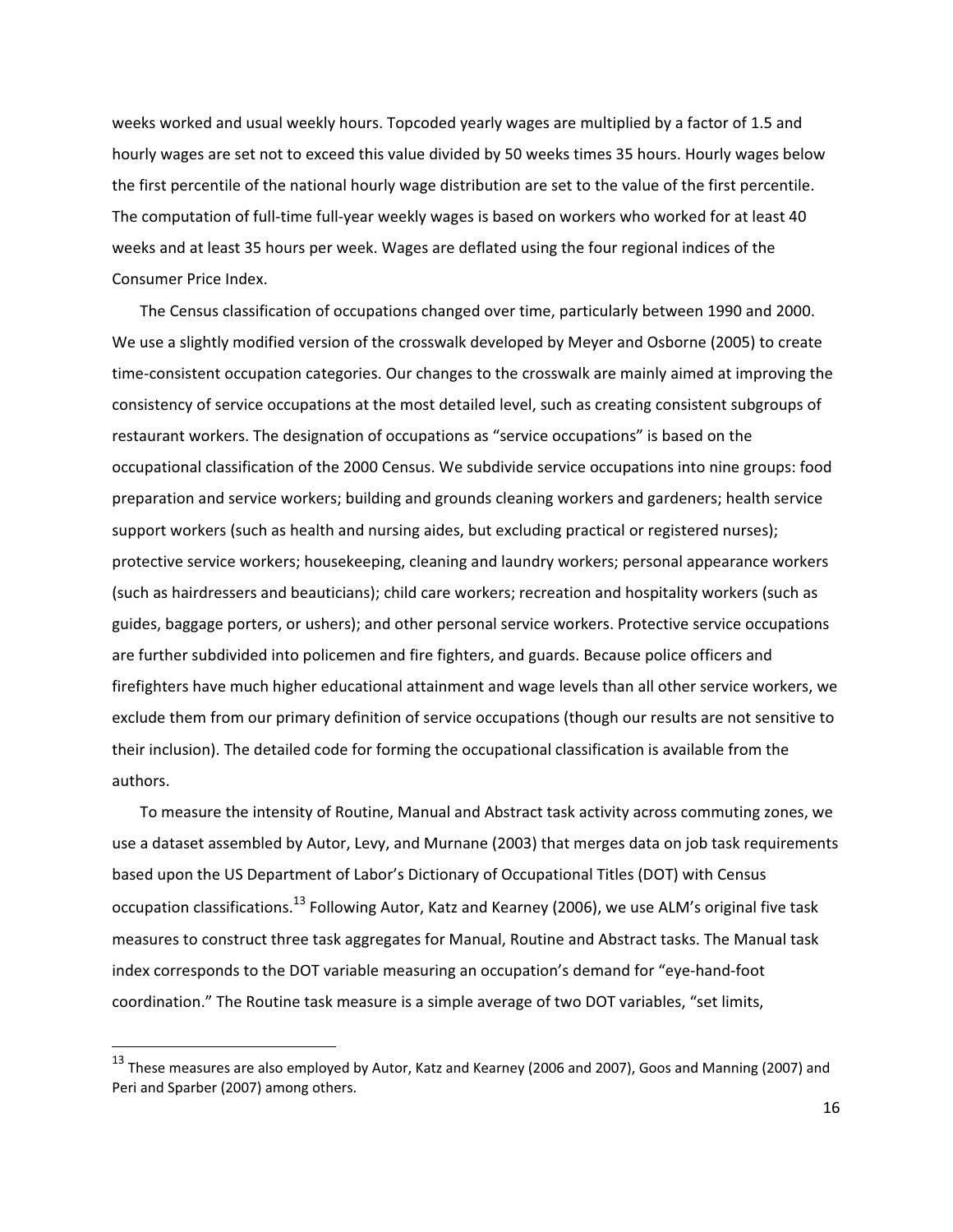tolerances and standards," measuring an occupation's demand for routine cognitive tasks, and "finger dexterity," measuring an occupation's use of routine motor tasks. The Abstract task measure is also a simple average of two DOT variables: "direction control and planning," measuring managerial and interactive tasks, and "GED Math," measuring mathematical and formal reasoning requirements.<sup>14</sup> We use these data for the geographic analysis by appending the DOT task measures by occupation to Census and ACS person records and collapsing these records to labor-supply weighted task means by commuting zone. For each commuting zone and year, we calculate overall levels of task activity for all workers as well as separate task measures for four education groups: high school dropouts, high school graduates, those with some college, and those who have completed four or more years of college.

### **V. Service employment growth and growth of high wages: Descriptive regressions**

A robust implication of our conceptual model is that, within commuting zones, growth in high wages should accompany growth in service occupations. To provide initial evidence on this point, we plot in Figure 3 the bivariate relationship between changes real wages during 1980 through 2005 and the growth of service employment within commuting zones. We measure wage growth as the change in log real weekly earnings of full-time, full-year workers at various percentiles of the distribution. The service employment measure is the share of hours worked of non-college workers (those with high school or lower education) in service occupations.<sup>15</sup> The four panels of Figure 3 reveal a striking correspondence between rising wage inequality and growing service intensity within commuting zones. This correlation is highly apparent for wage changes at or above the median of the distribution (specifically, the p90, p50, and p9050). But there is no correlation between service intensity and changes in the p10.<sup>16</sup> These

-----------------------------------------------------------

<sup>16</sup> The fitted lines depicted in Figure 3 correspond to the following weighted OLS regressions:  $\Delta S_{_{jr}}=\alpha+\Delta W_{_{jr}}^p+\varepsilon_{_{jr}}$  , where the dependent variable is the 1980-2005 change in the non-college employment share in service occupations, the explanatory variable is the change in wage percentile  $P$ , and the subscript  $j$  denotes commuting zones. Estimates are weighted by the share of national population in each commuting zone at the start of period. Robust 95 percent confidence bands depicted in Figure 3 are clustered on state to allow for non-independence

 $^{14}$  Further details on these variables are found in Appendix Table 1 of ALM.

 $^{15}$  We focus on non-college workers to avoid a possible mechanical relationship between high wages and service employment. Because the bulk of workers in the top of the earnings distribution are highly educated and because such workers are highly unlikely to work in service occupations (see Table 3), rising educational attainments within commuting zones will, all else equal, both raise high wage percentiles and reduce service employment as a share of total employment. This mechanical link is essentially absent, however, for workers with high school or lower education since few of these workers are in high wage percentiles. It bears emphasis that less than 20 percent of high school graduates and less than 30 percent of high school dropouts worked in service occupations at any point in our sample (Table 3). Thus, there was considerable scope for service employment among non-college workers to either rise or fall.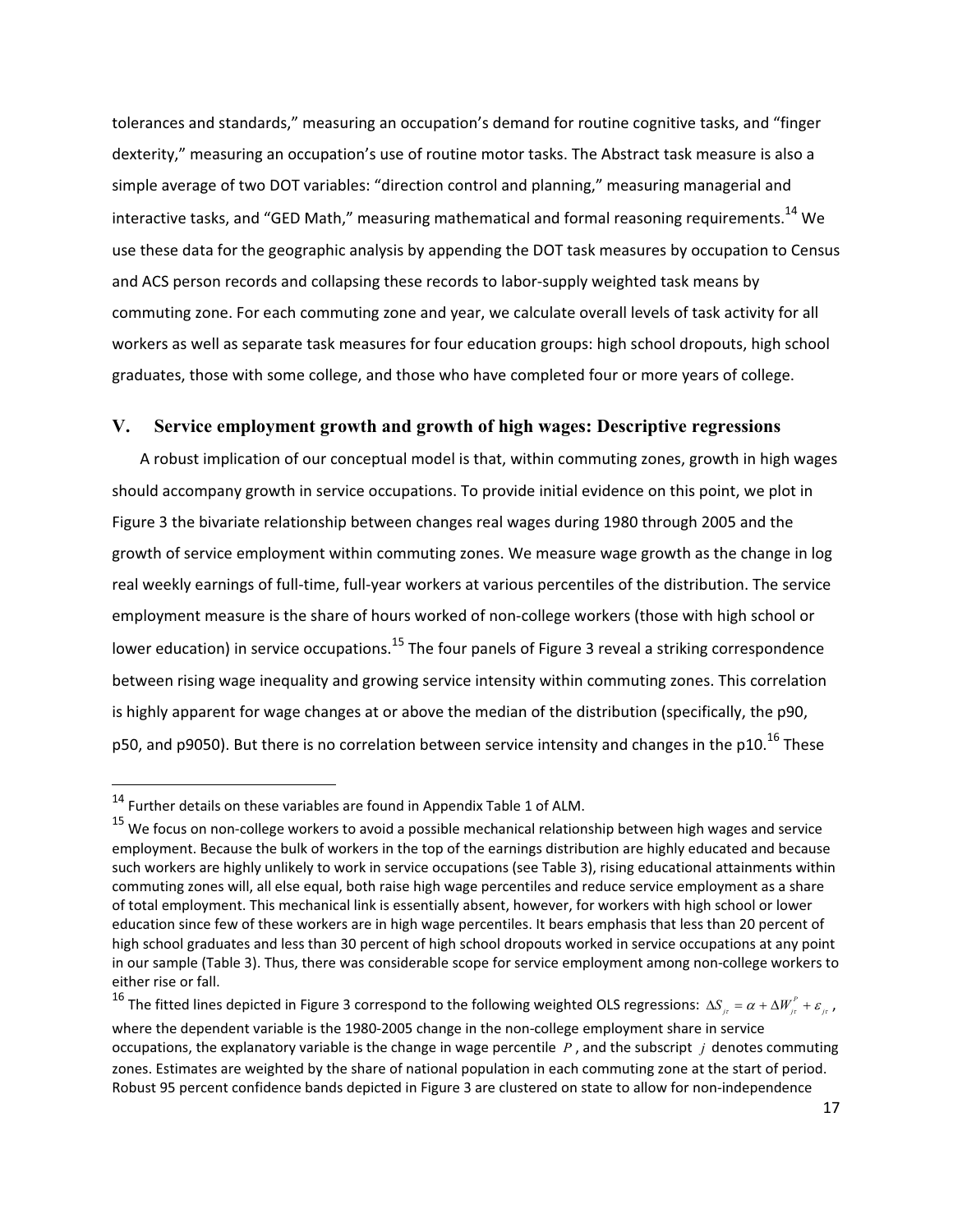results are also qualitatively comparable to the findings of Mazzolari and Ragusa (2007), who report a significant relationship during 1980 through 2005 between increases in upper-tail (90/50) wage inequality within Metropolitan Statistical Areas and growth of the share of low-skilled workers employed in non-tradable, time-intensive home production substitutes (such as food preparation and cleaning).

To probe the robustness of these bivariate relationships, Table 4 summarizes commuting-zone level regressions of the decadal change in the non-college service employment share on the contemporaneous changes in various percentiles of log weekly earnings. Panel A indicates that the conditional correlation between and a rising top wage level (measured by the p95) and growth of the non-college service occupation share is positive in each decade and in most cases significant.<sup>17</sup> When nine Census region dummies or fifty state dummies are added to the regression models to account for region or state specific trends (columns (4) through (9)), the precision and statistical significance of the estimates increases.<sup>18</sup> Panel B repeats these estimates for other wage percentiles, including the p90, p75 and p50. Although all point estimates are positive, magnitudes and significance are typically smaller for lower wage percentiles (for example, none of the coefficients for the p50 is significant). Service employment growth is therefore most strongly associated with rising wages of high earners.

In Table 5, we explore in a set of candidate variables that may explain the commuting-zone level correlation between increases in high wages and growth in service employment. We estimate stacked first difference models for changes in the non-college service share over 1980 to 2005 of the form:

(20) 
$$
\Delta S_{j\tau} = \alpha + \delta^{90-00} + \delta^{00-05} + \beta_1 \Delta W_{j\tau}^P + \Delta X'_{j\tau} \beta_2 + \varepsilon_{j\tau},
$$

-----------------------------------------------------------------------------------------------------------------------------------------------------------------------------------------------

where the time dummies,  $\delta$  , serve as period-specific intercepts. To account for the fact that the third stacked first difference (2000-05) is half the length of the prior two, the dependent and independent variables are expressed as ten times annual changes. All estimates are weighted by the share of national population in each commuting zone at the start of each period, and robust standard errors are clustered

among commuting zones in the same state. For the p90, p50, p10 and p9050 plots, respectively, the coefficients, robust t-ratios and R-squareds of the bivariate regressions are: 0.115 (t=7.11), R<sup>2</sup>=0.28; 0.072 (t=4.15), R<sup>2</sup>=0.09; -0.029 (t=-1.04),  $R^2$ =0.01; and 0.137 (t=4.86),  $R^2$ =0.16.

 $^{17}$  We use the p95 in the by-decade analysis in Table 4, 5 and 6 but do not use the p95 for the long change (1980-2005) models in Figure 3 because the p95 is censored for approximately 20 percent of commuting zones (as a share of population) in 2005. There is no censoring of the p95 in other decades.

 $^{18}$  Where commuting zone definitions cross state boundaries (due to their containing counties in multiple states), our state definitions are adjusted so that each CZ is assigned to the state that which contributes the largest share of population.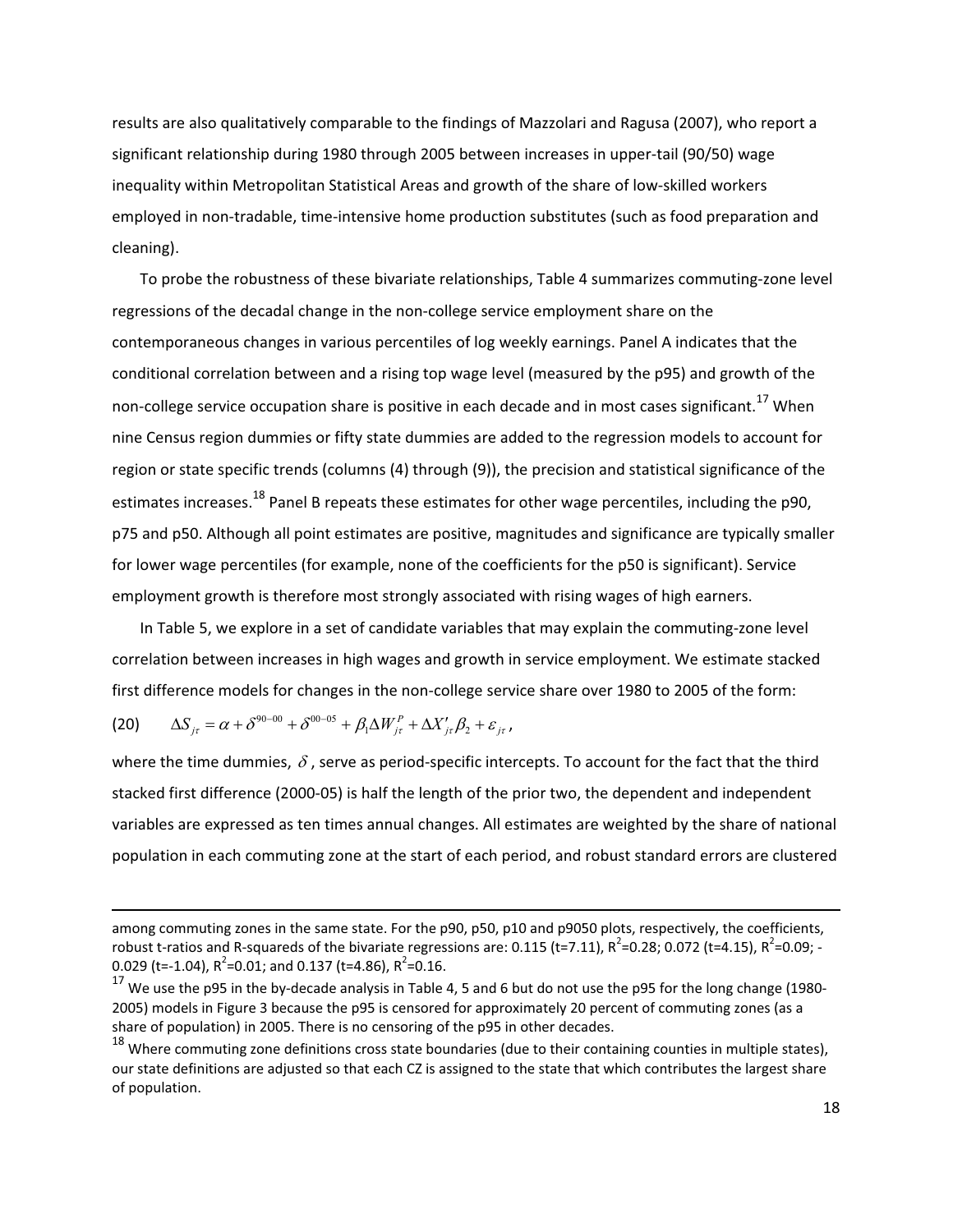on state to allow for non-independence among commuting zones within the same state and serial correlation within commuting zones.

The first three columns of Table 5 summarize a set of stacked first-difference regressions of the change in the service employment share on the change in the p95. These estimates are highly significant (with t-ratios exceeding four in all cases) and are robust to inclusion of region or state specific trends.<sup>19</sup> Column (4) adds a measure of the change in the local unemployment rate in the commuting zone. The service employment share rises significantly with the unemployment rate, suggesting that service employment may be less cyclical than non-service employment and that workers may choose service occupations when higher paying work is unavailable.

Column (5) adds two variables intended to capture changes in the demand and supply for services: the change in the college-educated share of the population and the change in the share of the population that is non-college immigrants. A rising share of highly educated workers should increase consumer demand for services while a rising supply of non-college immigrants should increase labor supply to services (Cortes, 2006). Consistent with expectations, both variables predict growth in the service employment share, though only the college population share is significant.

Column (6) considers an additional two variables that may shift demand for service work: the employment to population rate of females and the population share of seniors (age 65+). If services substitute for household production, a rise in female labor supply may increase service demand (as well as potentially increase labor supply to service occupations). Contrary to expectations, increased female employment is associated with a lower growth of service employment.<sup>20</sup> A growing share of senior citizens in the population—who may have relatively high demand for services—is positively but insignificantly predictive of growth in service employment.

Notably, inclusion of these five additional explanatory variables (individually or as a group) has only a minor impact on the magnitude or significance on the key variable of interest. The relationship between the growth in high wages, as measured by the p95, and the service employment share remains robust. But this relationship diminishes as we consider lower wage percentiles in columns (8) through (10). The p90 is a marginally significant predictor of service employment growth, while the p75 is

-----------------------------------------------------------

<sup>&</sup>lt;sup>19</sup> In a stacked first difference model, region or state specific dummies serve as trend terms. Region and state main effects are implicitly removed by first differencing effects are implicitly removed by first differencing<br><sup>20</sup> But this relationship flips sign when we condition on the unemployment rate (see columns 7 through 10).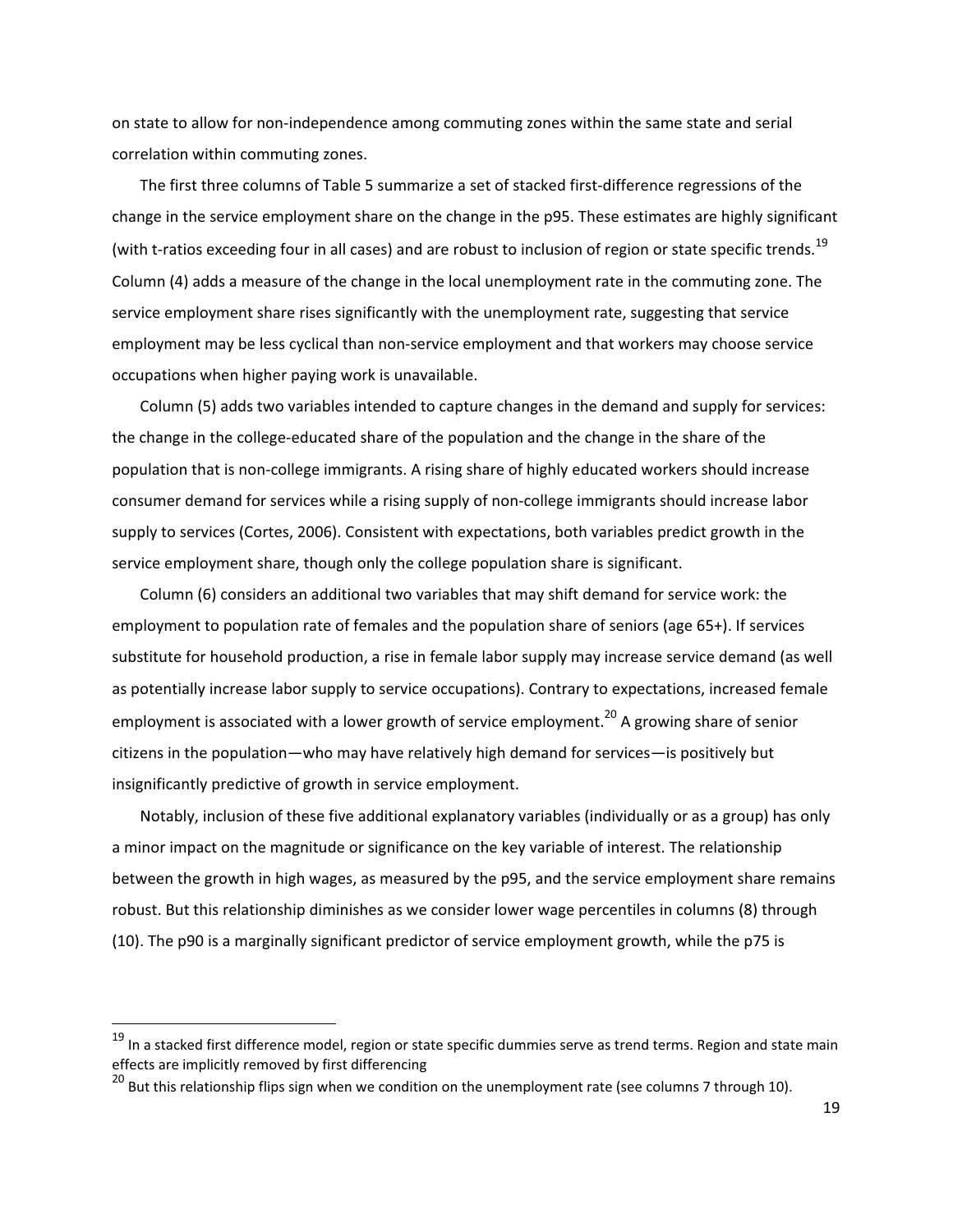unrelated to service growth and the p50 is insignificantly negatively related to service growth. Thus, service employment growth is robustly linked to growth in high wages.

Table 6 explores which service sub-occupations drive this relationship by estimating equation (20) separately for each of nine services. Growth in the p95 is positively associated with rising employment in all service sub-occupations. Many of these relationships are statistically significant and are only slightly affected by inclusion of all explanatory variables used in Table 5. The two service occupations that contribute most substantially to service growth in commuting zones with rising top wages are Food Service occupations and Building and Grounds Cleaning and Maintenance occupations. These are also the two largest service occupations at the start of the period (1980). Personal Appearance occupations and Housekeeping and Laundry occupations also are substantial contributors.

#### **VI. Wage inequality and service occupation growth: Why do commuting zones differ?**

The robust relationship between growth in high wages and growth in service employment among non-college workers invites the question of why growth of high wages differs among commuting zones. In our conceptual model, the underlying force stimulating both wage inequality growth and changes in occupational composition is changes in the market price of tasks-specifically, displacement of routine workplace tasks formerly performed by non-college workers. At an aggregate level, this hypothesis is difficult to test since it has only aggregate (macroeconomic) implications. If, plausibly, technological changes that replace routine work are uniformly available across geographic areas within the US, the model further implies that changes in job tasks, growth in service occupations and potentially growth in wage inequality should be most pronounced in commuting zones that are initially relatively specialized in routine tasks (thus, most prone to this process of automation).

To explore whether this stylized prediction has traction in the data, we create a simple index of routine task intensity by commuting zone that is equal to the ratio of Dictionary of Occupational Titles 'Routine' to 'Manual' tasks among workers in the commuting zone at the start of the period:

(21) 
$$
RTI_j = \hat{R}_{j,1980}^{nc} / \hat{M}_{j,1980}^{nc}.
$$

-----------------------------------------------------------

Because the DOT 'task' measures have no intrinsic scale, this routine task index is standardized with a (weighted) mean of zero and variance of one. $^{21}$  In Figure 4, we plot the relationship between the routine task index (RTI) and several measures of changes in occupational composition over 1980 through 2005.

 $^{21}$  We use the ratio of routine to manual tasks rather than the absolute routine tasks score because many occupations with high routine task content also have a high manual score (particularly in production occupations).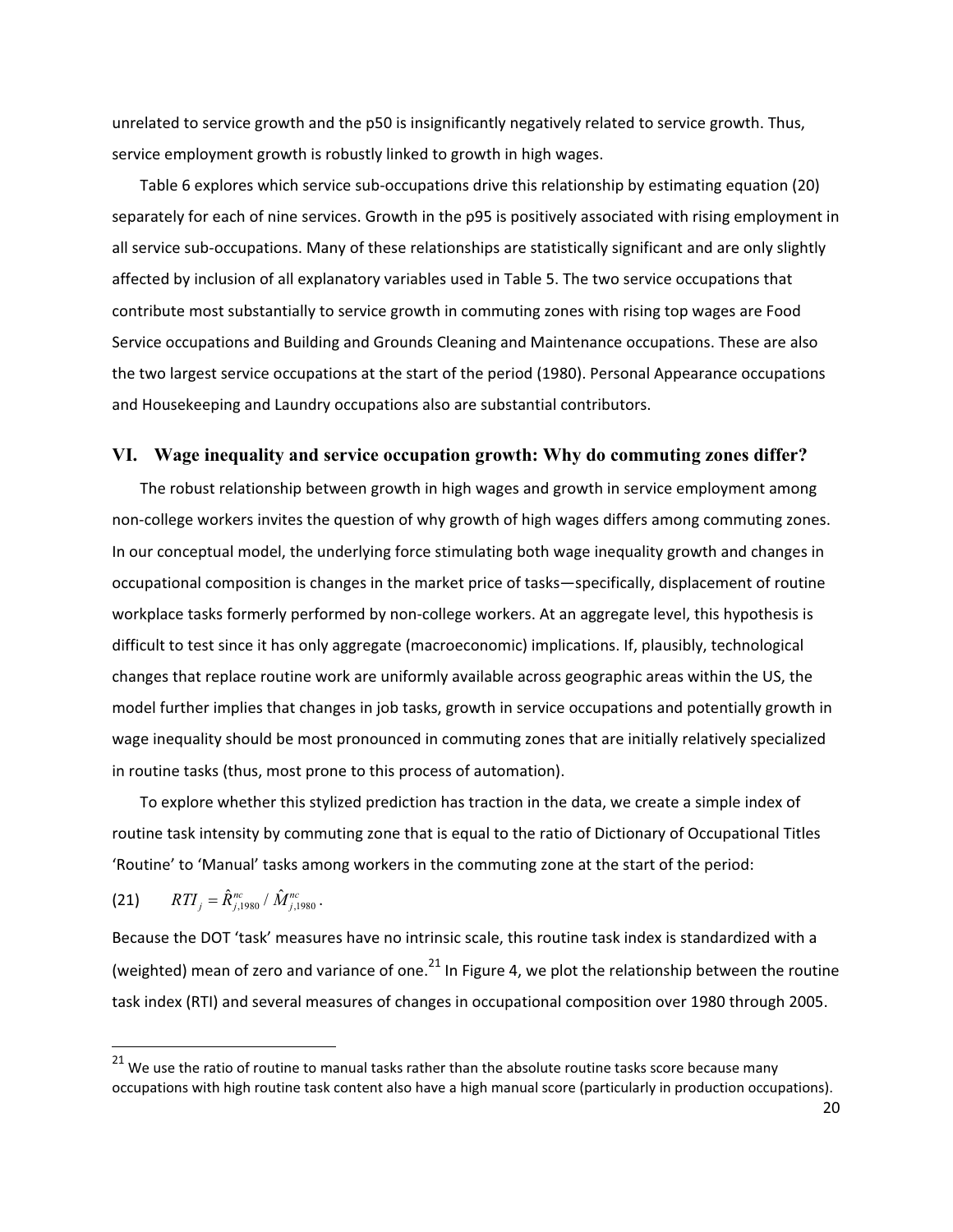As suggested by the conceptual framework, the first (top-left) panel of Figure 4 shows a clear, positive relationship between initial routine task intensity and growth of service employment in commuting zones over the sample period. The plotted regression line in this figure has a slope of 0.0146 (t=8.66, with robust 95 percent confidence bands clustered on state). Thus, a one-standard deviation higher value of the routine task index in the base period predicts 1.46 percentage points greater growth of service employment among non-college workers over 1980 to 2005. As compared to the weighted mean change in the non-college service share of 7.5 percentage points, this a sizable relationship.

The remaining three panels of Figure 4 provide scatter plots of changes in each of the three major task activity measures (abstract, routine and manual) against initial RTI. These task activity measures are standardized in the base (1980) period, so that changes may be read as standard deviation movements relative to the initial distribution. The scatter plots indicate that patterns of occupational change (as measured by DOT variables) are much more pronounced in commuting zones with higher initial routine task intensity. Consistent with the conceptual model, commuting zones with higher initial RTI see large declines in routine task activity and sizable growth in both abstract (high-skill) and manual (low-skill) task activity.<sup>22</sup> The growth of manual task activity in these areas reflects their growing employment in service occupations.

Figure 5 depicts analogous scatter plots for changes in log weekly wage percentiles plotted against RTI. Higher RTI strongly predicts growth in the 90<sup>th</sup> and 50<sup>th</sup> log wage percentiles as well as increase in the log 90/50 gap. However, there is no relationship between the task index and the change in the p10.

The value of the routine task index is that it provides a summary measure of the occupational ('task') distribution within commuting zones in 1980, thus collapsing many measurable aspects of work activity in a geographic area into one salient dimension. A disadvantage of this index is that it is not immediately apparent what precisely the RTI measures—or whether an alternative index based on standard labor force and human capital measures would perform equally well (or better). To explore this possibility, Table 7 presents a series of models that explore the relationship between the RTI and a set of labor force and demographic covariates. In addition, this analysis assesses the robustness of the

-----------------------------------------------------------------------------------------------------------------------------------------------------------------------------------------------

Hence, the routine/manual ratio may be useful to assess the degree to which an occupation can be classified as routine rather than manual. A subsequent revision of this paper will consider logical alternative constructions of the index.

 $^{22}$  More precisely, in the model there is no scope for reallocation of labor from routine to abstract tasks, and hence displacement of routine tasks does not imply increased input of abstract tasks. In a richer framework (to be included in the next version of the paper), it would be natural to assume college workers can perform both abstract and routine tasks, but have a comparative advantage in abstract tasks relative to non-college workers. In this case, a decline in the routine task price would increase labor supply to both abstract and manual tasks.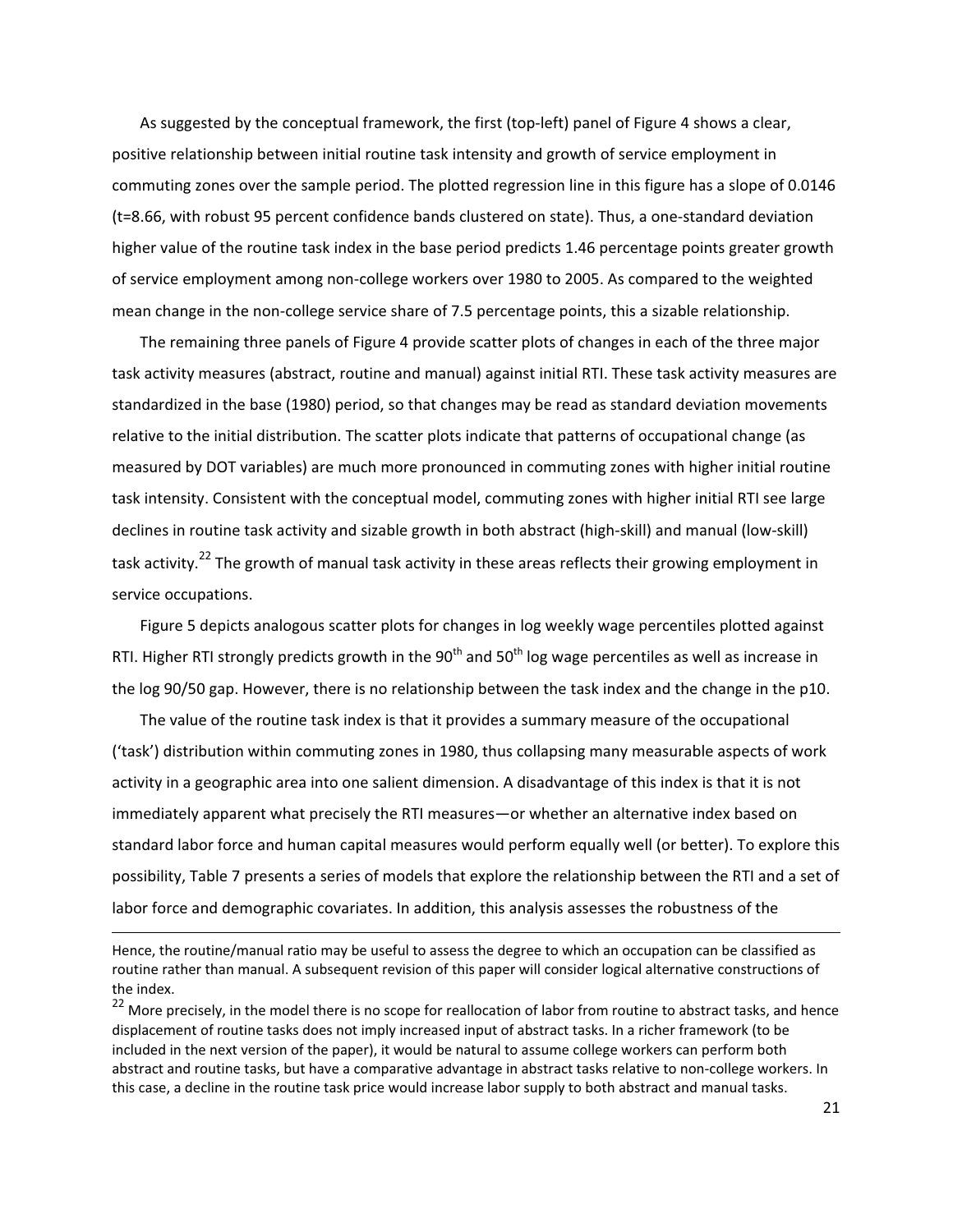relationship between the RTI and service employment growth to the inclusion of these covariates. These covariates, measured at the commuting zone level, include the non-college service occupation employment share, the education distribution of the population, the share of foreign born immigrants among college and non-college residents, the local unemployment rate, the female labor force participation rate, and the elderly (65+) population share. Like the RTI, each variable is measured in 1980.-

The top panel of Table 7 shows that the RTI is highly correlated with a number of commuting zone level labor force and demographic measures. The RTI is higher in commuting zones with a larger share of college-educated workers (column 4), a higher p90 and p10 and a lower p50 (column 5), a larger share of college-educated immigrants (column 6), a higher female labor force participation, and a lower share of elderly residents (column 7). In combination with a complete set of state dummies, these labor force and demographic variables explain fully 90 percent of the variation in the RTI (column 8).

Despite these strong correlations, Panel B of Table 7 demonstrates that the commuting zone level relationship between the RTI and the growth of service employment over 1980 to 2005 is highly robust to inclusion of these covariates. In the first column of panel B, the bivariate relationship between the RTI and the 25 year change in the non-college service employment share is 1.46, corresponding to the linear fit for the scatter plot in the Figure 4. An increase of the RTI by one standard deviation hence predicts a rise of service employment by 1.46 percentage points. Inclusion of state dummies in column (2) reduces this point estimate to 1.21 (t=7.3). The R-squared of this bivariate regression is 0.29. Columns (3) through (8) successively add the covariates included in the corresponding columns of panel A. These additional variables variously attenuate or magnify the coefficient on the RTI. But the RTI coefficient remains highly significant in all models. When all covariates from panel A are added to the final model in panel B (column 8), the coefficient on the RTI is estimated at 1.11 (t=4.3), which is seventy-five percent as large as the bivariate relationship estimated in column (1).

Further evidence of the predictive power of the RTI for the commuting-zone level growth of service employment is found in Table 8. Here, we estimate a set of by-period and stacked first-difference estimates for the growth of service employment. These models are comparable to the estimates in Table 5, with the difference that the key explanatory variable is now the RTI instead of the p95.  $^{23}$  The

-----------------------------------------------------------

<sup>&</sup>lt;sup>23</sup> The RTI in these models corresponds to its start of period value in each commuting zone. Thus, the 1980-90 changes use the 1980 RTI, the 1990-2000 changes use the 1990 RTI and the 2000-05 changes use the 2000 RTI. As above, the RTI is standardized in 1980 with mean zero and variance one. Its mean and variance in 1990 and 2000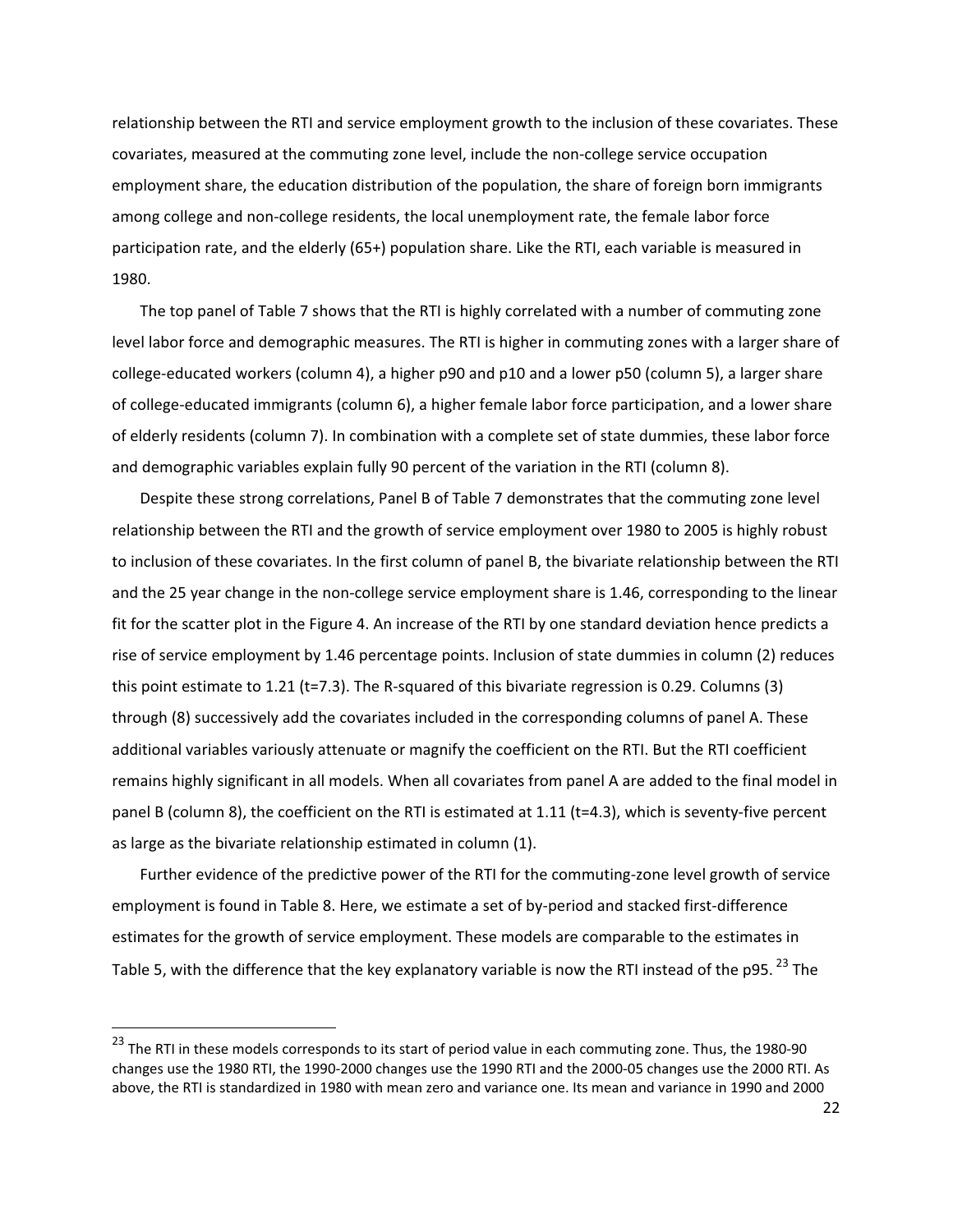first three columns show that the Routine Task Index is highly predictive of growth in service employment in all three time periods (1980-90, 1990-2000, 2000-05). Moreover, the magnitude of this relationship increases in the third period, potentially reflecting the strong growth of service employment after 2000 (see Table 1). Stacked first difference models in columns (4) through (8) show that service growth is robustly greater in CZ's with greater growth in unemployment, with larger increases in the college-educated population share, with larger increases in the female labor force participation rate, and with greater increases in the elderly share of the population. In each of these models, the RTI remains highly significant.

From the Table 7 and 8 results, we conclude that the RTI provides a useful summary measure of the start-of-period occupational structure of commuting zones. Consistent with our conceptual model, this index is highly predictive of the growth of service employment. Yet, it is not fully captured by other standard covariates such as education, age structure, immigration, or labor force participation. It bears emphasis that the RTI measure is not intended as a unique or complete representation of the job task characteristics of commuting zones. With sufficient degrees of freedom, it clearly would be feasible to construct a multivariate index of occupational structure that is more predictive of subsequent changes in commuting zone characteristics (and in particular the growth of service employment) over 1980 through 2005.<sup>24</sup> Nevertheless, the RTI provides a helpful proxy measure which we employ in the subsequent analysis.

### **VII. Computerization, task specialization and wage levels**

-----------------------------------------------------------------------------------------------------------------------------------------------------------------------------------------------

Our conceptual model makes four further predictions about the relationship between initial routine task intensity and subsequent changes in commuting zone level outcomes. First, the model implies that workers reduce labor supply to routine task activities because these tasks are computerized. Thus, computer adoption should be higher in commuting zones that are initially relatively routine task intensive. Second, displacement of routine tasks should lead to changes in job specialization, with highly educated workers increasingly specializing in abstract tasks in place of routine tasks, and less educated workers increasingly specializing in manual tasks in place of routine tasks. Third, changing task prices should spur rises in earnings inequality—particularly in the upper-half of the distribution—as abstract and manual task prices rise relative to the routine task price. Finally, this process should cause wages in

are 0.030 (0.709) and -0.503 (0.390), respectively. Thus, the index declines steeply after 1990, with substantial convergence in commuting-zone levels of routine task intensity (seen in the sharp fall in the variance of the index).  $^{24}$  For example, a complete set of occupation by gender measures would absorb all variation in the RTI.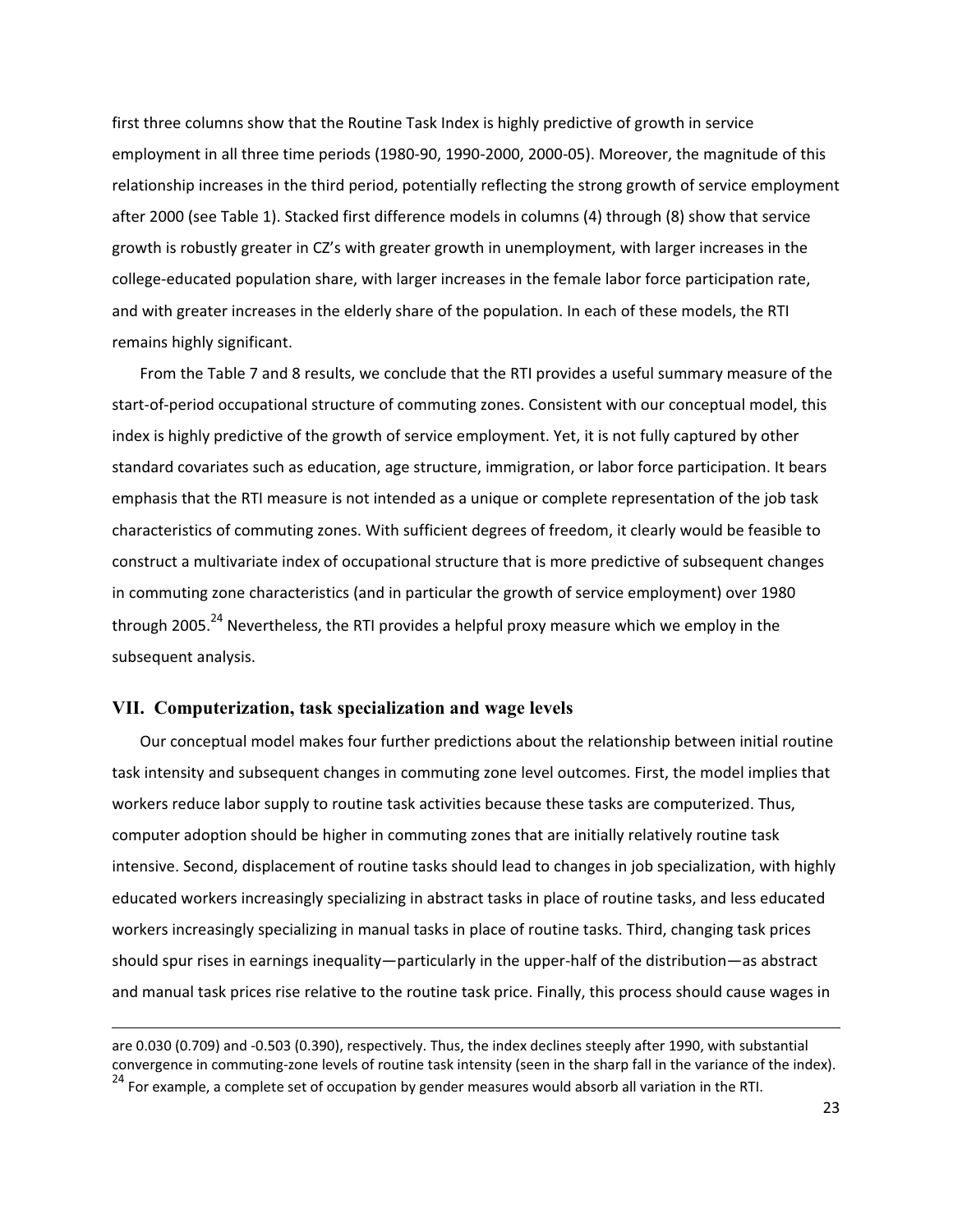service occupations to rise relative to other activities performed by less skilled workers in the same commuting zones. We explore each of these implications below.

#### A. Computer adoption

The second panel of Figure 4 shows that commuting zones that were particularly routine task intensive in 1980 saw substantial drops in labor input activity in routine tasks in the subsequent twentyfive years. Our conceptual framework unambiguously implies that this decline in workers' routine task input in these commuting zones should have gone hand in hand with adoption of computer technology to substitute for these routine tasks. More precisely, commuting zones with high RTI in 1980 should have seen relatively greater rates of computer adoption in subsequent decades.

We test this implication using a measure of geographic computer penetration developed by Doms and Lewis (2006). This measure is based on private sector survey data on computer inventories (number of personal computers per employee) assembled by a market research firm. Doms and Lewis aggregate this variable to the MSA level and purge it of industry times establishment size interaction effects via an OLS regression.<sup>25</sup> We use the Doms and Lewis measure for the years 1990 and 2002 matched to commuting zones. Approximately 50 of the 741 commuting zones do not have corresponding computer adoption data and so are dropped from the analysis. Following the approached developed by Doms, Dunne and Troske (1996), we treat the 1990 level of this variable as the 'change' from 1980 to 1990 (thus assuming that this level was close to zero in all areas in 1980). We measure the change in this variable over the subsequent decade as the 1990 to 2002 first difference.<sup>26</sup>

Akin to the models in Table 7 explaining growth of service employment using the RTI, we estimate models predicting computer adoption across commuting zones of the following form:

(22) 
$$
\Delta C_{j\tau} = \alpha + \beta_1 RT I_{j\tau} + X'_{j\tau} \beta_2 + \varepsilon_{j\tau},
$$

where the dependent variable is the Doms-Lewis measure of computer adoption over time interval  $\tau$  in commuting zone  $j$  ,  $RTI_{\mu}$  is the start of period routine task index in the commuting zone, and  $X_{\mu}$  is a vector of start of period covariates that may also predict computer adoption (and potentially may eliminate the conditional correlation between the task index and computer adoption-thus, these variables probe robustness).

<sup>-</sup>---------------------------------------------------------- 25-The-variable-is-not,-however,-adjusted-for-educational-or-occupational-composition-in-a-commuting-zone.-

<sup>&</sup>lt;sup>26</sup> Because the Doms-Lewis computer adoption measure is 'residualized' as described above, its level in each period is not interpretable. However, the cross commuting zone standard deviation of this variable is 0.048 for the 1980 to 1990 change and 0.053 for the 1990 to 2000 change.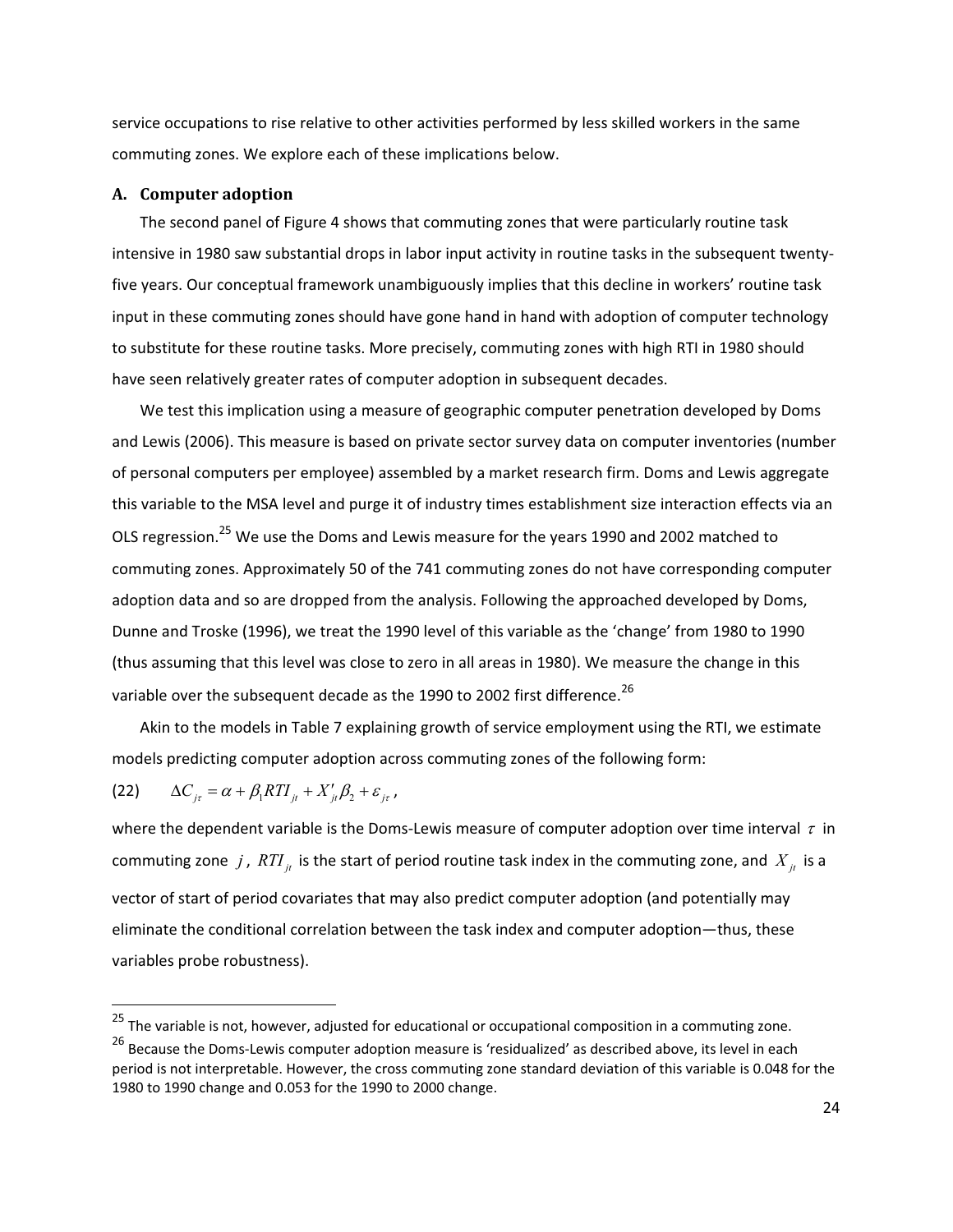The first two columns of Table 9 present separate, by-decade OLS regressions of commuting zone level computer adoption during the 1980s and 1990s on the start of period RTI and a full set of state dummies. These models indicate that the RTI has substantial predictive power for computer adoption. In both periods, a one standard deviation higher start-of-period RTI predicts 2.2 to 2.7 additional PCs per employee) in the subsequent decade. Both estimates are highly significant, with t-ratios well over eight.

Subsequent columns of Table 9 explore the robustness of this relationship by regressing the long change (1980 to 2002) in computer adoption within commuting zones on the 1980 RTI and a number of start-of-period labor force and demographic measures. These measures include most covariates used in Table 7, including the non-college service occupation employment share, the share of foreign born immigrants among college and non-college residents, the local unemployment rate, the female labor force participation rate, and the elderly (65+) population share. In addition, we include a measure of the relative supply of skills in a region. This measure, which is used by Beaudry, Doms and Lewis (2007) as their principal predictor of computer adoption at the city level, is equal to the share of college graduates in a region plus fifty percent of the share of those with some college divided by one minus the sum of these two variables.<sup>27</sup>

Consistent with expectations, many of the covariates in Table 9 are significant predictors of computer adoption over 1980 to 2002. Computer adoption is greater in commuting zones that are initially more intensive in service employment, have higher levels of wage inequality, have a lower unemployment rate, and have a lower rate of female labor force participation. In addition, confirming the findings of Beaudry, Doms and Lewis (2007), computer adoption is also significantly greater in commuting zones that have a higher relative supply of skills.

In all cases, however, the RTI measure is highly robust to inclusion of these covariates (though, not surprisingly, its magnitude is reduced). In the final column, of Table 9, the RTI has a coefficient of 2.25 and a t-ratio of 3.7. Thus, the Routine Task Index appears to capture a specific component of the occupational structure that is not fully proxied by other standard covariates. Holding key features of educational and demographic structure constant, commuting zones that were initially more intensive in routine task inputs in 1980 adopted computer technology at a greater rate in the subsequent two decades—presumably to substitute physical capital for human capital in performing routine tasks.

-----------------------------------------------------------

<sup>&</sup>lt;sup>27</sup> This variable is roughly equivalent to the college/non-college relative supply measure developed by Katz and Murphy (2002).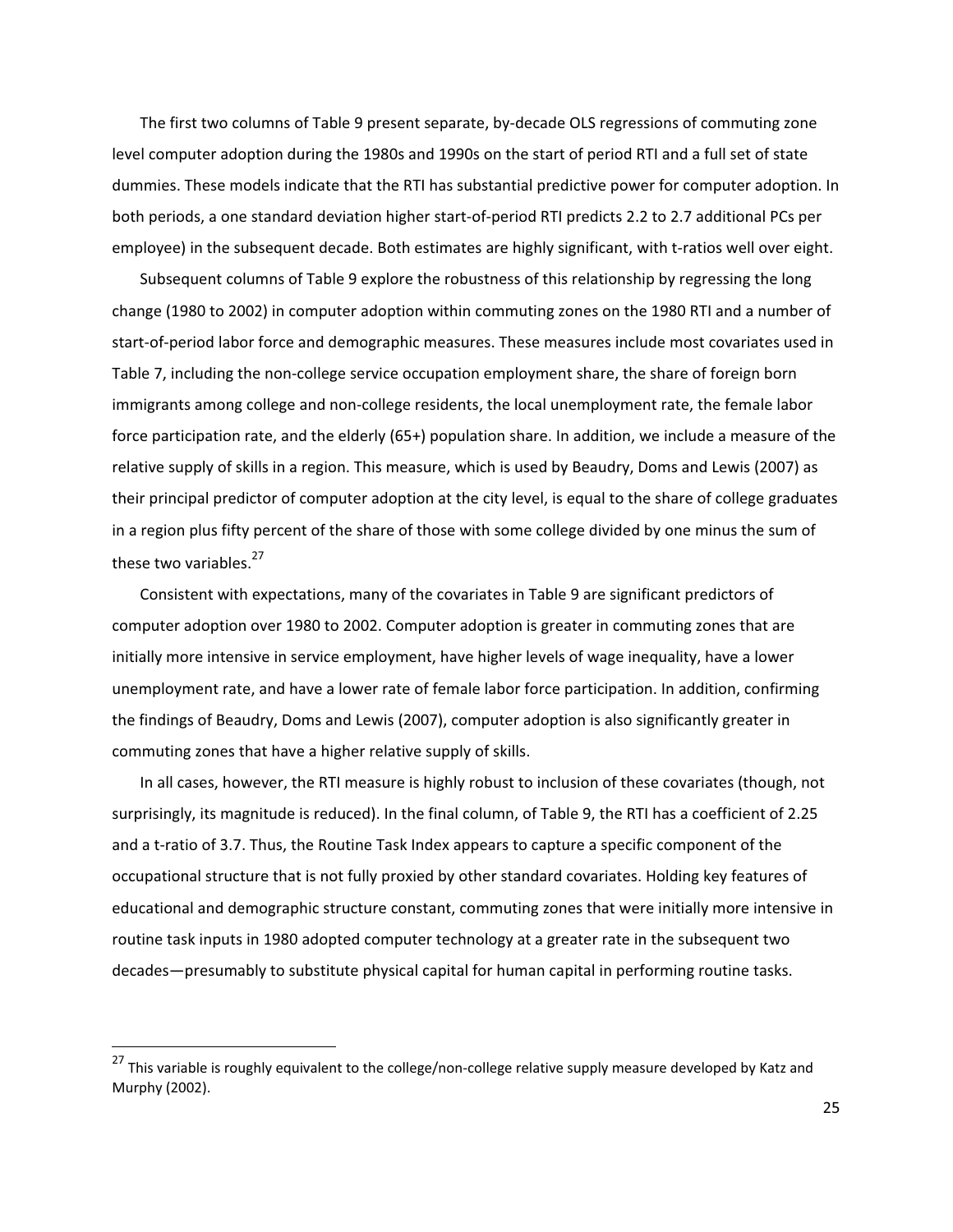#### **B. Task-specialization-**

-----------------------------------------------------------

As documented in Figure 4, commuting zones that were particularly routine task intensive in 1980 saw substantial increases in manual and abstract task activity over the next twenty-five years (as routine task activity plummeted). We explore the robustness of this pattern in Table 10 by estimating stacked first difference models for changes in task activity by commuting zone. These models are comparable to those in Table 8 for service employment growth and include identical covariates (though here the dependent variables are the standardized task measures).

The first column of Table 10 confirms the robustness of the bivariate relationships depicted in Figure 4 between the RTI in 1980 and subsequent task changes. A one-standard deviation higher initial level of the RTI predicts 0.2 standard deviations (SD) additional growth in abstract task activity, -0.3 SD's decline in Routine task activity and 0.11 SD's rise in manual task activity per decade over 1980 through 2005 (all point estimates are highly significant). These estimates may be read as confirming findings by Goos and Manning (2007) and Autor, Katz and Kearney (2006) indicating that occupation distributions are polarizing in the UK and US, with growing employment in relatively high and relatively low-skilled jobs.<sup>28</sup>

We next extend these models to task activity by skill levels. In columns (2) through (5) of Table 10, we replace the aggregate, commuting-zone level task activity measures with measures of task activity by each of four education groups: college, some college, high school or less than high school. We interpret these models as measuring changes in task specialization—that is, the degree to which workers of given education allocate labor input across task domains (ultimately measured by occupations) within commuting zones. The estimates, found in columns (2) through (5) of Table 9, strongly confirm the model's implications for task specialization. Among college graduates in commuting zones with higher RTI, we find a pronounced rise over 1980 to 2005 in abstract task specialization, a sharp decline in routine task specialization, and a small but statistically significant decline in manual task specialization. We find complementary patterns for less educated workers. A higher commuting zone RTI in 1980 predicts a sharp decline in routine task specialization for all education groups and—unlike for college graduates—a sharp rise in manual task specialization. In addition, all education groups show a rise in abstract task specialization, though this rise less pronounced for groups without a college degree.<sup>29</sup>

 $^{28}$  Given the aggregate patterns of polarization, it is expected that polarization would also be evident at other levels of aggregation. What is novel in Table 10 is the finding that the geographic pattern of polarization is strongly predicted by initial patterns of task specialization.

<sup>&</sup>lt;sup>29</sup> In a future version of this paper, we will explore these relationships using RTIs calculated separately by education group within commuting zones.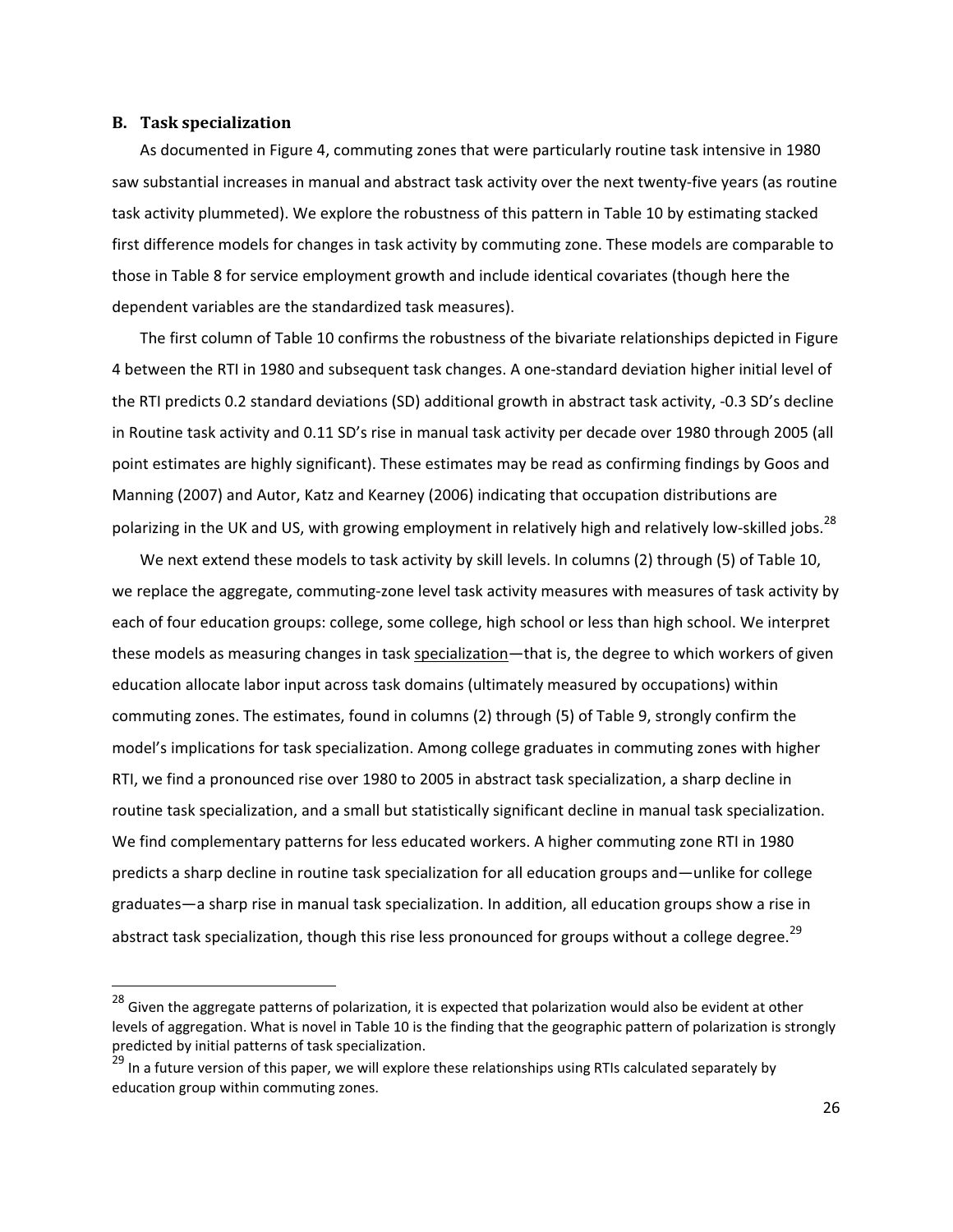In net, these estimates suggest that there is pervasive, differential reallocation of labor activity at all education levels within commuting zones, and that this reallocation is concentrated in commuting zones that were initially (in 1980) specialized in routine task activity. We view this evidence as supportive of the basic process of task change posited by the model.

#### **C.** Wage inequality and occupational earnings

-----------------------------------------------------------

In Table 11, we explore the relationship between task specialization and wage inequality by commuting zone. Following the format of earlier estimates, panel A summarizes stacked first-difference models for changes by commuting zone in full-time, full-year log weekly log wage levels at various percentiles. The principal explanatory variable in these models is the start of decade RTI. All models include state dummies and the full set of labor force and demographic covariates used earlier.

The Table 11 estimates indicate a strong, monotone relationship between the RTI and growth of wage percentiles by commuting zone. A one standard deviation higher RTI predicts a 14.0 log point (relative) increase per decade in the p95, a 3.4. log point increase in the p90, a 2.0 log point increase in the p50 and a 1.4 log points increase in the p10. All estimates are highly significant.<sup>30</sup> The lower three panels of Table 10 present separate estimates for each of the three decades of the sample. In each decade, commuting zones that are initially more specialized in routine tasks show larger rises in wage inequality, and these increases are uniformly larger at higher wage percentiles.

In our conceptual model, the underlying process driving wage inequality growth is the complementarity and substitutability among tasks. Technical advancements that lower the real costs of performing routine tasks complement workers performing abstract tasks by raising their physical productivity and indirectly complement workers performing manual tasks by raising the real value of their outputs ('services') in consumption. Thus, a testable implication of this framework is that wages in service occupations should rise in commuting zones undergoing greater displacement of routine tasks.

We explore this implication in Table 12 by regressing changes in real log hourly wages by major occupation and gender on the routine task index. We fit stacked first-difference models comparable to those in earlier tables. The first two columns of Table 12 indicate that commuting zones with initially higher routine task intensity saw relatively large real increases in hourly wages of workers in relatively highly educated occupations between 1980 and 2005. A one standard deviation higher start-of-decade RTI in a commuting zone predicts 1.5 to 3.5 log points of additional wage growth in these occupations.

<sup>&</sup>lt;sup>30</sup> The extreme point estimate for the p95 is driven by the censoring (and hence imputation) of the p95 in the year 2005 for 20 percent of commuting zones (see footnote 17 and panel D of Table 10).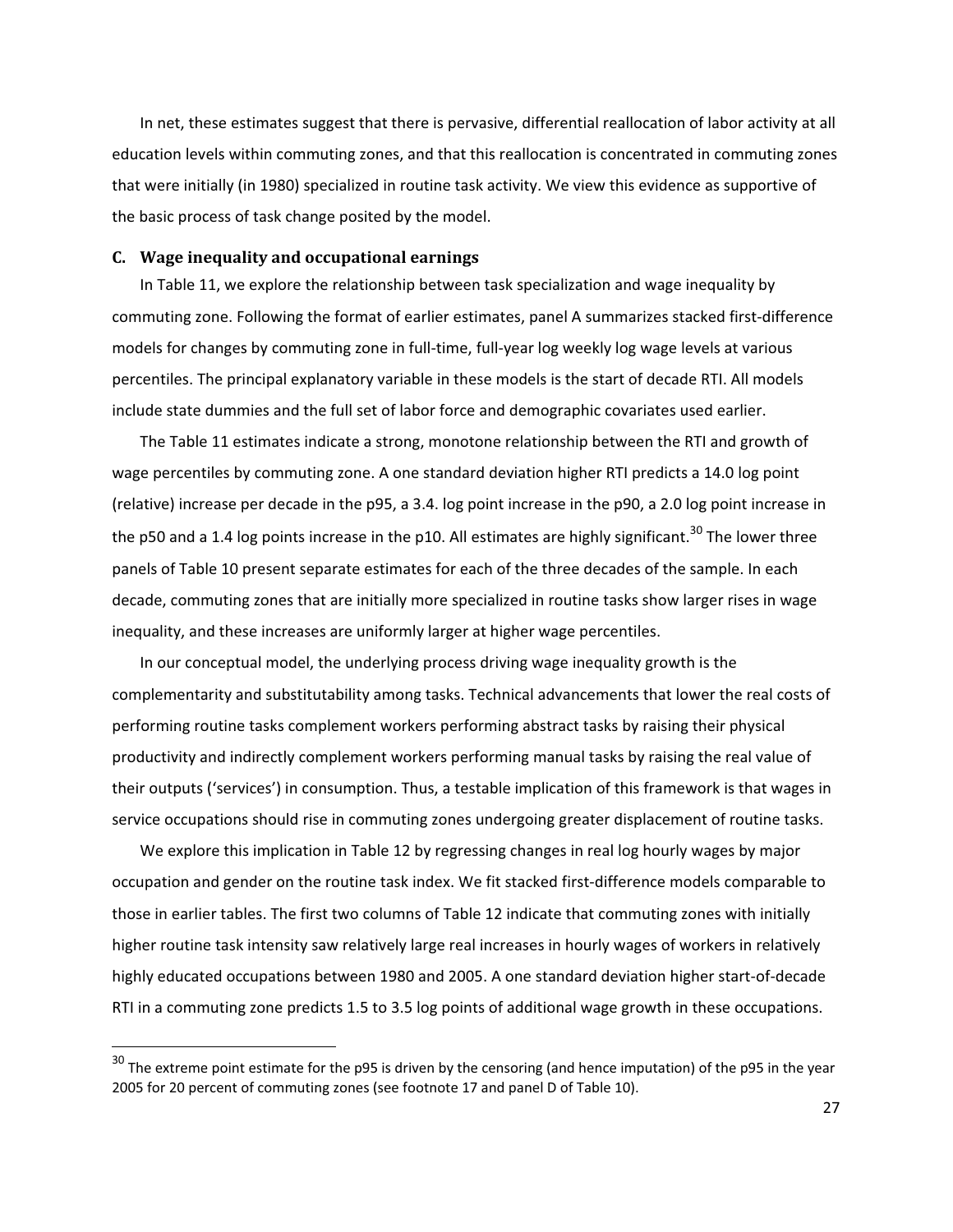These results are, of course, consistent with the pattern of rising high wages in commuting zones that are initially specialized in routine tasks activities (Table 11). But this pattern does not carry to most lowskilled occupations in these same commuting zones. As shown in columns (3) through (5), commuting zones with initially higher RTI do not see differential wage growth in production, operative or farming, forestry and fishing occupations.

Service occupations present an exception to this pattern. In commuting zones that are initially specialized in routine tasks, service occupations experience significant real wage growth. This wage growth is on the order of 1 log point per decade and is present for both genders. Tables 12a and 12b present a more detailed analysis of the relationship between the RTI and growth in hourly wages in service occupations. For both genders, and all three time periods, service wage growth is typically greater in commuting zones with a higher initial RTI. In stacked first difference models presented in columns (4) through (8), the relationship between RTI and growth of service occupation wages is in all cases robust to the full set of labor market and demographic covariates introduced in prior models. Thus, the data clearly support the prediction that displacement of routine tasks within commuting zones is accompanied by growth in both service employment and service wages. What makes this finding particularly compelling is that service occupations are the only low-skill job category that appear to benefit from this process.

## **VIII.Conclusions [Incomplete]**

While the past twenty five years have seen declining or stagnating real (and relative) earnings and employment of less educated workers, employment in low-skill service occupations presents an exception to this pattern. Between 1980 and 2005, the share of hours worked in service occupations among those with high school or lower education rose from 12.8 to 20.3 percent, a 60 percent increase. Simultaneously, real hourly wages in service occupations increased by 20 log points, which is considerably greater than wage growth in other low-skill occupations. These patterns suggest that despite a trend of widening earnings inequality between high and low-skilled workers, there have been demand shifts favoring specific types of low-skill service work.

We explore one potential explanation for the rising demand for service work based on changes in task specialization induced in part by technical change. Our conceptual framework builds from the observation that the primary job tasks of service occupations are difficult to either automate or outsource since these tasks require interpersonal and environmental adaptability as well as direct physical proximity. Thus, unlike routine low-skilled tasks that are readily substituted by computer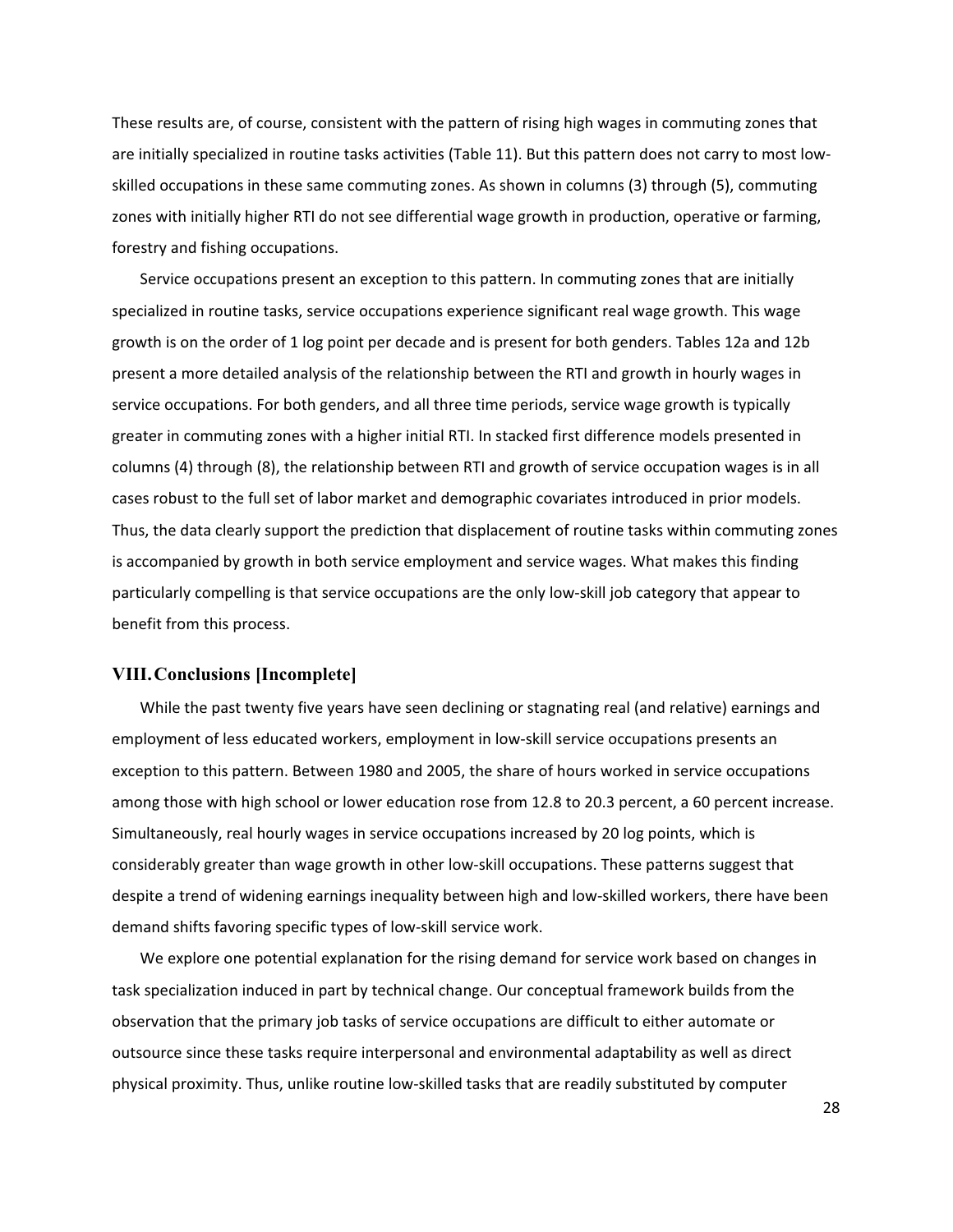technology, the job tasks of service occupations are relatively immune to automation—despite the fact that they are typically considered to be 'low-skilled.' If demand for the outputs of service occupations is relatively inelastic, the model suggests that substitution of information technology for routine tasks may lead to rising wages and employment in service occupations.

Motivated by the observation that workers in service occupations must collocate with demanders of their services, we study the determinants of employment and wages in services during 1980 through 2005 in 741 consistently defined commuting zones covering all of US employment. We first document that within commuting zones, the growth of service employment is robustly correlated with increases in high wages. This pattern is suggestive of a link between rising wage inequality and growth of service employment. But because the determinants of cross commuting zone patterns of wage inequality growth are left unexplained by this analysis, it is unclear how this correlation should be interpreted.

To overcome this conceptual hurdle, we developed an empirical approach motivated by the conceptual model. This model predicts that, if commuting zones differ initially in their routine task intensity, markets with higher initial routine task intensity will see greater polarization of employment, greater growth of service employment and greater increases in wages in service occupations as routine tasks are automated. These outcomes are induced by a reallocation of labor activity. As routine labor tasks are displaced by computerization, workers reallocate effort towards both abstract and manual tasks.

To bring this idea to the data, we construct a simple index of routine task intensity (RTI), which is equal to the ratio of routine to manual task activities within commuting zones at the start of our sample period. This index proves strikingly predictive of the changes in task and wage structure implied by the conceptual model. In commuting zones with an initially higher RTI, we find a dramatic reallocation of labor activity from routine task activities to high-skilled abstract tasks and low-skilled manual tasks. This pattern of changing task allocation occurs not only in aggregate but within major education groups: college educated workers increase their specialization in abstract tasks in the place of routine tasks; less educated workers increase their specialization in both manual and abstract tasks in the place of routine tasks. The increase in labor specialization in high RTI commuting zones is accompanied by significantly higher rates of computer adoption, consistent with the view that computerization substitutes for some of the routine tasks formerly performed by workers. These patterns of labor reallocation lend credence to the relevance of the task mechanism posited by the model.

29-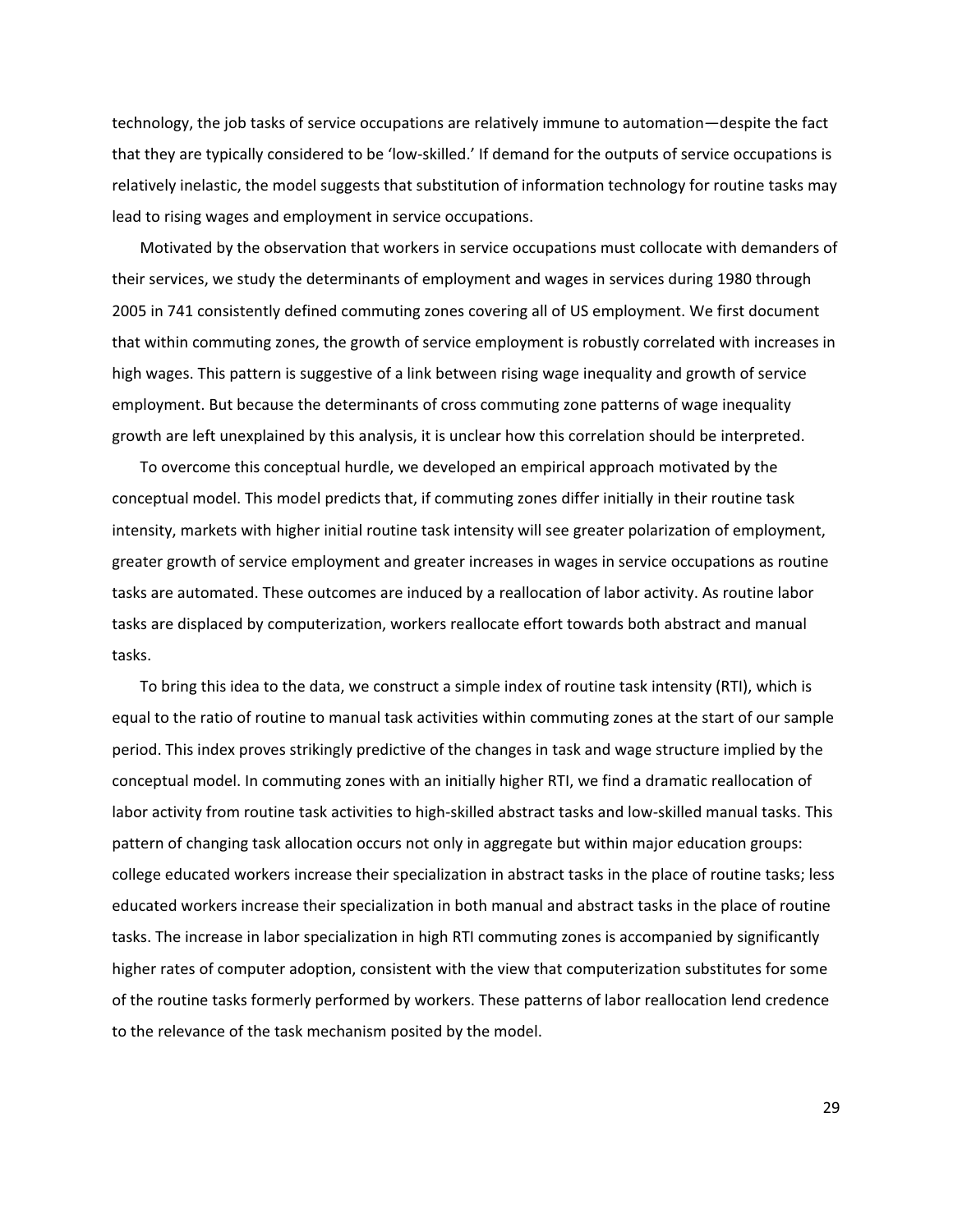Consistent with the conceptual model, we show that growth of low-skilled service employment and growth of wage inequality is substantially greater in commuting zones with higher initial routine task intensity. Most strikingly, we find that hourly wages in service occupations grow significantly in these same commuting zones but wages in other low-skilled occupations do not. In addition, a higher RTI is associated with higher wage growth in skilled occupations such as managers and professionals, and technical, sales and administrative workers. Thus, the changes in task structure that we document accompany growth in wages at the tails of the distribution but not elsewhere. These results correspond to a process of employment and wage polarization within regional labor markets that parallels the polarization of employment seen at the aggregate level in the US, UK and West Germany.

As stressed in the Introduction, we view these results as preliminary. Two clear limitations of our analysis to date are, one, that we must (for the moment) take as given the initial task structure of occupations across commuting zones—thus, we do not seek to explain why these areas are different and two, that the task index on which we rely is based on a set of dated and imprecisely measured occupational indexes from the Dictionary of Occupational Titles. Despite these limitations, we believe the results suggest an important role for changes in labor specialization—potentially spurred by displacement of routine task activities—as a driver of rising employment and wages in service occupations.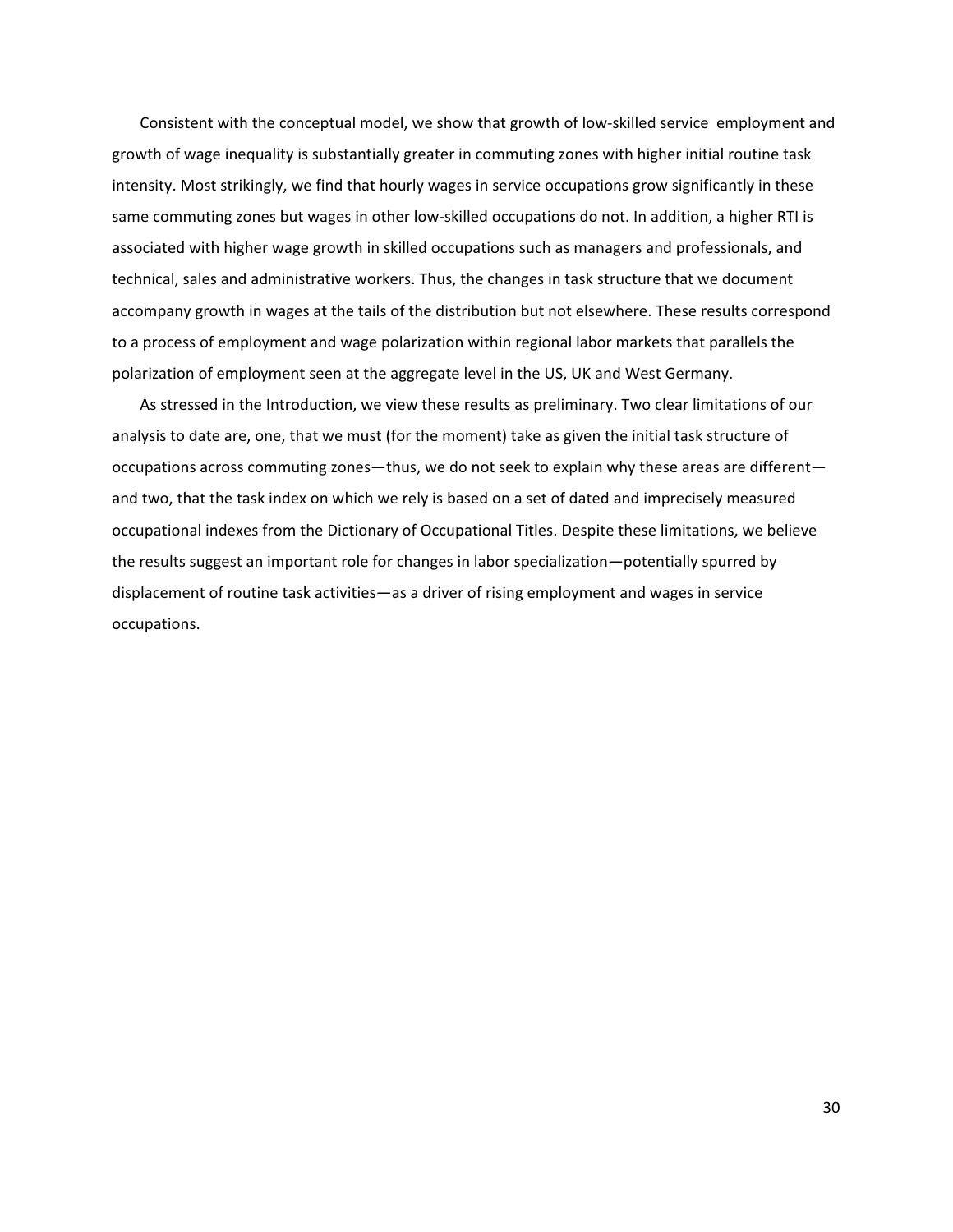# **IX. References**

- Acemoglu, Daron. 1999. "Changes in Unemployment and Wage Inequality: An Alternative Theory and Some Evidence." American Economic Review, 89 (December), 1259-1278.
- Autor, David H., Lawrence F. Katz, and Melissa S. Kearney. 2007 forthcoming. "Trends in U.S. Wage Inequality: Revising the Revisionists." Review of Economics and Statistics.
- Autor, David H., Lawrence F. Katz, and Melissa S. Kearney. 2006. "The Polarization of the U.S. Labor Market." American Economic Review, 96:2 (May), 189-194.
- Autor, David H., Frank Levy, and Richard J. Murnane. 2003. "The Skill Content of Recent Technological Change: An Empirical Investigation." Quarterly Journal of Economics, 118(3), November, 1279-1333.
- Bartel, Ann, Casey Ichniowski and Kathryn L. Shaw. 2007. "How Does Information Technology Affect Productivity? Plant-Level Comparisons of Product Innovation, Process Improvement, and Worker Skills." Quarterly Journal of Economics, 122(4), November.
- Baumol, William J. 1967. "Macroeconomics of Unbalanced Growth: Anatomy of an Urban Crisis." American Economic Review, 57(3), June, 415-426.
- Beaudry, Paul and David A. Green. 2003. "Wages and Employment in the United States and Germany: What Explains the Differences?" American Economic Review, 93(3), 573-602.
- Beaudry, Paul, Mark Doms, and Ethan Lewis. 2006. "Endogenous Skill Bias in Technology Adoption. City-Level Evidence from the IT Revolution." NBER Working Paper 12521, September.
- Bertrand and Kramarz. 2002. "Does entry regulation hinder job creation? Evidence from the French retail industry." Quarterly Journal of Economics, 117(4), 1369-1414.
- Black, Sandra E. and Alexandra Spitz-Oener. 2007. "Explaining Women's Success: Technological Change and the Skill Content of Women's Work." NBER Working Paper No. 13116, May.
- Blinder, Alan. 2007. "How Many U.S. Jobs Might be Offshorable?" Princeton University Center for Economic Policy Studies Working Paper No. 142, March.
- Clark, Colin. 1957. The Conditions of Economic Progress. London: Macmillan.
- Cortes, Patricia. 2006. "The Effect of Low-Skilled Immigration on US Prices: Evidence from CPI Data," Mimeograph, University of Chicago Graduate School of Business, October.
- Doms, Mark E. and Ethan G. Lewis. 2006. "Labor Supply and Personal Computer Adoption." Federal Reserve Bank of Philadelphia Working Paper No. 06-10, June.
- Dustmann, Christian, Johannes Ludsteck and Uta Schönberg. 2007. "Revisiting the German Wage Structure." Mimeograph, University of Rochester, February.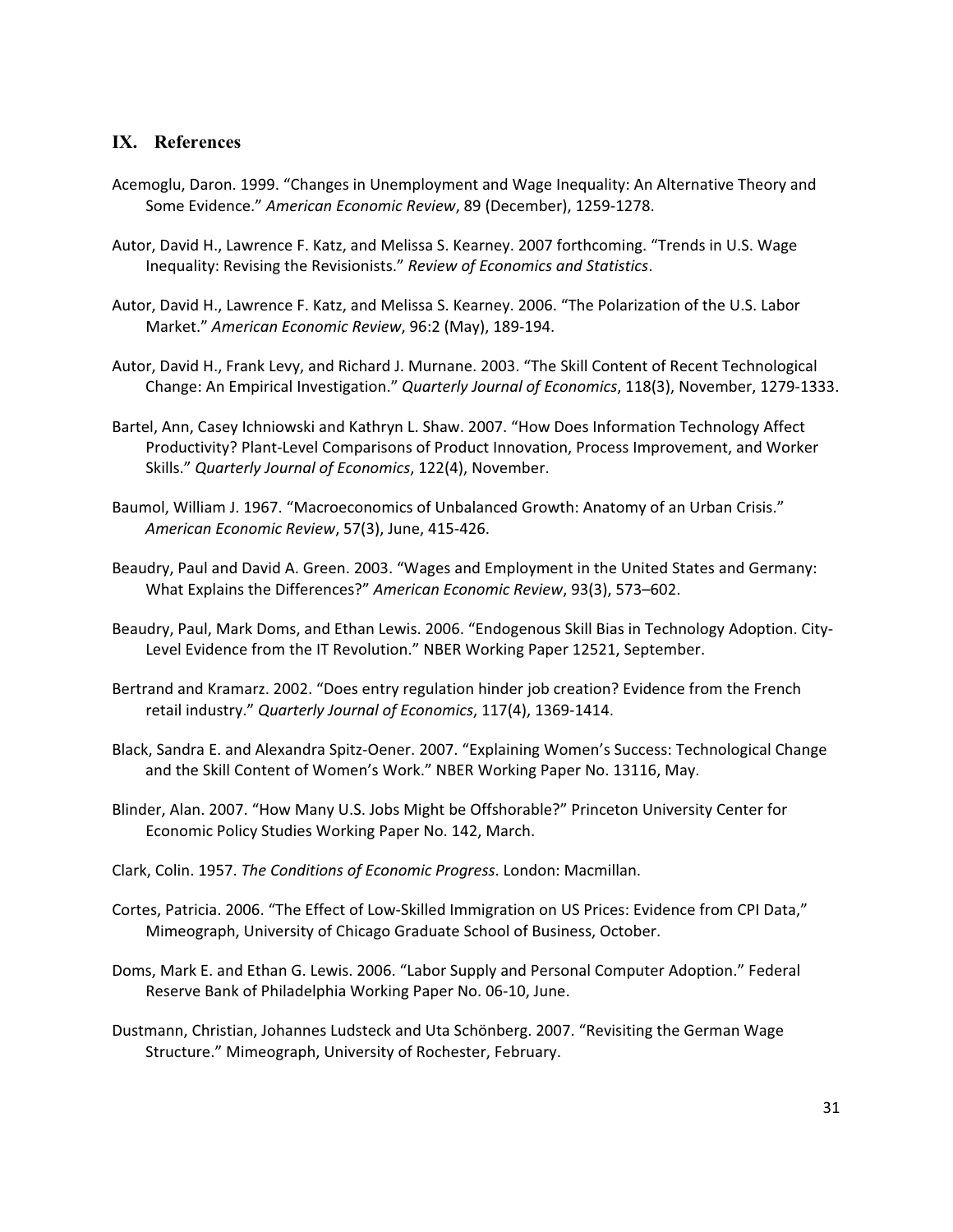- Freeman, Richard and Ronald Schettkat. 2002. "Marketization of production and the US-Europe employment gap." NBER Working Paper 8797, February.
- Goos, Maarten and Alan Manning. 2003. "Lousy and Lovely Jobs: The Rising Polarisation of Work in Britain."CEPR Working Paper No. 0604, December.
- Goos, Maarten and Alan Manning. 2007. "Lousy and Lovely Jobs: The Rising Polarization of Work in Britain."-*Review-of-Economics-and-Statistics-*89-(February),-11833.-
- Hecker, Daniel E. 2005. "Occupational Employment Projections to 2014." Monthly Labor Review, 128(11): 70-101.
- Jaeger. David A., Susanna Loeb, Sarah E. Turner and John Bound. 1998. "Coding Geographic Areas across Census Years: Creating Consistent Definitions of Metropolitan Areas." NBER Working Paper W6772, October.
- Juhn, Chinui and Simon Potter. 2006. "Changes in Labor Force Participation in the United States." Journal of Economic Perspectives, 20(3), Summer, 27-46.
- Katz, Lawrence F. and David H. Autor. 1999. "Changes in the Wage Structure and Earnings Inequality." In O. Ashenfelter and D. Card, eds. Handbook of Labor Economics, vol. 3, Amsterdam: North Holland, 1463-1537.
- Katz, Lawrence F. and Kevin M. Murphy. 1992. "Changes in Relative Wages, 1963-1987: Supply and Demand Factors." Quarterly Journal of Economics, 107, 35-78.
- Killian, Mollie Sizer and Charles M. Tolbert. 1993. "Mapping Social and Economic Space: The Delineation of Local Labor Markets in the United States." In J. Singelmann and F. Deseran, eds., Inequalities in Labor Market Areas, Boulder, CO: Westview Press.
- Manning, Alan. 2004. "We Can Work it Out: the Impact of Technological Change on the Demand for Low-Skill Workers." Scottish Journal of Political Economy, 51(5), November, 581-608.
- Mazzolari, Francesca and Giuseppe Ragusa. 2007. "Spillovers from High-Skill Consumption to Low-Skill Labor Markets." Mimeograph, University of California at Irvine, July.
- Messina, Julián. 2005. "Institutions and Service Employment: A Panel Study for OECD Countries." Labour, 19(2), 343-372.
- Meyer, Peter B. and Anastasiya M. Osborne. 2005. "Proposed Category System for 1960-2000 Census Occupations. Bureau of Labor Statistics Working Paper 383, September.
- Office of Management and Budget. 2000. "Standards for Defining Metropolitan and Micropolitan Areas; Notice." Federal Register, 65(249): 82228-82238.
- Peri, Giovanni and Chad Sparber. 2007. "Task Specialization, Comparative Advantages and the Effects of Immigration on Wages." Mimeograph, University of California at Davis, July.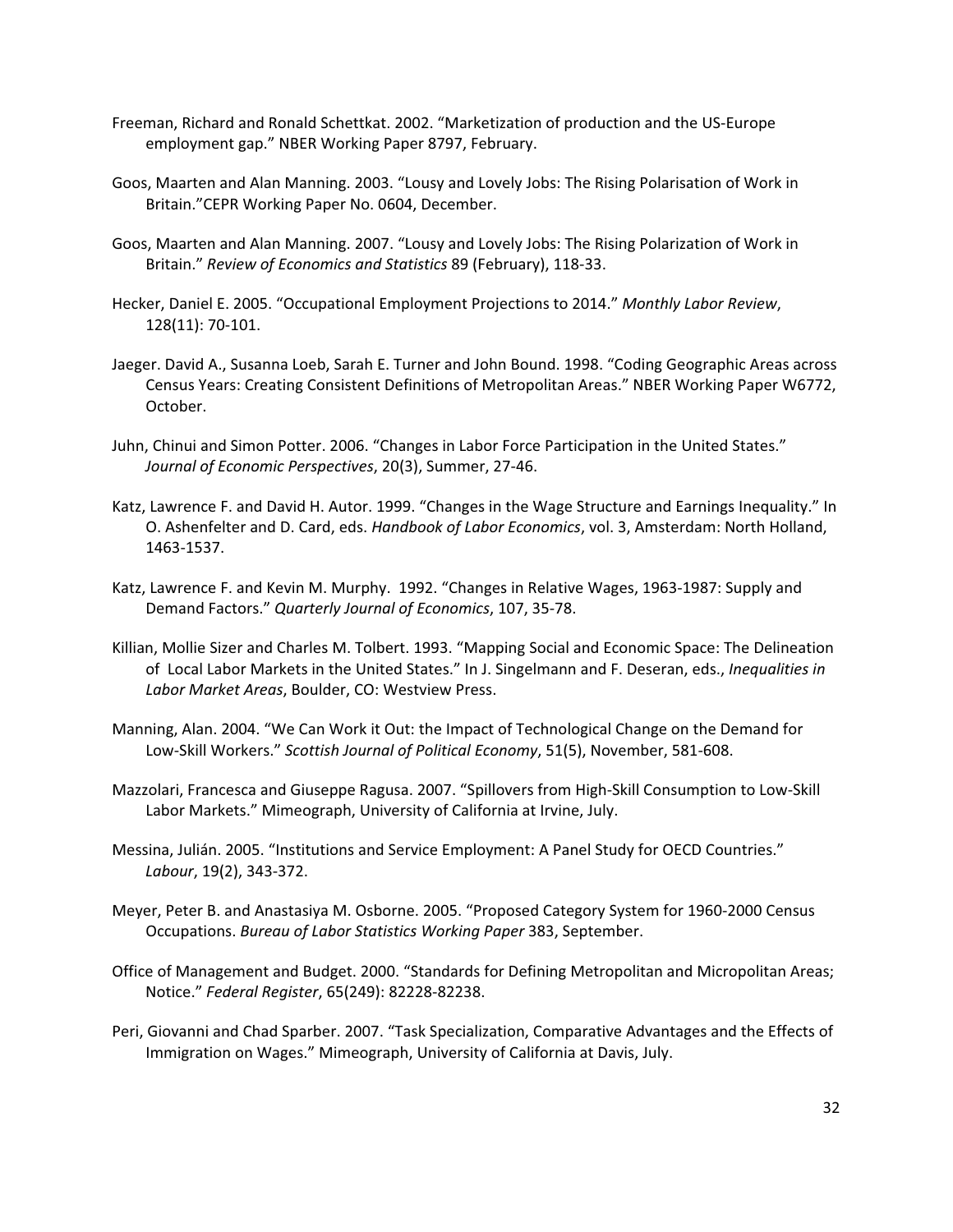- Piketty, Thomas. 1997. "Les créations d'empLoi en France et aux Etats-Unis: 'Services de proximite' contre 'petits boulots,' " Notes de la Fondation Saint-Simon.
- Piketty, Thomas and Emmanuel Saez. 2003. "Income Inequality in the United States, 1913-1998." *Quarterly-Journal-of-Economics*-118-(February),-139.-
- Rogerson, Richard. 2007. "Structural Transformation and the Deterioration of European Labor Market Outcomes." NBER Working Paper No. 12889, February.
- Ruggles, Steven, Matthew Sobek, Trent Alexander, Catherine A. Fitch, Ronald Goeken, Patricia Kelly Hall, Miriam-King,-and-Chad-Ronnander.-2004.-*Integrated-Public-Use-Microdata-Series:-Version-3.0* [Machine-readable database]. Minneapolis, MN: Minnesota Population Center [producer and distributor].
- Spitz-Oener, Alexandra. 2006. "Technical Change, Job Tasks and Rising Educational Demands: Looking Outside the Wage Structure." Journal of Labor Economics 24 (April), 235-70.
- Tolbert, Charles M. and Molly Sizer Killian. 1987. Labor Market Areas for the United States. Staff Report No. AGES870721. Washington, DC: Economic Research Service, US Department of Agriculture.
- Tolbert, Charles M. and Molly Sizer. 1996. "U.S. Commuting Zones and Labor Market Areas. A 1990 Update." Economic Research Service Staff Paper No. 9614.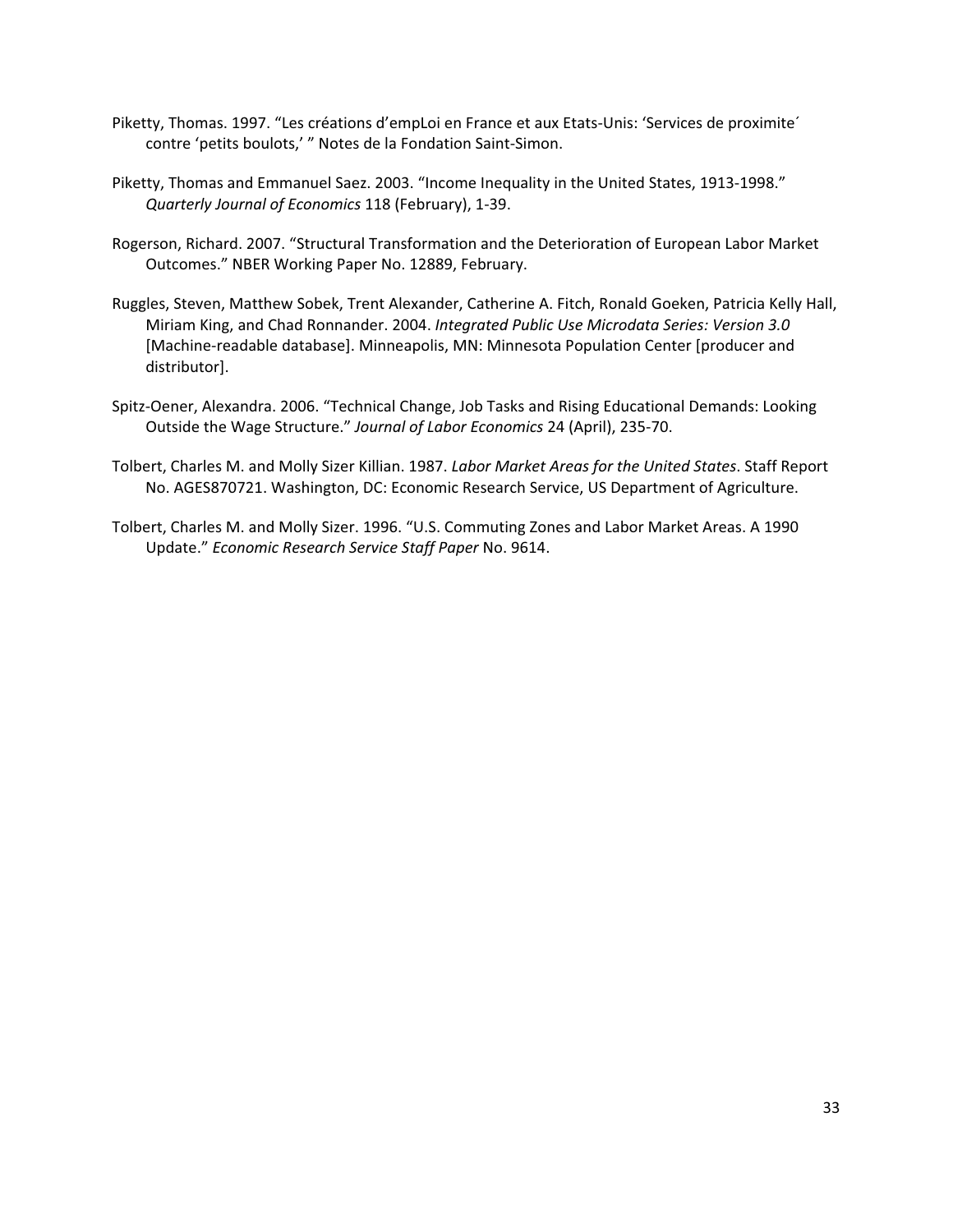|                                                          |       |       |                     |       |          | Ten Times Average Annual Change |          |         |  |
|----------------------------------------------------------|-------|-------|---------------------|-------|----------|---------------------------------|----------|---------|--|
|                                                          |       |       | Share of Employment |       | 1980-    | 1990-                           | 2000-    | 1980-   |  |
|                                                          | 1980  | 1990  | 2000                | 2005  | 1990     | 2000                            | 2005     | 2005    |  |
| Managerial and<br><b>Professional Specialty</b>          | 23.8% | 27.8% | 30.0%               | 30.9% | 4.0%     | 2.2%                            | 1.8%     | 2.8%    |  |
| Technicians, Sales, and<br><b>Administrative Support</b> | 28.9% | 30.8% | 29.0%               | 28.4% | 1.9%     | $-1.9%$                         | $-1.1\%$ | $-0.2%$ |  |
| Precision, Production, Craft<br>and Repair               | 14.3% | 12.4% | 12.1%               | 11.6% | $-1.9\%$ | $-0.2%$                         | $-1.1\%$ | $-1.1%$ |  |
| <b>Service Occupations</b>                               | 11.0% | 11.8% | 13.7%               | 14.9% | 0.7%     | 1.9%                            | 2.5%     | 1.6%    |  |
| Operators, Fabricators,<br>and Laborers                  | 19.2% | 15.4% | 13.9%               | 13.0% | $-3.8%$  | $-1.6%$                         | $-1.9%$  | $-2.5%$ |  |
| Farming, Fishery, and<br>Forestry Occs.                  | 2.8%  | 1.8%  | 1.3%                | 1.3%  | $-0.9\%$ | $-0.5%$                         | $-0.1\%$ | $-0.6%$ |  |

## Table 1. Levels and Changs in the Aggregate Share of Hours Worked by Occupation, 1980-2005

Source: Census 5% samples for 1980, 1990 and 2000, American Community Survey 2005. Sample includes persons who were aged 18-64 and working in the prior year. Occupation categories are defined according to the Census 2000 classification. Labor supply is measured as weeks worked times usual weekly hours in prior year. All calculations use Census sampling weights.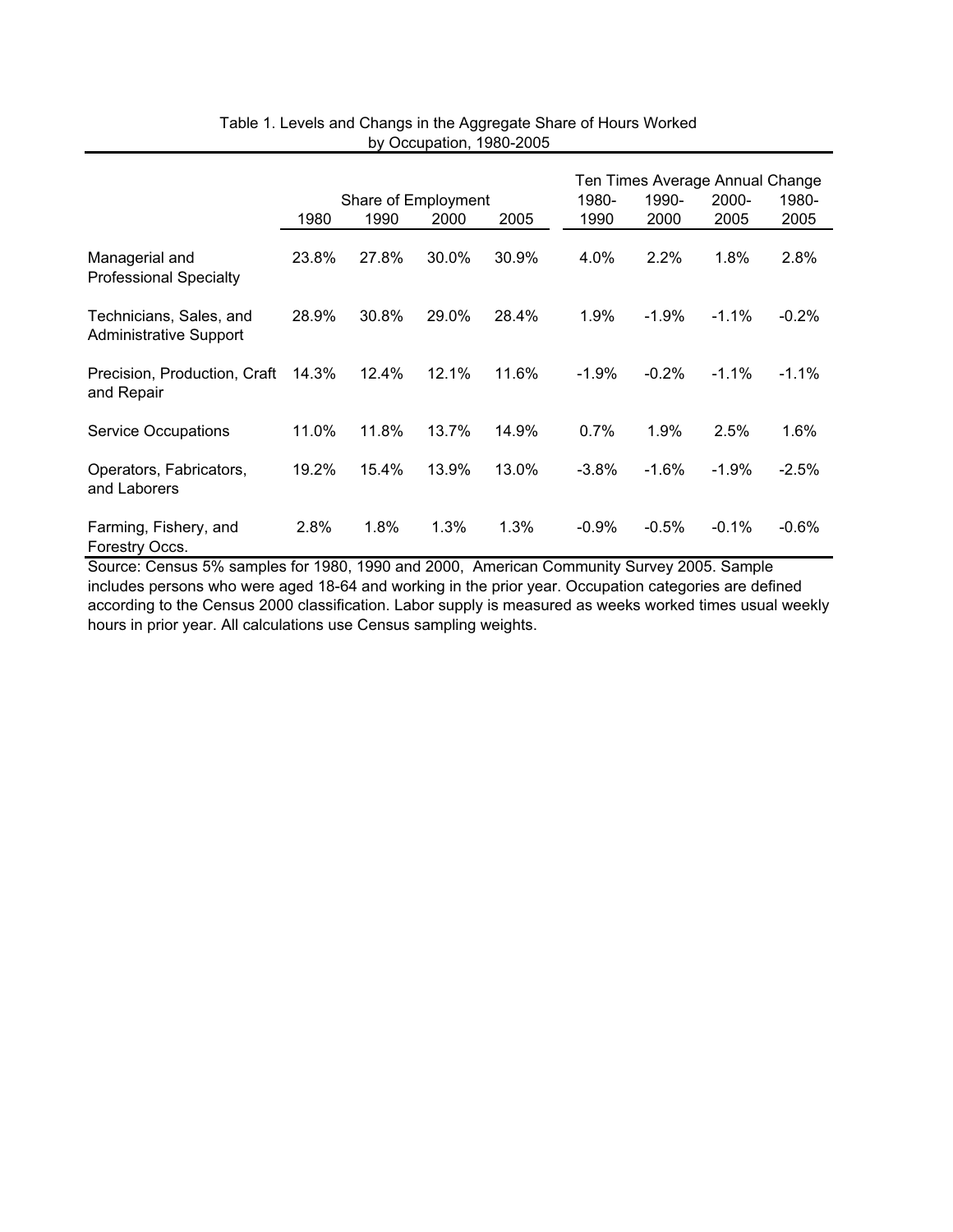|                                                 | 1980           | Real Mean Log Wage<br>1990 | 2000           | 2005           | 1980-<br>1990                           | 1990-<br>2000 | Ten Times Average Annual Change<br>2000-<br>2005 | 1980-<br>2005 |
|-------------------------------------------------|----------------|----------------------------|----------------|----------------|-----------------------------------------|---------------|--------------------------------------------------|---------------|
|                                                 |                |                            |                |                |                                         |               |                                                  |               |
|                                                 |                |                            |                |                | A. Mean Log Hourly Wage by Occupation   |               |                                                  |               |
| Managerial and<br><b>Professional Specialty</b> | 2.87<br>(0.64) | 2.94<br>(0.62)             | 3.05<br>(0.64) | 3.16<br>(0.68) | 0.07                                    | 0.11          | 0.23                                             | 0.12          |
| Technicians, Sales,<br>and Administrative       | 2.48<br>(0.60) | 2.53<br>(0.60)             | 2.64<br>(0.61) | 2.71<br>(0.65) | 0.06                                    | 0.11          | 0.15                                             | 0.09          |
| Precision, Production,<br>Craft and Repair      | 2.73<br>(0.60) | 2.69<br>(0.56)             | 2.73<br>(0.55) | 2.75<br>(0.56) | $-0.04$                                 | 0.03          | 0.04                                             | 0.01          |
| Service<br>Occupations                          | 2.17<br>(0.65) | 2.22<br>(0.60)             | 2.35<br>(0.62) | 2.37<br>(0.63) | 0.05                                    | 0.13          | 0.03                                             | 0.08          |
| Operators, Fabricators,<br>and Laborers         | 2.49<br>(0.62) | 2.45<br>(0.56)             | 2.52<br>(0.55) | 2.53<br>(0.55) | $-0.04$                                 | 0.07          | 0.01                                             | 0.01          |
| Farming, Fishery, and<br>Forestry               | 2.00<br>(0.72) | 2.05<br>(0.60)             | 2.15<br>(0.59) | 2.17<br>(0.58) | 0.05                                    | 0.10          | 0.04                                             | 0.07          |
|                                                 |                |                            |                |                | B. Median Log Hourly Wage by Occupation |               |                                                  |               |
| Managerial and<br><b>Professional Specialty</b> | 2.91<br>(0.64) | 2.97<br>(0.62)             | 3.06<br>(0.64) | 3.16<br>(0.68) | 0.06                                    | 0.09          | 0.19                                             | 0.10          |
| Technicians, Sales,<br>and Administrative       | 2.47<br>(0.60) | 2.53<br>(0.60)             | 2.63<br>(0.61) | 2.69<br>(0.65) | 0.07                                    | 0.10          | 0.11                                             | 0.09          |
| Precision, Production,                          | 2.82<br>(0.60) | 2.75<br>(0.56)             | 2.77<br>(0.55) | 2.78<br>(0.56) | $-0.07$                                 | 0.03          | 0.01                                             | $-0.02$       |
| Service<br>Occupations                          | 2.18<br>(0.65) | 2.20<br>(0.60)             | 2.33<br>(0.62) | 2.33<br>(0.63) | 0.02                                    | 0.13          | 0.01                                             | 0.06          |
| Operators, Fabricators,<br>and Laborers         | 2.55<br>(0.62) | 2.47<br>(0.56)             | 2.54<br>(0.55) | 2.54<br>(0.55) | $-0.07$                                 | 0.07          | 0.01                                             | 0.00          |
| Farming, Fishery, and<br>Forestry               | 2.02<br>(0.72) | 2.01<br>(0.60)             | 2.12<br>(0.59) | 2.14<br>(0.58) | $-0.01$                                 | 0.11          | 0.05                                             | 0.05          |

Table 2. Levels and Changs in Real Mean and Median Log Houly Wages by Occupation, 1980-2005

Source: Census 5% samples for 1980, 1990 and 2000, American Community Survey 2005. Sample includes persons who were aged 18-64 and working in the prior year, except selfemployed. Hourly wages are defined as yearly wage and salary income diveded by the product of weeks worked times usual weekly hours. Labor supply is measured as weeks worked times usual weekly hours in prior year. All calculations use Census sampling weights.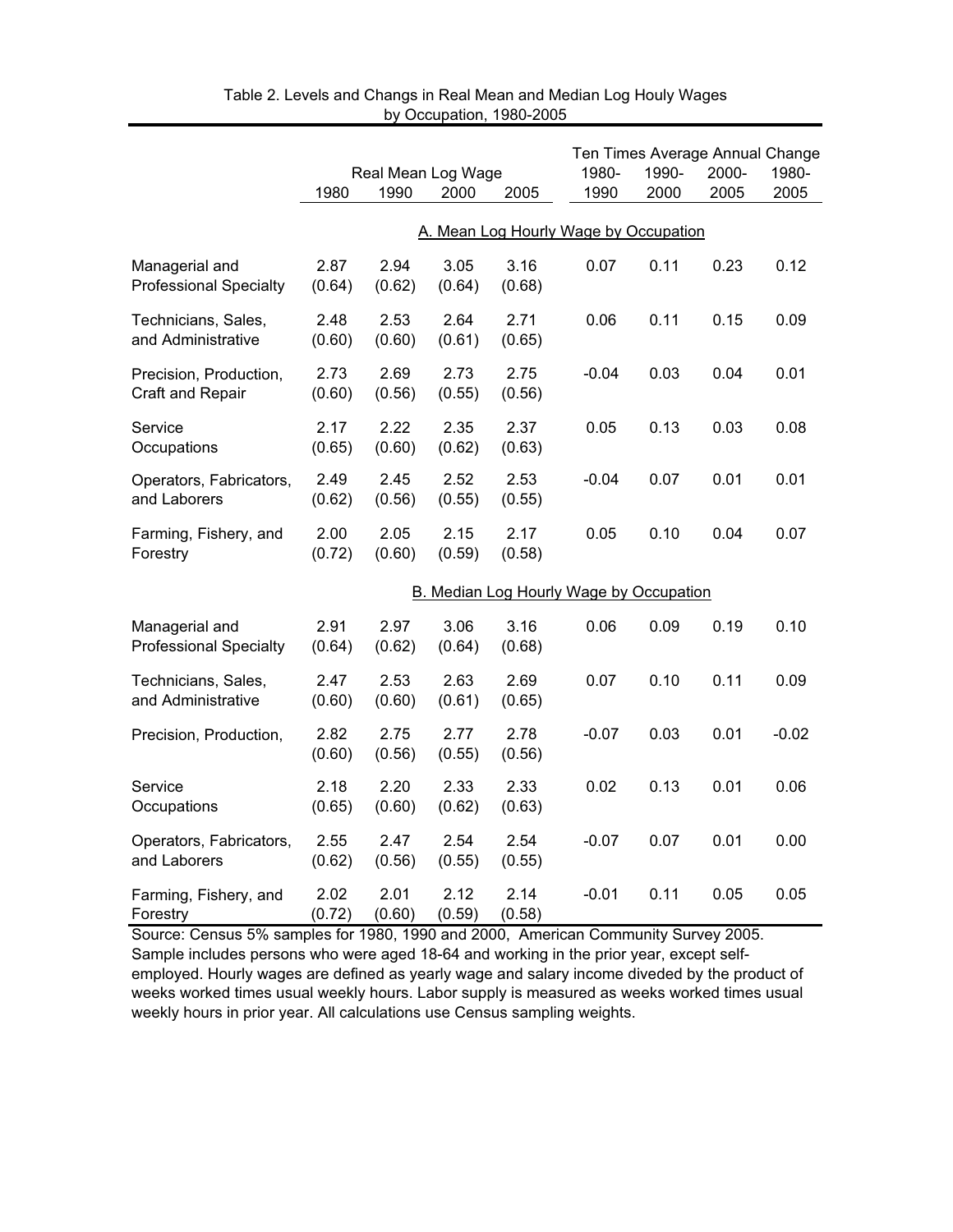|                       |       |                     |       |       |                                                               |         | Ten Times Average Annual Change |         |
|-----------------------|-------|---------------------|-------|-------|---------------------------------------------------------------|---------|---------------------------------|---------|
|                       |       | Share of Employment |       |       | 1980-                                                         | 1990-   | 2000-                           | 1980-   |
|                       | 1980  | 1990                | 2000  | 2005  | 1990                                                          | 2000    | 2005                            | 2005    |
|                       |       |                     |       |       |                                                               |         |                                 |         |
|                       |       |                     |       |       | A. Managerial and Professional Specialty Occupations          |         |                                 |         |
| Less than High School | 5.8%  | 4.9%                | 4.5%  | 4.5%  | $-0.9%$                                                       | $-0.4%$ | $-0.1%$                         | $-0.5%$ |
| <b>High School</b>    | 10.8% | 10.9%               | 10.0% | 10.3% | 0.1%                                                          | $-0.9%$ | 0.7%                            | $-0.2%$ |
| Some College          | 23.7% | 23.9%               | 23.7% | 23.4% | 0.2%                                                          | $-0.1%$ | $-0.6%$                         | $-0.1%$ |
| College Graduate      | 67.4% | 66.2%               | 66.9% | 65.9% | $-1.2%$                                                       | 0.7%    | $-1.8%$                         | $-0.6%$ |
|                       |       |                     |       |       | B. Technicians, Sales, and Administrative Support Occupations |         |                                 |         |
| Less than High School | 13.9% | 15.2%               | 15.3% | 13.9% | 1.3%                                                          | 0.0%    | $-2.7%$                         | 0.0%    |
| <b>High School</b>    | 33.4% | 32.0%               | 29.5% | 29.1% | $-1.3%$                                                       | $-2.6%$ | $-0.7%$                         | $-1.7%$ |
| Some College          | 39.9% | 40.7%               | 38.1% | 37.2% | 0.7%                                                          | $-2.5%$ | $-1.7%$                         | $-1.1%$ |
| College Graduate      | 21.8% | 24.4%               | 22.7% | 23.0% | 2.6%                                                          | $-1.7%$ | 0.5%                            | 0.5%    |
|                       |       |                     |       |       | C. Service Occupations                                        |         |                                 |         |
| Less than High School | 17.9% | 22.2%               | 25.2% | 27.3% | 4.3%                                                          | 2.9%    | 4.2%                            | 3.8%    |
| <b>High School</b>    | 11.7% | 14.4%               | 17.4% | 19.3% | 2.6%                                                          | 3.1%    | 3.8%                            | 3.0%    |
| Some College          | 10.7% | 11.5%               | 14.3% | 16.2% | 0.8%                                                          | 2.8%    | 3.7%                            | 2.2%    |
| College Graduate      | 3.2%  | 3.6%                | 5.1%  | 5.8%  | 0.4%                                                          | 1.5%    | 1.3%                            | 1.0%    |
|                       |       |                     |       |       | D. Low-Skill Non-Service Occupations                          |         |                                 |         |
| Less than High School | 62.4% | 57.6%               | 55.0% | 54.3% | $-4.8%$                                                       | $-2.6%$ | $-1.4%$                         | $-3.2%$ |
| <b>High School</b>    | 44.1% | 42.7%               | 43.2% | 41.3% | $-1.4%$                                                       | 0.5%    | $-3.8%$                         | $-1.1%$ |
| Some College          | 25.7% | 24.0%               | 23.8% | 23.2% | $-1.8%$                                                       | $-0.1%$ | $-1.4%$                         | $-1.0%$ |
| College Graduate      | 7.6%  | 5.8%                | 5.3%  | 5.3%  | $-1.8%$                                                       | $-0.5%$ | $0.0\%$                         | $-0.9%$ |

| Table 3. Levels and Changs in the Distribution of Education Groups |
|--------------------------------------------------------------------|
| Across Occupations, 1980-2005                                      |

Source: Census 5% samples for 1980, 1990 and 2000, American Community Survey 2005. Sample includes persons who were aged 18-64 and working in the prior year. Labor supply is measured as weeks worked times usual weekly hours in prior year. All calculations use Census sampling weights.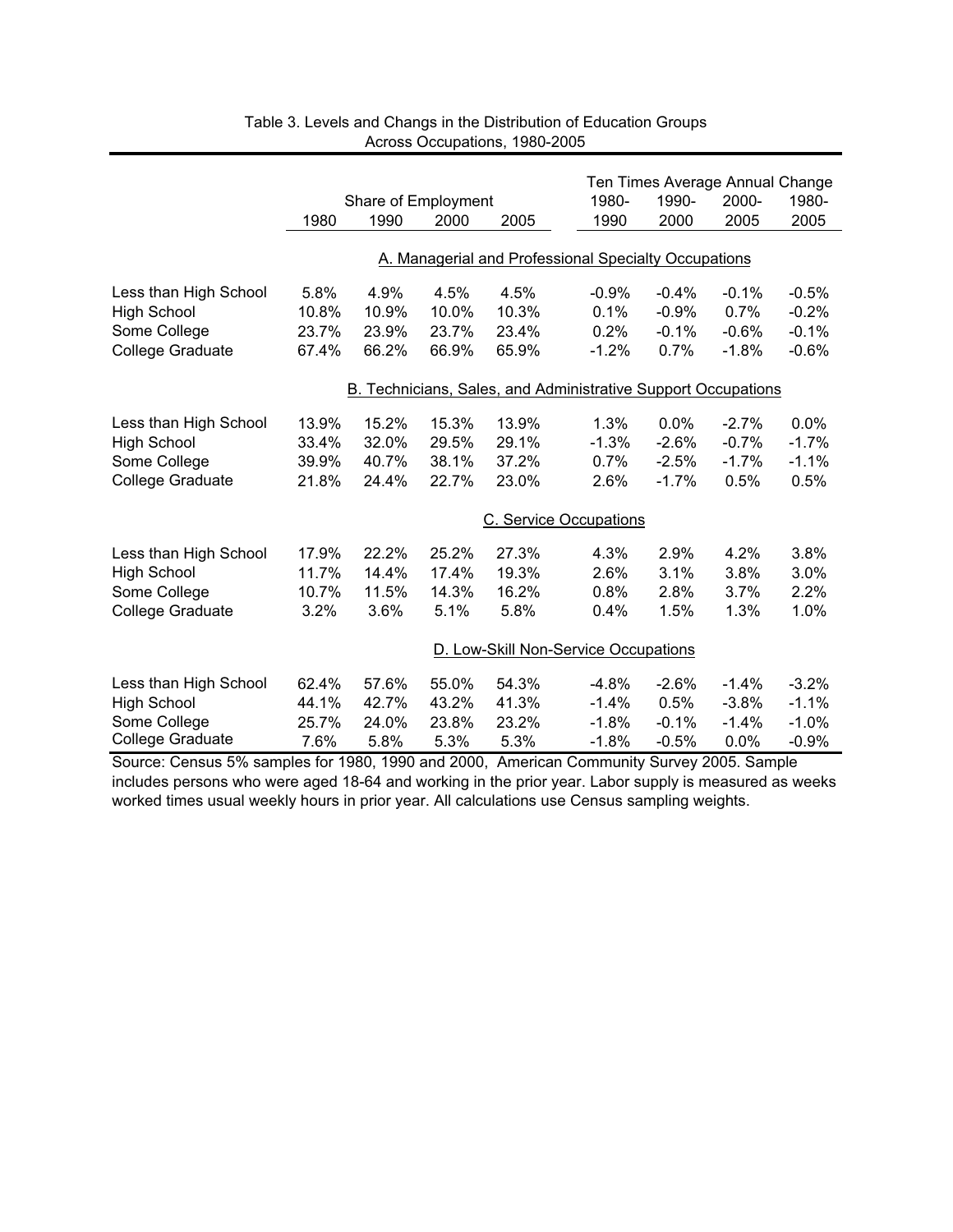|                                                        |                      |                            |                                  | rumaan onango ini onaro or rion oollog       |                                                 |                          |                               |                            |                       |
|--------------------------------------------------------|----------------------|----------------------------|----------------------------------|----------------------------------------------|-------------------------------------------------|--------------------------|-------------------------------|----------------------------|-----------------------|
|                                                        | 1980-<br>1990<br>(1) | 1990-<br>2000<br>(2)       | 2000-<br>2005<br>(3)             | 1980-<br>1990<br>(4)                         | 1990-<br>2000<br>(5)                            | 2000-<br>2005<br>(6)     | 1980-<br>1990<br>(7)          | 1990-<br>2000<br>(8)       | 2000-<br>2005<br>(9)  |
|                                                        |                      |                            |                                  |                                              |                                                 |                          |                               |                            |                       |
| $\Delta$ 95th wage<br>percentile                       | 0.023<br>(0.018)     | 0.073<br>(0.023)           | $\star\star$<br>0.017<br>(0.004) | $0.035$ *<br>$\star\star$<br>(0.014)         | A. $\Delta$ 95th Percentile<br>0.057<br>(0.018) | $**$<br>0.016<br>(0.004) | $***$<br>$0.037$ *<br>(0.019) | 0.046<br>$\ast$<br>(0.019) | $0.015$ **<br>(0.004) |
| Constant                                               | 0.027<br>(0.002)     | 0.020<br>(0.003)           | 0.025<br>(0.003)                 | 0.024<br>(0.003)                             | 0.0252<br>(0.005)                               | 0.029<br>(0.007)         | 0.009<br>(0.001)              | 0.023<br>(0.002)           | 0.049<br>(0.002)      |
| $R^2$<br><b>Region Dummies</b><br><b>State Dummies</b> | 0.021<br>No<br>No    | 0.100<br>No<br>No          | 0.093<br>No<br>No                | 0.263<br>Yes<br>No                           | 0.361<br>Yes<br>No                              | 0.138<br>Yes<br>No       | 0.512<br>No<br>Yes            | 0.589<br>No<br>Yes         | 0.339<br>No<br>Yes    |
| $\Delta$ 90th wage<br>percentile                       | 0.033<br>(0.022)     | 0.050<br>$\ast$<br>(0.022) | 0.053<br>(0.022)                 | B. Δ Alternative Wage Percentiles<br>$\star$ |                                                 |                          |                               |                            |                       |
| $\Delta$ 75th wage<br>percentile                       |                      |                            |                                  | 0.022<br>(0.025)                             | $0.045$ *<br>(0.019)                            | $0.057$ *<br>(0.025)     |                               |                            |                       |
| $\Delta$ 50th wage<br>percentile                       |                      |                            |                                  |                                              |                                                 |                          | 0.024<br>(0.024)              | 0.007<br>(0.017)           | 0.032<br>(0.034)      |
| Constant                                               | 0.010<br>(0.001)     | 0.024<br>(0.002)           | 0.051<br>(0.002)                 | 0.011<br>(0.000)                             | 0.025<br>(0.001)                                | 0.052<br>(0.002)         | 0.011<br>(0.000)              | 0.027<br>(0.001)           | 0.055<br>(0.002)      |
| $R^2$<br><b>Region Dummies</b><br><b>State Dummies</b> | 0.501<br>No<br>Yes   | 0.584<br>No<br>Yes         | 0.296<br>No<br>Yes               | 0.493<br>No<br>Yes                           | 0.574<br>No<br>Yes                              | 0.295<br>No<br>Yes       | 0.496<br>No<br>Yes            | 0.559<br>No<br>Yes         | 0.287<br>No<br>Yes    |

Table 4. Changes in Top Wage Percentiles and Growth of Service Employment among Non-College Workers within Commuting Zones, 1980 - 2005: Estimates by Decade Dependent Variable: 10 × Annual Change in Share of Non-College Employment in Service Occupations

n = 741 Commuting Zones. Robust standard errors in parentheses are clustered on state. Models are weighted by start of period commuting zone share of national population. Percentiles of the distribution of full-time fullyear weekly wages are based on workers who worked for at least 40 weeks and at least 35 hours per week in the previous year.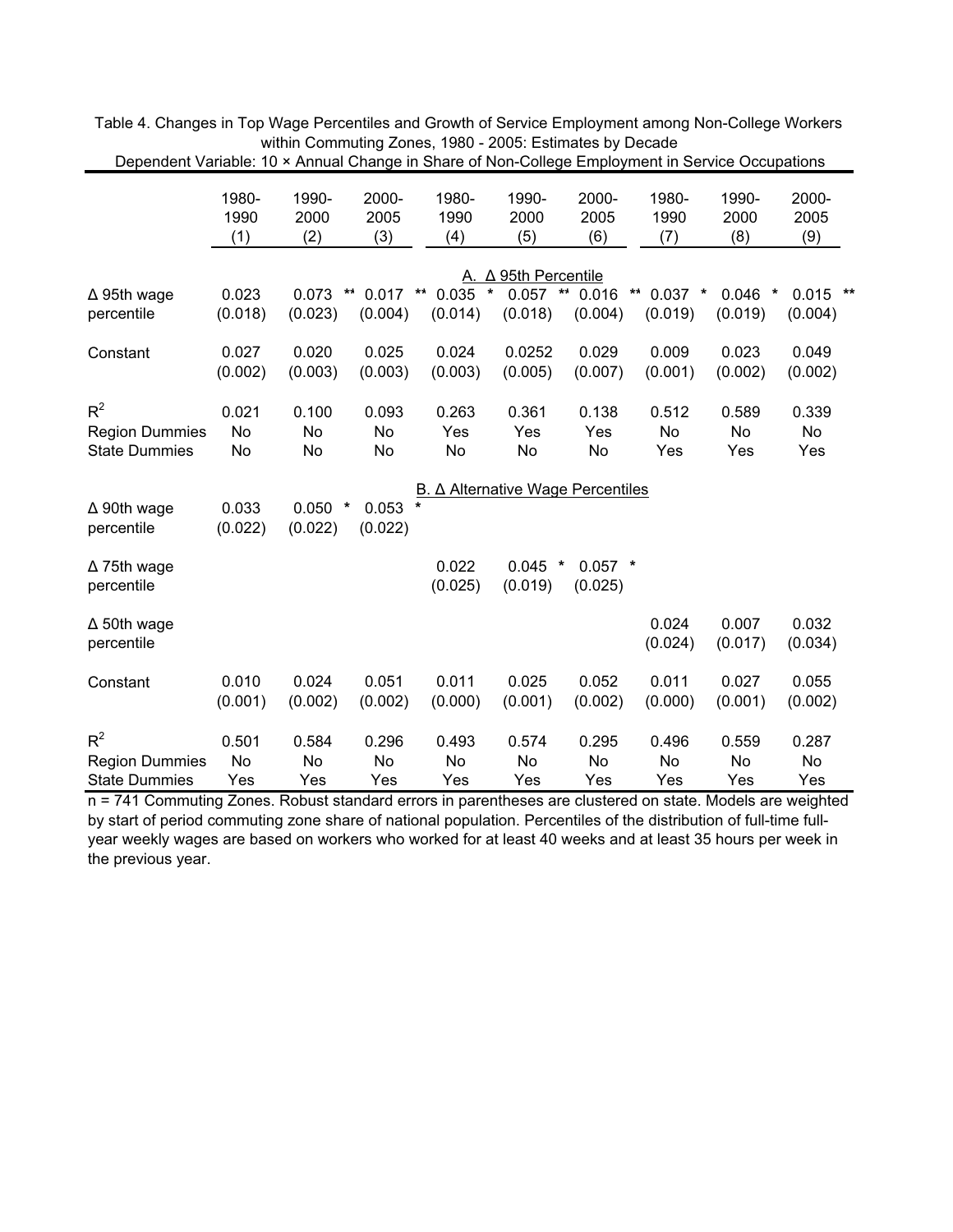|                                          | (1)                   | (2)                   | (3)                   | (4)                   | (5)                   | (6)                                     | (7)                   | (8)                              | (9)                                    | (10)                                     |
|------------------------------------------|-----------------------|-----------------------|-----------------------|-----------------------|-----------------------|-----------------------------------------|-----------------------|----------------------------------|----------------------------------------|------------------------------------------|
| $\Delta$ 95th wage<br>percentile         | $0.017$ **<br>(0.003) | $0.017$ **<br>(0.004) | $0.015$ **<br>(0.003) | (0.004)               | (0.003)               | $0.013$ ** 0.014 ** 0.015 **<br>(0.004) | $0.012$ **<br>(0.004) |                                  |                                        |                                          |
| $\Delta$ 90th wage<br>percentile         |                       |                       |                       |                       |                       |                                         |                       | 0.020<br>(0.014)                 |                                        |                                          |
| $\Delta$ 75th wage<br>percentile         |                       |                       |                       |                       |                       |                                         |                       |                                  | 0.004<br>(0.013)                       |                                          |
| $\Delta$ 50th wage<br>percentile         |                       |                       |                       |                       |                       |                                         |                       |                                  |                                        | $-0.022$<br>(0.016)                      |
| ∆ Unemp rate                             |                       |                       |                       | $0.329$ **<br>(0.058) |                       |                                         | (0.076)               | $0.387$ ** $0.443$ **<br>(0.070) | (0.071)                                | $0.433$ ** $0.436$ **<br>(0.069)         |
| ∆ College ed/pop                         |                       |                       |                       |                       | $0.088$ **<br>(0.032) |                                         | (0.033)               | (0.034)                          | 0.085 ** 0.089 ** 0.098 **<br>(0.034)  | $0.109$ **<br>(0.034)                    |
| ∆ Non-college<br>immigrants/pop          |                       |                       |                       |                       | 0.032<br>(0.060)      |                                         | (0.058)               | $0.103 - 0.151$ *<br>(0.061)     | (0.063)                                | $0.162$ ** $0.158$ *<br>(0.065)          |
| ∆ Female<br>emp/pop                      |                       |                       |                       |                       |                       | $-0.065 -$<br>(0.036)                   | 0.058<br>(0.040)      | $0.077$ *<br>(0.036)             | (0.037)                                | $0.069 - 0.063$ ~<br>(0.035)             |
| $\Delta$ Age 65+/pop                     |                       |                       |                       |                       |                       | 0.026<br>(0.063)                        | (0.061)               | (0.056)                          | $0.118$ ~ 0.186 ** 0.173 **<br>(0.055) | $0.141$ **<br>(0.055)                    |
| 1990-2000<br>dummy                       | 0.000<br>(0.002)      | 0.000<br>(0.002)      | 0.000<br>(0.003)      | 0.004<br>(0.002)      | 0.001<br>(0.002)      | $-0.002$<br>(0.002)                     | 0.008<br>(0.003)      | (0.003)                          | (0.002)                                | ** 0.009 ** 0.010 ** 0.011 **<br>(0.002) |
| 2000-2005<br>dummy                       | $-0.002$<br>(0.003)   | $-0.002$<br>(0.003)   | $-0.001$<br>(0.003)   | 0.007<br>(0.004)      | $-0.005$ ~<br>(0.003) | 0.001<br>(0.004)                        | 0.003<br>(0.005)      | $0.008$ ~<br>(0.004)             | $0.010$ *<br>(0.004)                   | $0.012$ **<br>(0.004)                    |
| Constant                                 | 0.027<br>(0.002)      | 0.029<br>(0.004)      | 0.028<br>(0.001)      | 0.018<br>(0.003)      | 0.030<br>(0.001)      | 0.030<br>(0.002)                        | 0.016<br>(0.004)      | 0.014<br>(0.004)                 | 0.014<br>(0.004)                       | 0.014<br>(0.004)                         |
| $R^2$<br>Region dummies<br>State dummies | 0.095<br>No<br>No     | 0.110<br>Yes<br>No    | 0.183<br>No<br>Yes    | 0.193<br>No<br>Yes    | 0.221<br>No<br>Yes    | 0.188<br>No<br>Yes                      | 0.231<br>No<br>Yes    | 0.200<br>No<br>Yes               | 0.198<br>No<br>Yes                     | 0.200<br>No<br>Yes                       |

Table 5. Changes in Top Wage Percentiles and Growth of Service Employment among Non-College Workers within Commuting Zones, 1980 - 2005: Stacked First-Difference Models Dependent Variable: 10 × Annual Change in Share of Non-College Employment in Service Occupations

n = 2,223 (741 Commuting Zones × 3 time periods). Robust standard errors in parentheses are clustered on state. Models are weighted by start of period commuting zone share of national population. Percentiles of the distribution of fulltime full-year weekly wages are based on workers who worked for at least 40 weeks and at least 35 hours per week in the previous year.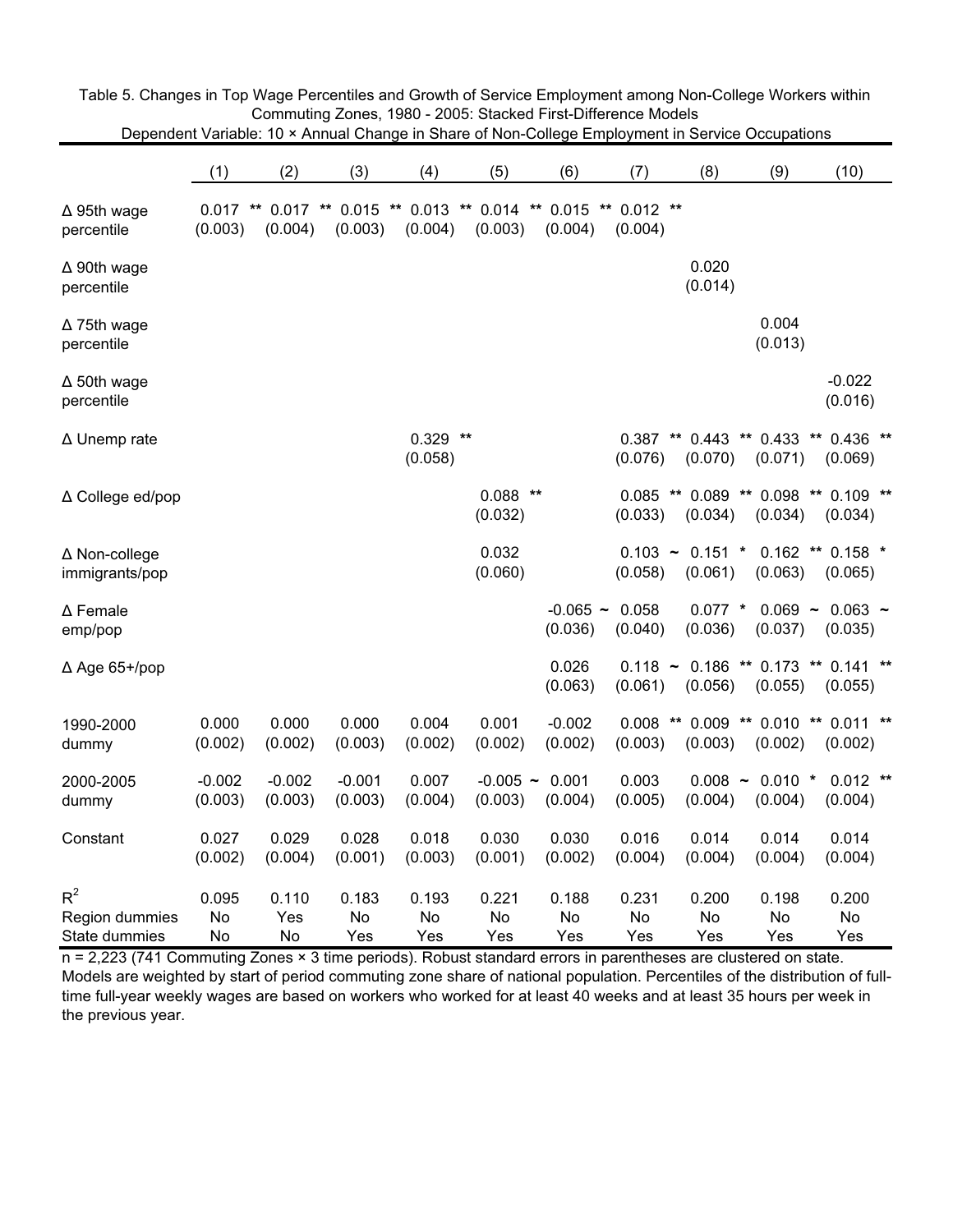Table 6. Changes in Top Wage Percentiles and Growth of Service Employment, 1980 - 2005: Stacked First-Difference Estimates by Detailed Service Occupation Dependent Variable: 100 × Annual Change in Commuting Zone's Ratio of Non-College Employment in Service Sub-Occupation to Non-College Employment in Non-Service Occupations

|                                    | Food<br>Service             | Health<br>Support              | <b>Building</b><br>Cleaning/<br>Gardening | House<br>Cleaning/<br>Laundry | Security<br>Guards |
|------------------------------------|-----------------------------|--------------------------------|-------------------------------------------|-------------------------------|--------------------|
| $\Delta$ p95                       | 0.083<br>*<br>(0.038)       | 0.017<br>(0.023)               | $***$<br>0.097<br>(0.026)                 | 0.025<br>(0.016)              | 0.012<br>(0.009)   |
| $\triangle$ p95 + full<br>controls | 0.072<br>(0.038)            | 0.019<br>∼<br>(0.021)          | $***$<br>0.084<br>(0.025)                 | 0.018<br>(0.011)              | 0.012<br>(0.010)   |
|                                    | Personal<br>Appear-<br>ance | Child<br>Care                  | Recreat-<br>ion                           | Misc.<br>Personal<br>Svcs     |                    |
| $\Delta$ p95                       | 0.025<br>*<br>(0.011)       | 0.022<br>(0.021)               | 0.010<br>(0.006)                          | 0.014<br>(0.007)              |                    |
| $\triangle$ p95 + full<br>controls | 0.021<br>(0.011)            | 0.025<br>$\tilde{}$<br>(0.022) | 0.010<br>$\tilde{\phantom{a}}$<br>(0.006) | 0.013<br>(0.007)              |                    |

n = 2,123. (741 Commuting Zones × 3 time periods). Robust standard errors in parentheses are clustered on state. All models include state dummies. 'Full controls' include all additional covariates used in column (7) of Table 5. All models include an intercept and are weighted by start of period commuting zone share of national population. Percentiles of the distribution of full-time full-year weekly wages are based on workers who worked for at least 40 weeks and at least 35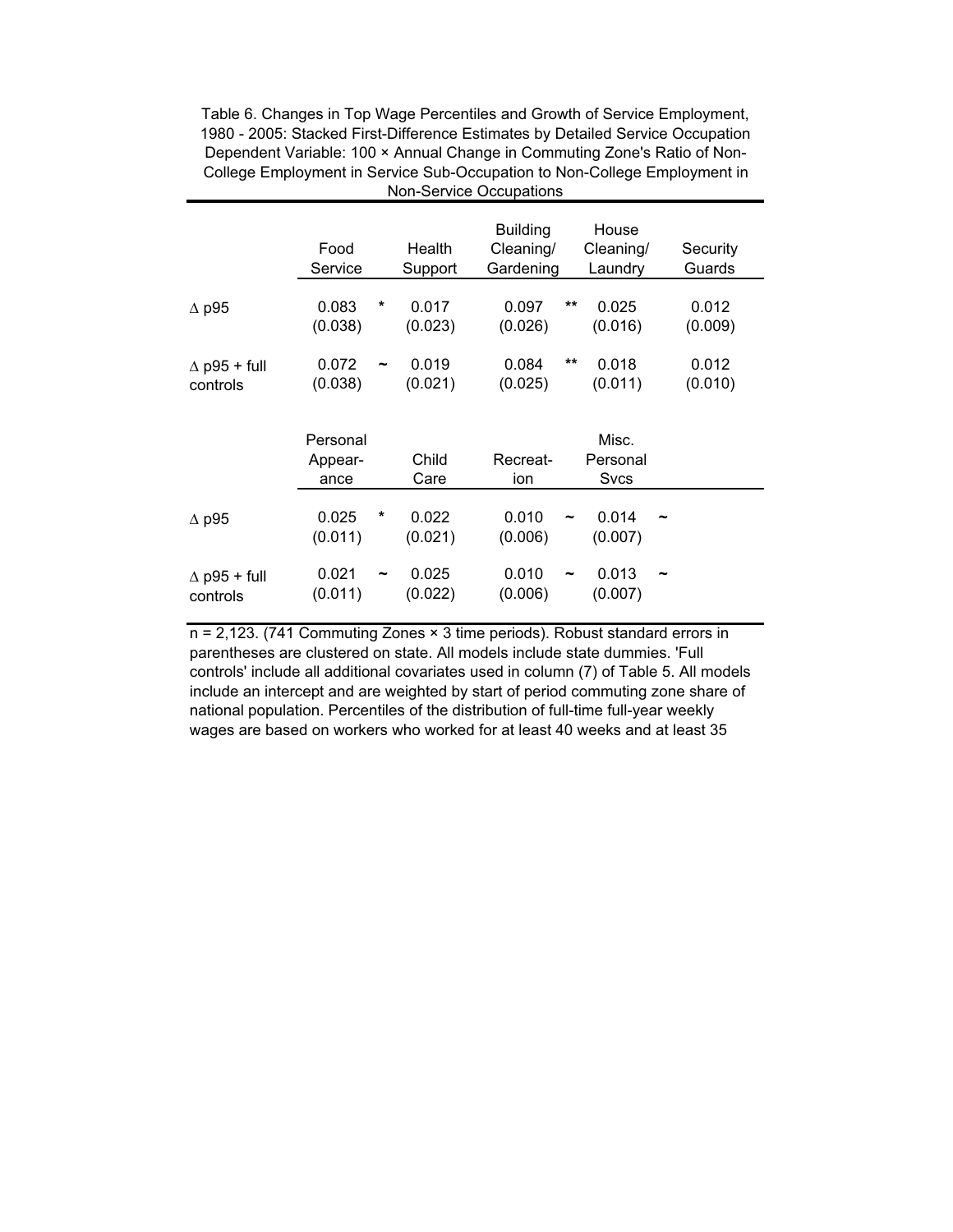|                                                                                                                              | (1)         | (2)          | (3)                | (4)               | (5)               | (6)                                            | (7)               | (8)                                                                       |
|------------------------------------------------------------------------------------------------------------------------------|-------------|--------------|--------------------|-------------------|-------------------|------------------------------------------------|-------------------|---------------------------------------------------------------------------|
|                                                                                                                              |             |              |                    |                   |                   | A. Routine Task Index in $1980 \times 10^{-2}$ |                   |                                                                           |
| Non-college share<br>in service occs                                                                                         |             |              | $0.07$ *<br>(0.04) |                   |                   |                                                |                   | $-0.05$ *<br>(0.02)                                                       |
| College+/pop<br>1980                                                                                                         |             |              |                    | 0.21<br>(0.02)    | $\star\star$      |                                                |                   | 0.02<br>(0.03)                                                            |
| Some college/ pop<br>1980                                                                                                    |             |              |                    | $-0.03$<br>(0.02) |                   |                                                |                   | 0.02<br>(0.01)                                                            |
| HS dropout/ pop<br>1980                                                                                                      |             |              |                    | $-0.01$<br>(0.01) |                   |                                                |                   | 0.00<br>(0.01)                                                            |
| Real p90 in 1980                                                                                                             |             |              |                    |                   | 0.07<br>(0.02)    | $\star\star$                                   |                   | 0.03<br>**<br>(0.01)                                                      |
| Real p50 in 1980                                                                                                             |             |              |                    |                   | $-0.07$<br>(0.01) | $***$                                          |                   | $-0.02$ *<br>(0.01)                                                       |
| Real p10 in 1980                                                                                                             |             |              |                    |                   | 0.09<br>(0.01)    | $\star\star$                                   |                   | 0.04<br>$^{\star\star}$<br>(0.01)                                         |
| College<br>immigrants/pop                                                                                                    |             |              |                    |                   |                   | 0.50<br>(0.09)                                 | $\star\star$      | $-0.03$<br>(0.06)                                                         |
| Non-college<br>immigrants/pop                                                                                                |             |              |                    |                   |                   | $-0.15$<br>(0.04)                              | $\star\star$      | $-0.03$<br>(0.07)                                                         |
| Unemployment<br>rate 1980                                                                                                    |             |              |                    |                   |                   |                                                | $-0.07$<br>(0.05) | 0.02<br>(0.04)                                                            |
| Female emp/pop<br>1980                                                                                                       |             |              |                    |                   |                   |                                                | 0.12<br>(0.01)    | **<br>0.07<br>$***$<br>(0.01)                                             |
| Age 65+/pop 1980                                                                                                             |             |              |                    |                   |                   |                                                | $-0.11$<br>(0.05) | $-0.02$<br>$\ast$<br>(0.01)                                               |
| $\mathsf{R}^2$<br><b>State Dummies</b>                                                                                       |             | 0.388<br>Yes | 0.396<br>Yes       | 0.782<br>Yes      | 0.833<br>Yes      | 0.613<br>Yes                                   | 0.781<br>Yes      | 0.901<br>Yes                                                              |
|                                                                                                                              |             |              |                    |                   | 2005              |                                                |                   | B. Change in Share of Non-College Employment in Service Occupations 1980- |
| Routine task index<br>$1980 \times 10^{-2}$                                                                                  | (0.17)      | (0.17)       | (0.15)             | (0.19)            | (0.25)            | (0.17)                                         | (0.27)            | 1.46 ** 1.21 ** 1.17 ** 0.66 ** 0.69 ** 0.66 ** 1.86 ** 1.11 **<br>(0.26) |
| $R^2$<br><b>State Dummies</b><br>n=741 Commuting Zones. Robust standard errors in parentheses are clustered on state. Models | 0.287<br>No | 0.510<br>Yes | 0.520<br>Yes       | 0.551<br>Yes      | 0.550<br>Yes      | 0.616<br>Yes                                   | 0.558<br>Yes      | 0.682<br>Yes                                                              |

Table 7. Correlates of the Routine Task Index (RTI) in 1980 and Robustness of the Relationship between RTI and Growth of Service Employment:, 1980-2005

n=741 Commuting Zones. Robust standard errors in parentheses are clustered on state. Models are weighted by start of period commuting zone share of national population. Each column of each panel presents a separate OLS regression. All models include an intercept and are weighted by the commuting zone's share of national employment in 1980. In Panel A,the dependent variable is the standardized routine task index for year 1980. In panel B, the dependent variable is the annualized change in the share of employed non-college workers in service occupations. All covariates listed in Panel A are included in corresponding columns in Panel B.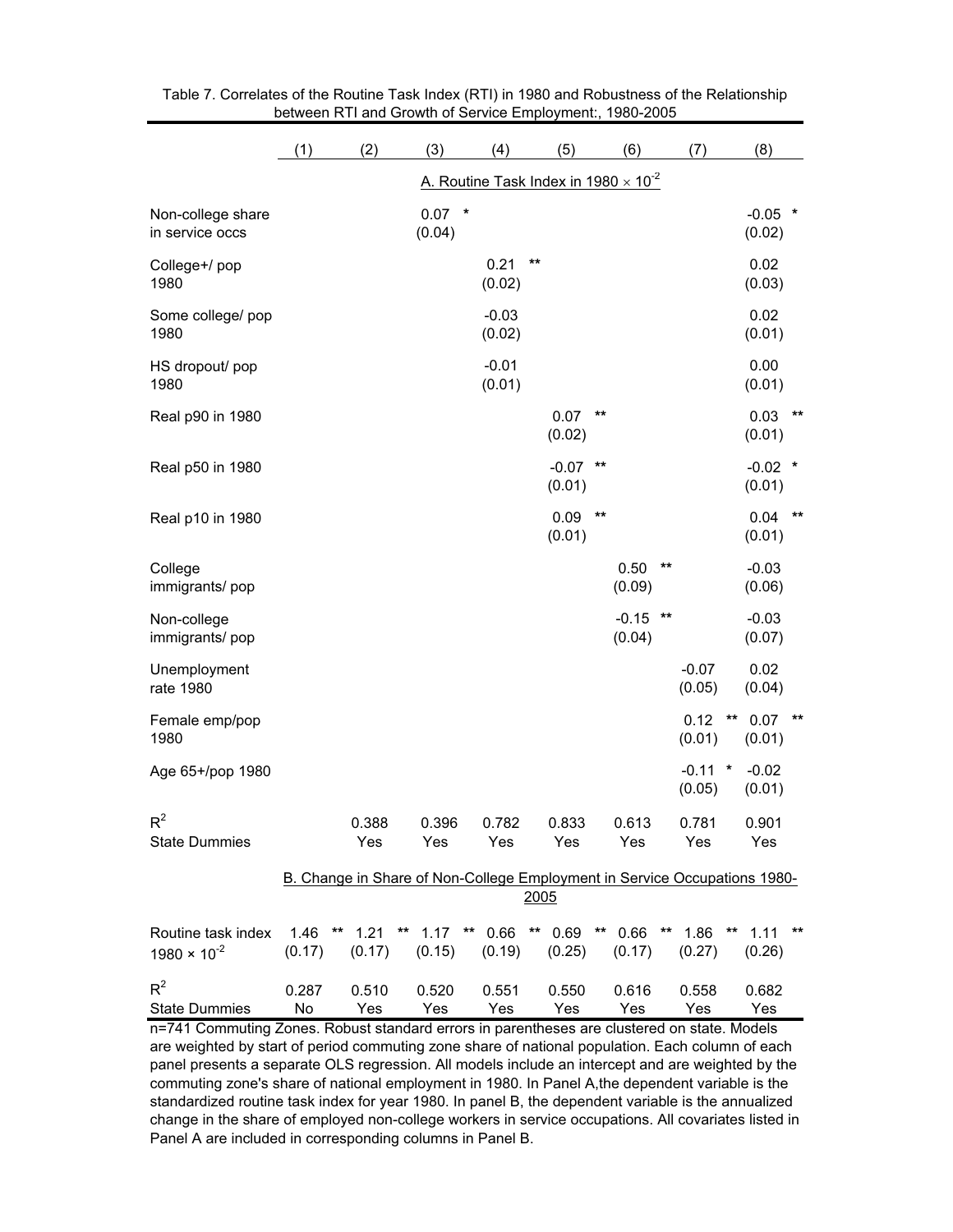|                                                               |                                  |                     |                                     | Occupations            |                                  |                                     |                                     |                           |       |
|---------------------------------------------------------------|----------------------------------|---------------------|-------------------------------------|------------------------|----------------------------------|-------------------------------------|-------------------------------------|---------------------------|-------|
|                                                               | 1980 -<br>1990                   | 1990 -<br>2000      | $2000 -$<br>2005                    |                        |                                  | 1980 - 2005                         |                                     |                           |       |
|                                                               | (1)                              | (2)                 | (3)                                 | (4)                    | (5)                              | (6)                                 | (7)                                 | (8)                       |       |
| Routine task<br>index <sub>-1</sub> $\times$ 10 <sup>-2</sup> | 0.331<br>$\star\star$<br>(0.106) | 0.323<br>(0.104)    | 1.335<br>$^{\star\star}$<br>(0.384) | 0.481<br>**<br>(0.094) | 0.314<br>**<br>(0.093)           | $^{\star\star}$<br>0.401<br>(0.097) | $^{\star\star}$<br>0.431<br>(0.094) | 0.360<br>**<br>(0.090)    | $***$ |
| ∆ Unemp rate                                                  |                                  |                     |                                     |                        | 0.355<br>(0.047)                 | $\star\star$                        |                                     | 0.423<br>$***$<br>(0.058) |       |
| ∆ College ed/pop                                              |                                  |                     |                                     |                        |                                  | 0.087<br>(0.034)                    | $\star\star$                        | $0.074$ *<br>(0.034)      |       |
| $\Delta$ Non-college<br>immigrants/pop                        |                                  |                     |                                     |                        |                                  | $0.133$ *<br>(0.058)                |                                     | 0.086<br>(0.065)          |       |
| $\Delta$ Female emp/pop                                       |                                  |                     |                                     |                        |                                  |                                     | $-0.051$ *<br>(0.026)               | $0.070$ *<br>(0.030)      |       |
| $\Delta$ Age 65+/pop                                          |                                  |                     |                                     |                        |                                  |                                     | 0.086<br>(0.060)                    | $0.170$ **<br>(0.058)     |       |
| 1990-2000 dummy                                               |                                  |                     |                                     | 0.001<br>(0.003)       | 0.004<br>(0.002)                 | $\ast$<br>(0.003)                   | $0.004 - 0.003$<br>(0.003)          | 0.016<br>$***$<br>(0.004) |       |
| 2000-2005 dummy                                               |                                  |                     |                                     | 0.010<br>(0.003)       | $\star\star$<br>0.001<br>(0.001) | 0.016<br>(0.004)                    | $\star\star$<br>0.006<br>(0.004)    | $0.017$ **<br>(0.005)     |       |
| Constant                                                      | 0.013<br>(0.001)                 | 0.029<br>(0.000)    | 0.067<br>(0.003)                    | 0.031<br>(0.031)       | 0.031<br>(0.001)                 | 0.021<br>(0.004)                    | 0.034<br>(0.003)                    | 0.013<br>(0.005)          |       |
| State dummies<br>$R^2$<br>n                                   | Yes<br>0.529<br>741              | Yes<br>0.581<br>741 | Yes<br>0.322<br>741                 | Yes<br>0.151<br>2,223  | Yes<br>0.208<br>2,223            | Yes<br>0.161<br>2,223               | Yes<br>0.156<br>2,223               | Yes<br>0.222<br>2,223     |       |

Table 8. Routine Task Intensity and Growth of Service Employment among Non-College Workers within Commuting Zones, 1980 - 2005: Stacked First-Difference Models Dependent Variable: 10 × Annual Change in Share of Non-College Employment in Service Occupations

Robust standard errors in parentheses are clustered on state. Models are weighted by start of period commuting zone share of national population. All models include state dummies. Routine task index is equal to ratio of DOT Routine to Manual task input in Commuting Zone at start of decade (1980, 1990 or 2000). This measure is standardized with mean zero and variance one in 1980 (1990 and 2000 values are in same units but are not restandardized in each decade).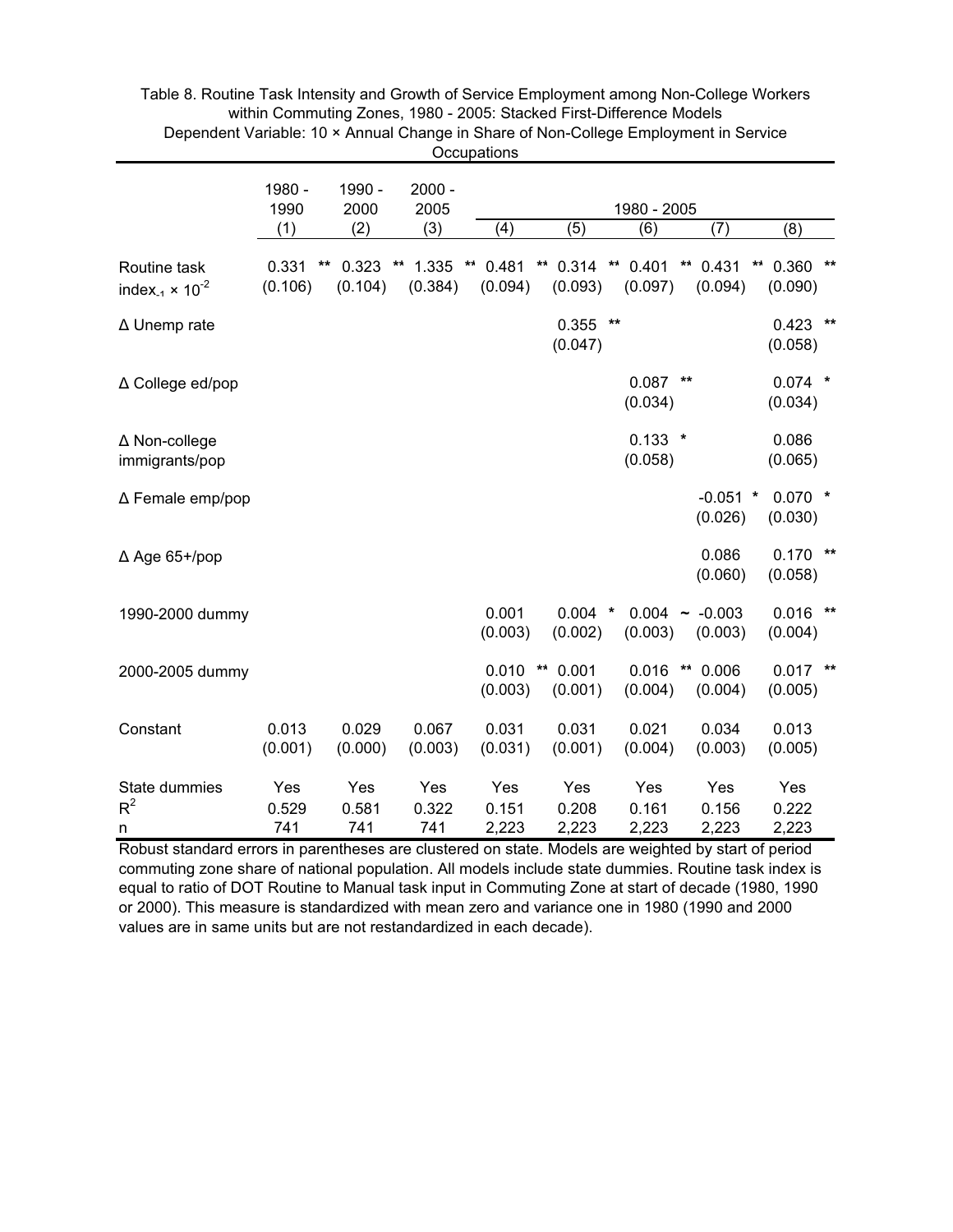|                                                               | 1980 -<br>1990 | 1990 -<br>2002       |       |                |              |                |              |                |              | 1980 - 2002         |              |                   |              |                     |    |                     |              |
|---------------------------------------------------------------|----------------|----------------------|-------|----------------|--------------|----------------|--------------|----------------|--------------|---------------------|--------------|-------------------|--------------|---------------------|----|---------------------|--------------|
|                                                               | (1)            | (2)                  |       | (3)            |              | (4)            |              | (5)            |              | (6)                 |              | (7)               |              | (8)                 |    | (9)                 |              |
| Routine task<br>index <sub>-1</sub> $\times$ 10 <sup>-2</sup> | 2.74<br>(0.22) | 2.22<br>**<br>(0.25) | $***$ | 5.42<br>(0.40) | $\star\star$ | 5.18<br>(0.39) | $\star\star$ | 2.98<br>(0.64) | $***$        | 2.25<br>(0.76)      | $\star\star$ | 4.45<br>(0.54)    | $\star\star$ | 5.59<br>(0.68)      | ** | 2.25<br>(0.60)      | $\star\star$ |
| Non-college share<br>in service occs                          |                |                      |       |                |              | 1.32<br>(0.19) | $***$        |                |              |                     |              |                   |              |                     |    | 0.83<br>(0.24)      | $\star\star$ |
| High-skill/low-skill<br>population 1980                       |                |                      |       |                |              |                |              | 0.36<br>(0.08) | $\star\star$ |                     |              |                   |              |                     |    | $0.23$ *<br>(0.12)  |              |
| Real p90 in 1980                                              |                |                      |       |                |              |                |              |                |              | 0.46<br>(0.09)      | $***$        |                   |              |                     |    | 0.23<br>(0.08)      | $**$         |
| Real p50 in 1980                                              |                |                      |       |                |              |                |              |                |              | $-0.23$ *<br>(0.10) |              |                   |              |                     |    | $-0.08$<br>(0.07)   |              |
| Real p10 in 1980                                              |                |                      |       |                |              |                |              |                |              | 0.18<br>(0.14)      |              |                   |              |                     |    | $0.12 -$<br>(0.07)  |              |
| College<br>immigrants/pop                                     |                |                      |       |                |              |                |              |                |              |                     |              | 1.50<br>(0.45)    | $***$        |                     |    | $-0.12$<br>(0.41)   |              |
| Non-college<br>immigrants/pop                                 |                |                      |       |                |              |                |              |                |              |                     |              | $-0.56$<br>(0.17) | $\star\star$ |                     |    | $-0.04$<br>(0.19)   |              |
| Unemployment<br>rate 1980                                     |                |                      |       |                |              |                |              |                |              |                     |              |                   |              | $-0.55$ ~<br>(0.30) |    | $-0.48$ *<br>(0.20) |              |
| Female emp/pop<br>1980                                        |                |                      |       |                |              |                |              |                |              |                     |              |                   |              | $-0.18$<br>(0.13)   |    | $-0.20$ ~<br>(0.10) |              |
| Age 65+/pop 1980                                              |                |                      |       |                |              |                |              |                |              |                     |              |                   |              | $-0.07$<br>(0.25)   |    | 0.00<br>(0.23)      |              |
| $R^2$<br><b>State Dummies</b>                                 | 0.637<br>Yes   | 0.371<br>Yes         |       | 0.611<br>Yes   |              | 0.652<br>Yes   |              | 0.655<br>Yes   |              | 0.665<br>Yes        |              | 0.628<br>Yes      |              | 0.614<br>Yes        |    | 0.701<br>Yes        |              |

Table 9. Computer Adoption within Commuting Zones 1980 to 2002 and initial Routine Task Intensity. Dependent Variable: Doms-Lewis Measure of Computer Adoption ('adjusted PCs per employee')

n=687 Commuting Zones (n=672 in (2)). Robust standard errors in parentheses are clustered on state. Models are weighted by start of period commuting zone share of national population. The Doms-Lewis measure of computer adoption measures the number of personal computers per employee, controlling for 950 industry/establishment interactions. All models include an intercept and are weighted by the commuting zone's share of national employment in 1980.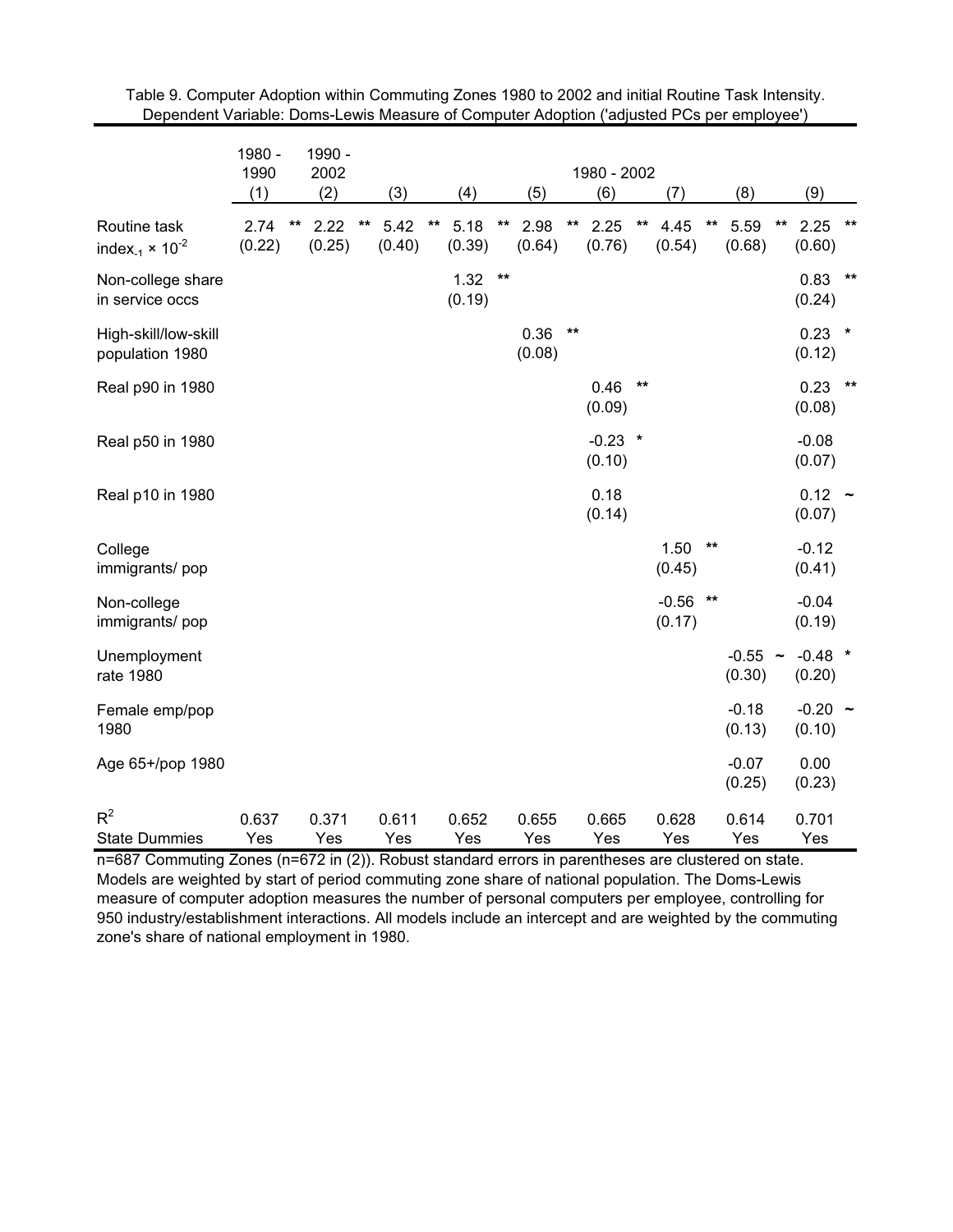| Dependent Variable: 10 × Annual Change in Standardized Task Measure |                       |    |                        |    |                        |    |                                          |    |                             |    |
|---------------------------------------------------------------------|-----------------------|----|------------------------|----|------------------------|----|------------------------------------------|----|-----------------------------|----|
|                                                                     | All<br>Workers<br>(1) |    | College<br>Grad<br>(2) |    | Some<br>College<br>(3) |    | <b>HS Grad</b><br>(4)                    |    | <b>HS</b><br>Dropout<br>(5) |    |
|                                                                     |                       |    |                        |    |                        |    | A. Change in Abstract Task Measure       |    |                             |    |
| Routine task<br>$index_{-1}$                                        | 0.217<br>(0.023)      | ** | 0.150<br>(0.022)       | ** | 0.041<br>(0.023)       |    | 0.116<br>(0.030)                         | ** | 0.116<br>(0.049)            | *  |
| $R^2$<br>Mean of dep var                                            | 0.472<br>0.520        |    | 0.200<br>$-0.089$      |    | 0.135<br>$-0.130$      |    | 0.179<br>$-0.102$                        |    | 0.177<br>$-0.200$           |    |
|                                                                     |                       |    |                        |    |                        |    | <b>B. Change in Routine Task Measure</b> |    |                             |    |
| Routine task<br>$index_{-1}$                                        | $-0.301$<br>(0.028)   | ** | $-0.217$<br>(0.040)    | ** | $-0.265$<br>(0.030)    | ** | $-0.302$<br>(0.030)                      | ** | $-0.186$<br>(0.075)         | *  |
| $R^2$<br>Mean of dep var                                            | 0.406<br>$-0.888$     |    | 0.168<br>0.021         |    | 0.224<br>$-0.745$      |    | 0.268<br>$-1.091$                        |    | 0.157<br>$-0.390$           |    |
|                                                                     |                       |    |                        |    |                        |    | C. Change in Manual Task Measure         |    |                             |    |
| Routine task<br>$index_{-1}$                                        | 0.118<br>(0.012)      | ** | $-0.029$<br>(0.012)    | *  | 0.093<br>(0.023)       | ** | 0.178<br>(0.015)                         | ** | 0.180<br>(0.033)            | ** |
| $R^2$<br>Mean of dep var                                            | 0.479<br>0.098        |    | 0.039<br>0.150         |    | 0.283<br>0.332         |    | 0.171<br>0.494                           |    | 0.246<br>0.391              |    |

Table 10. Routine Task Intensity and Changes in Real Full-Time Weekly Log Wage Percentiles within Commuting Zones, 1980 - 2005: Stacked First-Difference Models

n = 2,123. (741 commuting zones × 3 time periods). Robust standard errors in parentheses are clustered on state. Models are weighted by start of period commuting zone share of national population. All models include state dummies and controls for contemporaneous commuting-zone level changes in the unemployment rate, the share of college-educated (some college+) residents, the share of non-college (high school graduate or lower) immigrants, the female labor force participation rate, and the share age 65+ in the population. Routine task index is equal to ratio of DOT Routine to Manual task input in Commuting Zone at start of decade (1980, 1990 or 2000). This measure is standardized with mean zero and variance one in 1980 (1990 and 2000 values are in same units but are not restandardized in each decade). All task measures (dependent variables) are standardized with mean zero and variance one in 1980.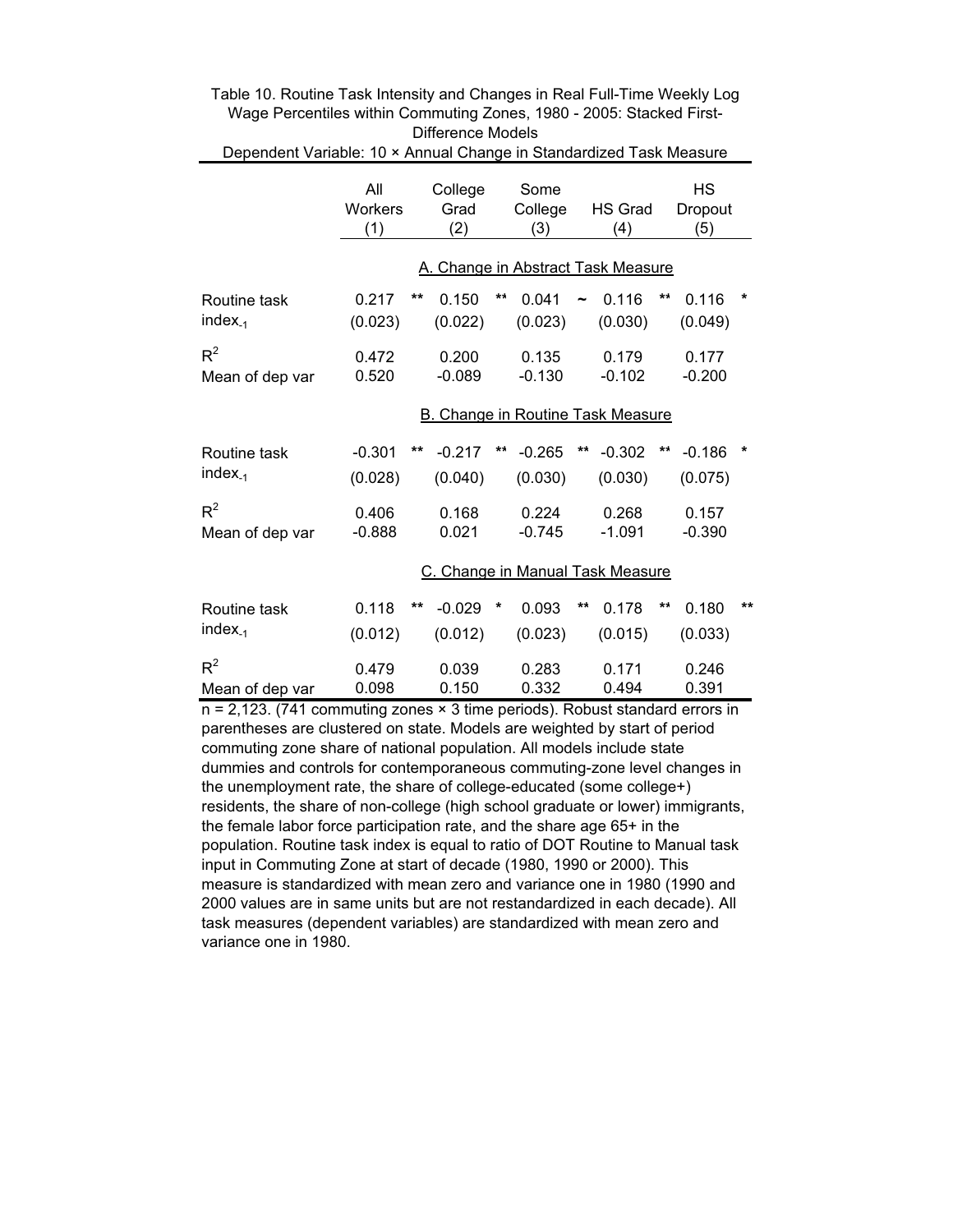|                              | p95<br>(1)       | p90<br>(2)             | p75<br>(3)             | p50<br>(4)                 | p10<br>(5)                                | p9050<br>(6)                     | p5010<br>(7)                         |
|------------------------------|------------------|------------------------|------------------------|----------------------------|-------------------------------------------|----------------------------------|--------------------------------------|
|                              |                  |                        |                        |                            | A. 1980 - 2005: Stacked first differences |                                  |                                      |
| Routine task<br>$index_{-1}$ | 0.140<br>(0.016) | **<br>0.034<br>(0.003) | **<br>0.026<br>(0.003) | ** 0.020<br>(0.003)        | $*$ 0.012<br>(0.003)                      | $\star\star$<br>0.014<br>(0.002) | $***$<br>**<br>0.008<br>(0.003)      |
| $R^2$<br>n                   | 0.432<br>2,223   | 0.484<br>2,223         | 0.513<br>2,223         | 0.447<br>2,223             | 0.221<br>2,223                            | 0.196<br>2,223                   | 0.306<br>2,223                       |
|                              |                  |                        |                        | B. 1980 - 1990             |                                           |                                  |                                      |
| Routine task<br>$index_{-1}$ | 0.041<br>(0.004) | 0.035<br>**<br>(0.004) | **<br>0.029<br>(0.003) | ** 0.028<br>(0.003)        | $*$ 0.012 $*$<br>(0.005)                  | 0.008<br>(0.002)                 | $***$<br>0.016<br>(0.005)            |
| $R^2$<br>n                   | 0.676<br>741     | 0.703<br>741           | 0.695<br>741           | 0.698<br>741               | 0.635<br>741                              | 0.449<br>741                     | 0.426<br>741                         |
|                              |                  |                        |                        | C. 1990 - 2000             |                                           |                                  |                                      |
| Routine task<br>$index_{-1}$ | 0.043<br>(0.003) | **<br>0.040<br>(0.003) | **<br>0.026<br>(0.003) | ** 0.009<br>(0.003)        | $\star\star$<br>0.001<br>(0.003)          | 0.031<br>(0.003)                 | $\star\star$<br>$0.008$ *<br>(0.003) |
| $R^2$<br>n                   | 0.456<br>741     | 0.496<br>741           | 0.391<br>741           | 0.441<br>741               | 0.725<br>741                              | 0.650<br>741                     | 0.636<br>741                         |
|                              |                  |                        |                        | D. 2000-2005               |                                           |                                  |                                      |
| Routine task<br>$index_{-1}$ | 0.651<br>(0.083) | $0.025$ *<br>(0.011)   | 0.018<br>(0.007)       | 0.010<br>$\ast$<br>(0.009) | $-0.012$<br>(0.009)                       | 0.015<br>(0.013)                 | 0.023<br>**<br>(0.007)               |
| $R^2$<br>n                   | 0.572<br>741     | 0.303<br>741           | 0.382<br>741           | 0.301<br>741               | 0.334<br>741                              | 0.199<br>741                     | 0.333<br>741                         |

Table 11. Routine Task Intensity and Changes in Real Full-Time Weekly Log Wage Percentiles within Commuting Zones, 1980 - 2005: Stacked First-Difference Models Dependent Variable: 10 × Annual Change in Indicated Wage Percentile

Robust standard errors in parentheses are clustered on state. Models are weighted by start of period commuting zone share of national population. All models include state dummies. Models in top panel include controls for contemporaneous commuting-zone level changes in the unemployment rate, the share of college-educated (some college+) residents, the share of non-college (high school graduate or lower) immigrants, the female labor force participation rate, and the share age 65+ in the population. Routine task index is equal to ratio of DOT Routine to Manual task input in Commuting Zone at start of decade (1980, 1990 or 2000). This measure is standardized with mean zero and variance one in 1980 (1990 and 2000 values are in same units but are not restandardized in each decade).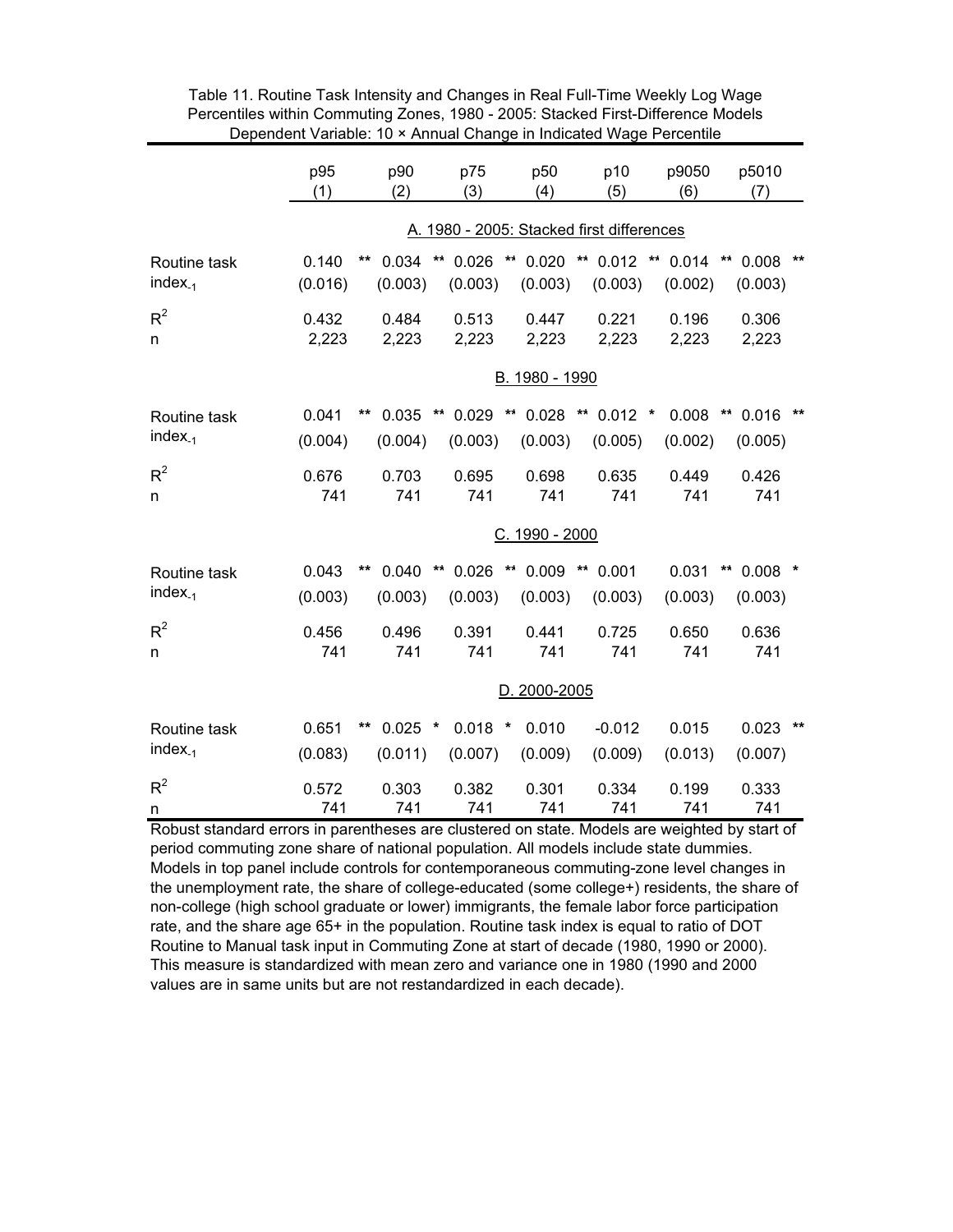|                                                                   | Manager-<br>Profsnl<br>(1) |       | Tech -<br>Sales -<br>Admin<br>(2) |              | Opera-<br>tives<br>(3)    |  | Produc-<br>tion<br>(4)    |         | Farm -<br>Fish -<br>Forest<br>(5) |                       | Service<br>Occs<br>(6)    |         |
|-------------------------------------------------------------------|----------------------------|-------|-----------------------------------|--------------|---------------------------|--|---------------------------|---------|-----------------------------------|-----------------------|---------------------------|---------|
|                                                                   | A. Males                   |       |                                   |              |                           |  |                           |         |                                   |                       |                           |         |
| A. Routine task<br>$index_{-1}$<br>$R^2$                          | 0.014<br>(0.004)<br>0.519  | $***$ | 0.030<br>(0.005)<br>0.473         | $\star\star$ | 0.004<br>(0.004)<br>0.315 |  | 0.001<br>(0.003)<br>0.309 |         | $-0.034$<br>(0.018)<br>0.107      | $\tilde{\phantom{a}}$ | 0.011<br>(0.004)<br>0.318 | $***$   |
| <b>B.</b> Routine task<br>index <sub>-1</sub> + controls<br>$R^2$ | 0.021<br>(0.005)<br>0.532  | $***$ | 0.035<br>(0.004)<br>0.489         | $\star\star$ | 0.004<br>(0.003)<br>0.328 |  | 0.004<br>(0.004)<br>0.332 |         | $-0.014$<br>(0.014)<br>0.122      |                       | 0.014<br>(0.004)<br>0.329 | $***$   |
| Mean of dep var                                                   | 0.113                      |       | 0.065                             |              | $-0.026$                  |  | $-0.049$                  |         | 0.011                             |                       | 0.019                     |         |
|                                                                   | <b>B.</b> Females          |       |                                   |              |                           |  |                           |         |                                   |                       |                           |         |
| A. Routine task<br>$index_{-1}$<br>$R^2$                          | 0.031<br>(0.003)<br>0.585  | $***$ | 0.028<br>(0.003)<br>0.388         | **           | 0.004<br>(0.007)<br>0.133 |  | 0.008<br>(0.007)<br>0.054 |         | 0.006<br>(0.017)<br>0.070         |                       | 0.010<br>(0.004)<br>0.405 | $***$   |
| <b>B.</b> Routine task<br>index <sub>-1</sub> + controls<br>$R^2$ | 0.033<br>(0.003)<br>0.594  | $***$ | 0.024<br>(0.003)<br>0.431         | $***$        | 0.004<br>(0.006)<br>0.148 |  | 0.012<br>(0.006)<br>0.060 | $\star$ | 0.013<br>(0.019)<br>0.074         |                       | 0.010<br>(0.004)<br>0.418 | $\star$ |
| Mean of dep var                                                   | 0.140                      |       | 0.093                             |              | 0.008                     |  | 0.046                     |         | $-0.016$                          |                       | 0.036                     |         |

| Table 12. Routine Task Intensity and Changes in Real Hourly Wages by Occupation, 1980 - |  |
|-----------------------------------------------------------------------------------------|--|
| 2005: Stacked First-Difference Models                                                   |  |
| Dependent Variable: 10 × Annual Change in Indicated Wage Measure                        |  |

n = 2,123. (741 commuting zones × 3 time periods). Robust standard errors in parentheses are clustered on state. Models are weighted by start of period commuting zone share of national population. Each cell corresonds to a separate OLS regression. All models include state dummies. Specification (B) also includes measures of contemporaneous commutingzone level changes in the unemployment rate, the share of college-educated (some college+) residents, the share of non-college (high school graduate or lower) immigrants, the female labor force participation rate, and the share age 65+ in the population. Routine task index is equal to ratio of DOT Routine to Manual task input in Commuting Zone at start of decade (1980, 1990 or 2000). This measure is standardized with mean zero and variance one in 1980 (1990 and 2000 values are in same units but are not restandardized in each decade).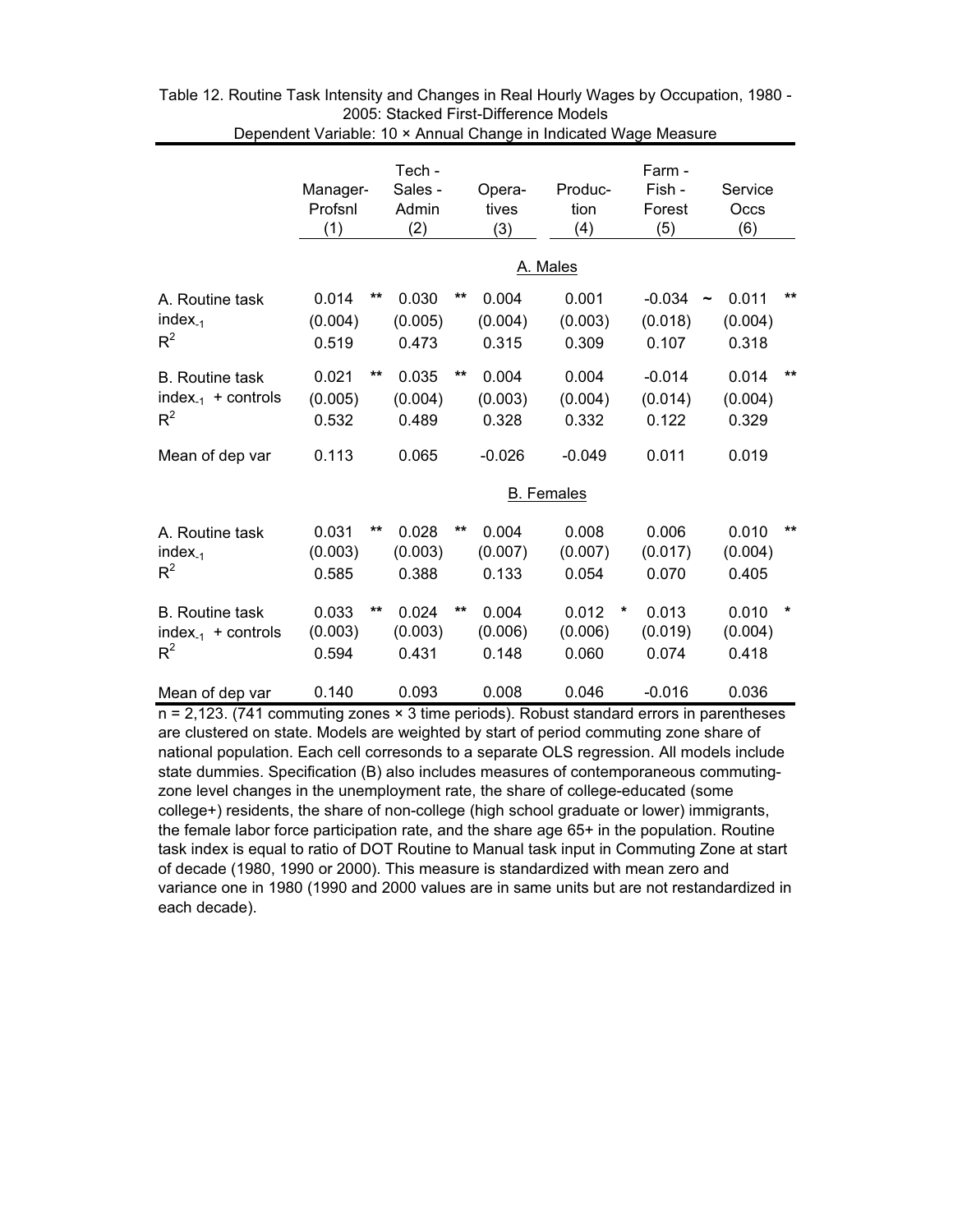| Dependent vanable. TV ^ Annual Onalige in Male Lug Mean Hudify Wage in Service Occupations |                      |                            |                    |                       |                                  |                                      |                                  |                                  |
|--------------------------------------------------------------------------------------------|----------------------|----------------------------|--------------------|-----------------------|----------------------------------|--------------------------------------|----------------------------------|----------------------------------|
|                                                                                            | 1980 -<br>1990       | 1990 -<br>2000             | $2000 -$<br>2005   |                       |                                  |                                      |                                  |                                  |
|                                                                                            | (1)                  | (2)                        | (3)                | (4)                   | (5)                              | (6)                                  | (7)                              | (8)                              |
| Routine task<br>index <sub>-1</sub> $\times$ 10 <sup>-2</sup>                              | $0.014 -$<br>(0.008) | 0.011<br>$\ast$<br>(0.005) | 0.010<br>(0.019)   | 0.011<br>(0.004)      | 0.014<br>$\star\star$<br>(0.004) | **<br>0.013<br>(0.005)               | 0.012<br>$\star\star$<br>(0.004) | $0.014$ **<br>**<br>(0.004)      |
| ∆ Unemp rate                                                                               |                      |                            |                    |                       | $-0.654$ *<br>(0.274)            |                                      |                                  | $-0.599$ ~<br>(0.338)            |
| ∆ College ed/pop                                                                           |                      |                            |                    |                       |                                  | $-0.212$<br>(0.196)                  |                                  | $-0.228$<br>(0.209)              |
| ∆ Non-college<br>immigrants/pop                                                            |                      |                            |                    |                       |                                  | $-0.442$ *<br>(0.216)                |                                  | $-0.398$<br>(0.304)              |
| ∆ Female emp/pop                                                                           |                      |                            |                    |                       |                                  |                                      | $0.223 -$<br>(0.123)             | 0.029<br>(0.153)                 |
| $\Delta$ Age 65+/pop                                                                       |                      |                            |                    |                       |                                  |                                      | (0.299)                          | $-0.509$ ~ $-0.738$ *<br>(0.357) |
| 1990-2000 dummy                                                                            |                      |                            |                    | 0.146<br>(0.019)      | $\star\star$<br>0.141<br>(0.018) | (0.022)                              | ** 0.139 ** 0.159 **<br>(0.024)  | $0.124$ **<br>(0.027)            |
| 2000-2005 dummy                                                                            |                      |                            |                    | 0.073<br>(0.015)      | 0.088<br>$***$<br>(0.018)        | $\star\star$<br>$0.059$ *<br>(0.023) | $0.087$ **<br>(0.027)            | 0.058<br>(0.036)                 |
| Constant                                                                                   | $-0.054$<br>(0.011)  | 0.094<br>(0.009)           | 0.021<br>(0.020)   | $-0.063$<br>(0.011)   | $-0.062$<br>(0.011)              | $-0.037$<br>(0.026)                  | $-0.075$<br>(0.021)              | $-0.026$<br>(0.036)              |
| State dummies<br>$R^2$<br>n                                                                | No<br>0.069<br>741   | No<br>0.022<br>741         | No<br>0.002<br>741 | Yes<br>0.318<br>2,223 | Yes<br>0.325<br>2,223            | Yes<br>0.321<br>2,223                | Yes<br>0.322<br>2,223            | Yes<br>0.329<br>2,223            |

Table 13a. Routine Task Intensity and Change in the Male Log Mean Hourly Wage in Service Occupations 1980 - 2005: Stacked First-Difference Models Dependent Variable: 10 × Annual Change in Male Log Mean Hourly Wage in Service Occupations

Robust standard errors in parentheses are clustered on state. Models are weighted by start of period commuting zone share of national population. Routine task index is equal to ratio of DOT Routine to Manual task input in Commuting Zone at start of decade (1980, 1990 or 2000). This measure is standardized with mean zero and variance one in 1980 (1990 and 2000 values are in same units but are not restandardized in each decade).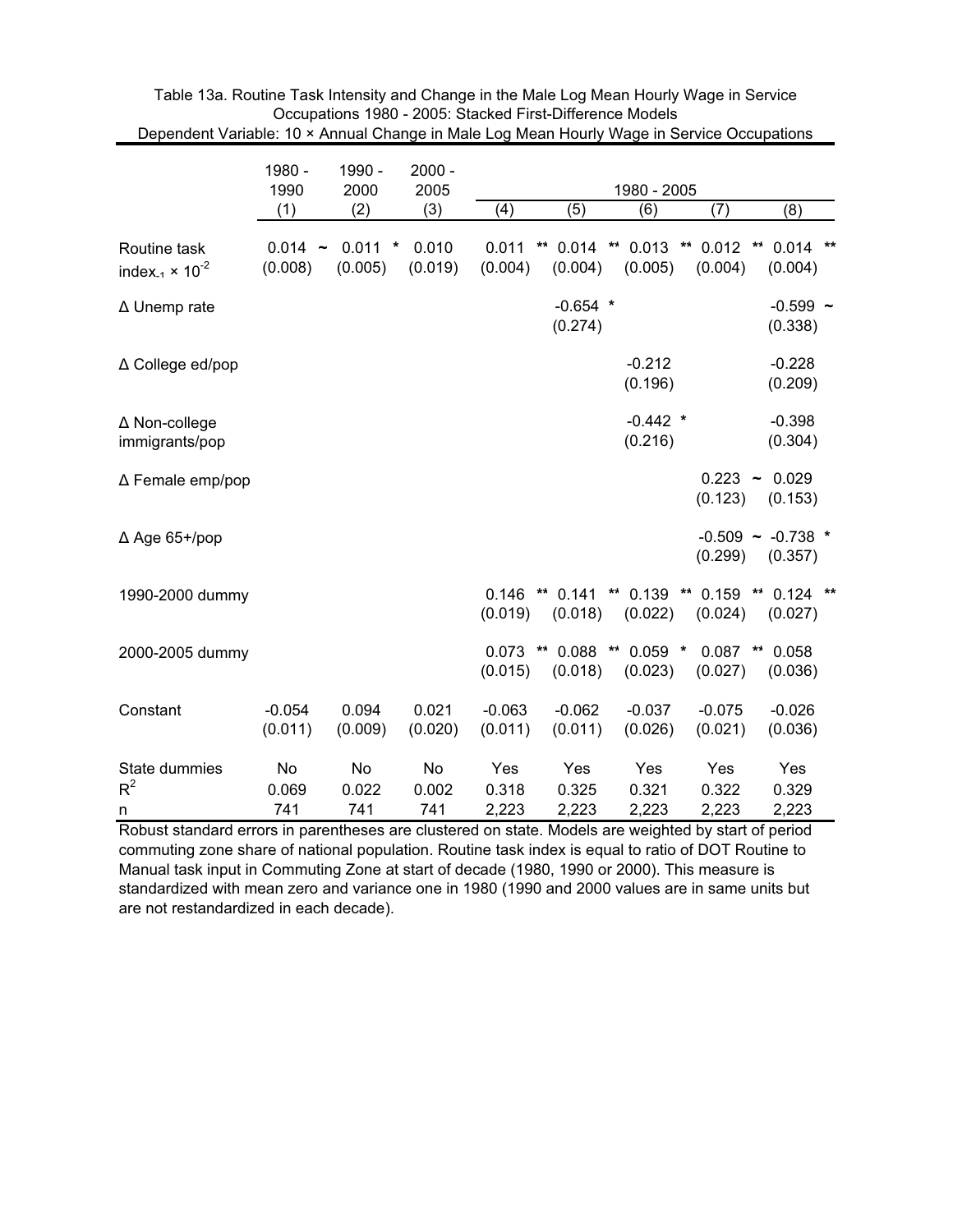|                                                               | 1980 -<br>1990            | 1990 -<br>2000        | $2000 -$<br>2005    | 1980 - 2005            |                                       |                                   |                        |                                    |
|---------------------------------------------------------------|---------------------------|-----------------------|---------------------|------------------------|---------------------------------------|-----------------------------------|------------------------|------------------------------------|
|                                                               | (1)                       | (2)                   | (3)                 | (4)                    | (5)                                   | (6)                               | (7)                    | (8)                                |
| Routine task<br>index <sub>-1</sub> $\times$ 10 <sup>-2</sup> | 0.031<br>$***$<br>(0.007) | $-0.012$ *<br>(0.005) | 0.007<br>(0.014)    | 0.010<br>(0.004)       | $0.012$ **<br>$\star\star$<br>(0.003) | $0.010$ *<br>(0.004)              | 0.009<br>(0.003)       | **<br>$0.010$ *<br>(0.004)         |
| ∆ Unemp rate                                                  |                           |                       |                     |                        | $-0.385$<br>(0.344)                   |                                   |                        | $-0.489$<br>(0.363)                |
| ∆ College ed/pop                                              |                           |                       |                     |                        |                                       | 0.126<br>(0.167)                  |                        | 0.083<br>(0.174)                   |
| ∆ Non-college<br>immigrants/pop                               |                           |                       |                     |                        |                                       | $-0.028$<br>(0.196)               |                        | $-0.176$<br>(0.279)                |
| $\Delta$ Female emp/pop                                       |                           |                       |                     |                        |                                       |                                   | 0.115<br>(0.161)       | $-0.056$<br>(0.166)                |
| $\Delta$ Age 65+/pop                                          |                           |                       |                     |                        |                                       |                                   | (0.388)                | $-1.164$ ** $-1.273$ **<br>(0.460) |
| 1990-2000 dummy                                               |                           |                       |                     | 0.102<br>(0.016)       | $\star\star$<br>(0.015)               | $0.099$ ** $0.110$<br>(0.017)     | ** 0.096 **<br>(0.022) | $0.082$ **<br>(0.025)              |
| 2000-2005 dummy                                               |                           |                       |                     | $-0.058$ **<br>(0.012) | (0.015)                               | $-0.049$ ** $-0.047$ *<br>(0.019) | $-0.070$ *<br>(0.028)  | $-0.072$ *<br>(0.036)              |
| Constant                                                      | 0.022<br>(0.008)          | 0.126<br>(0.009)      | $-0.036$<br>(0.012) | $-0.012$<br>(0.009)    | $-0.011$<br>(0.008)                   | $-0.026$<br>(0.022)               | $-0.004$<br>(0.022)    | 0.006<br>(0.035)                   |
| State dummies<br>$R^2$<br>n                                   | No<br>0.170<br>741        | No<br>0.025<br>741    | No<br>0.001<br>741  | Yes<br>0.405<br>2,223  | Yes<br>0.408<br>2,223                 | Yes<br>0.406<br>2,223             | Yes<br>0.414<br>2,223  | Yes<br>0.418<br>2,223              |

Table 13b. Routine Task Intensity and Change in the Female Log Mean Hourly Wage in Service Occupations 1980 - 2005: Stacked First-Difference Models Dependent Variable: 10 × Annual Change in Female Log Mean Hourly Wage in Service Occupations

Robust standard errors in parentheses are clustered on state. Models are weighted by start of period commuting zone share of national population. Routine task index is equal to ratio of DOT Routine to Manual task input in Commuting Zone at start of decade (1980, 1990 or 2000). This measure is standardized with mean zero and variance one in 1980 (1990 and 2000 values are in same units but are not restandardized in each decade).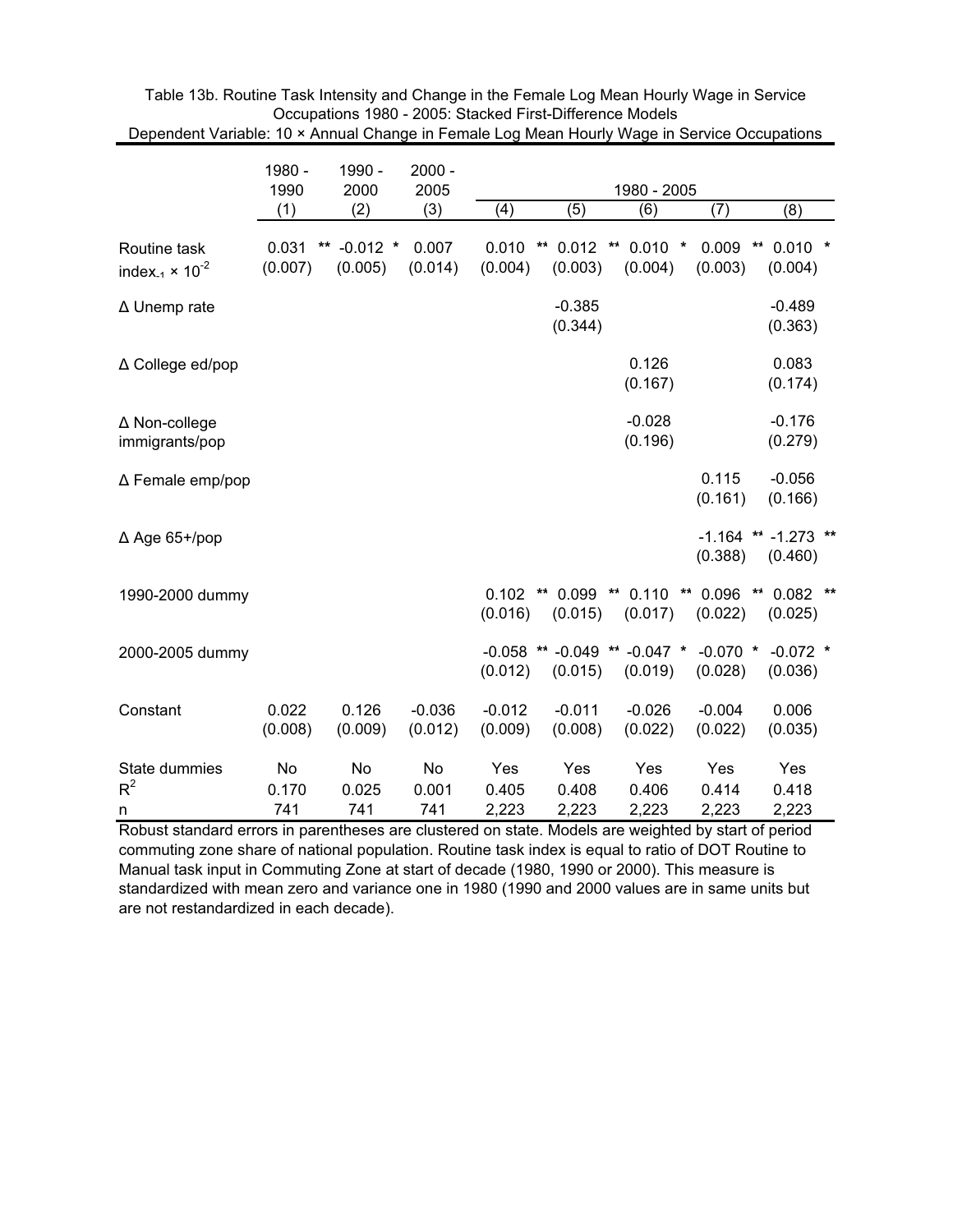



Figure 1b

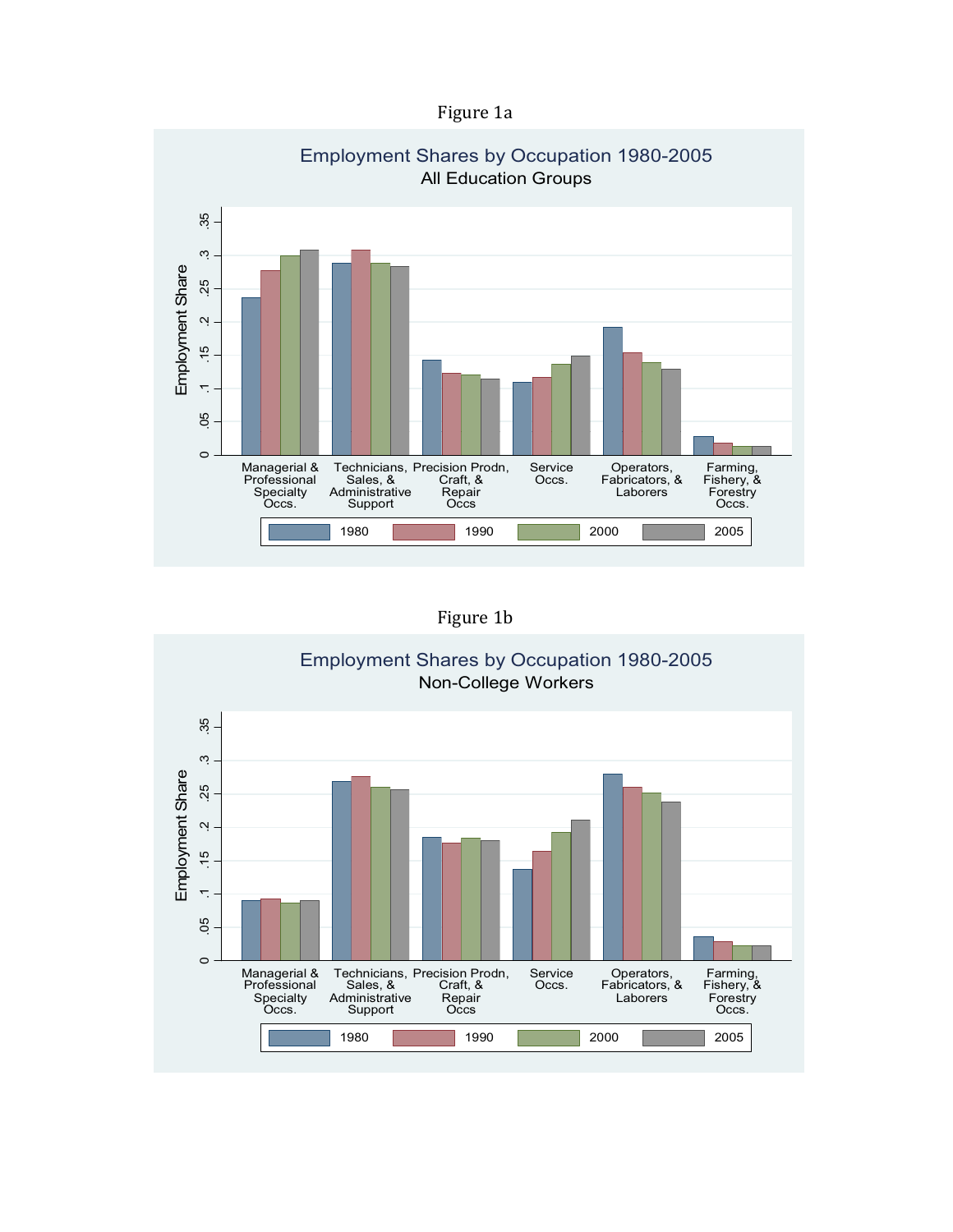

**A 1980 1990 . 1980-1990**

A.1980-1990







Note: The color scale reflects a ranking of commuting zones according to the plotted variable. Dark green represents areas with largest growth and dark orange stands for areas with lowest growth. Note: The color scale reflects a ranking of commuting zones according to the plotted variable. Dark green represents areas with largest growth and dark orange stands for areas with lowest growth.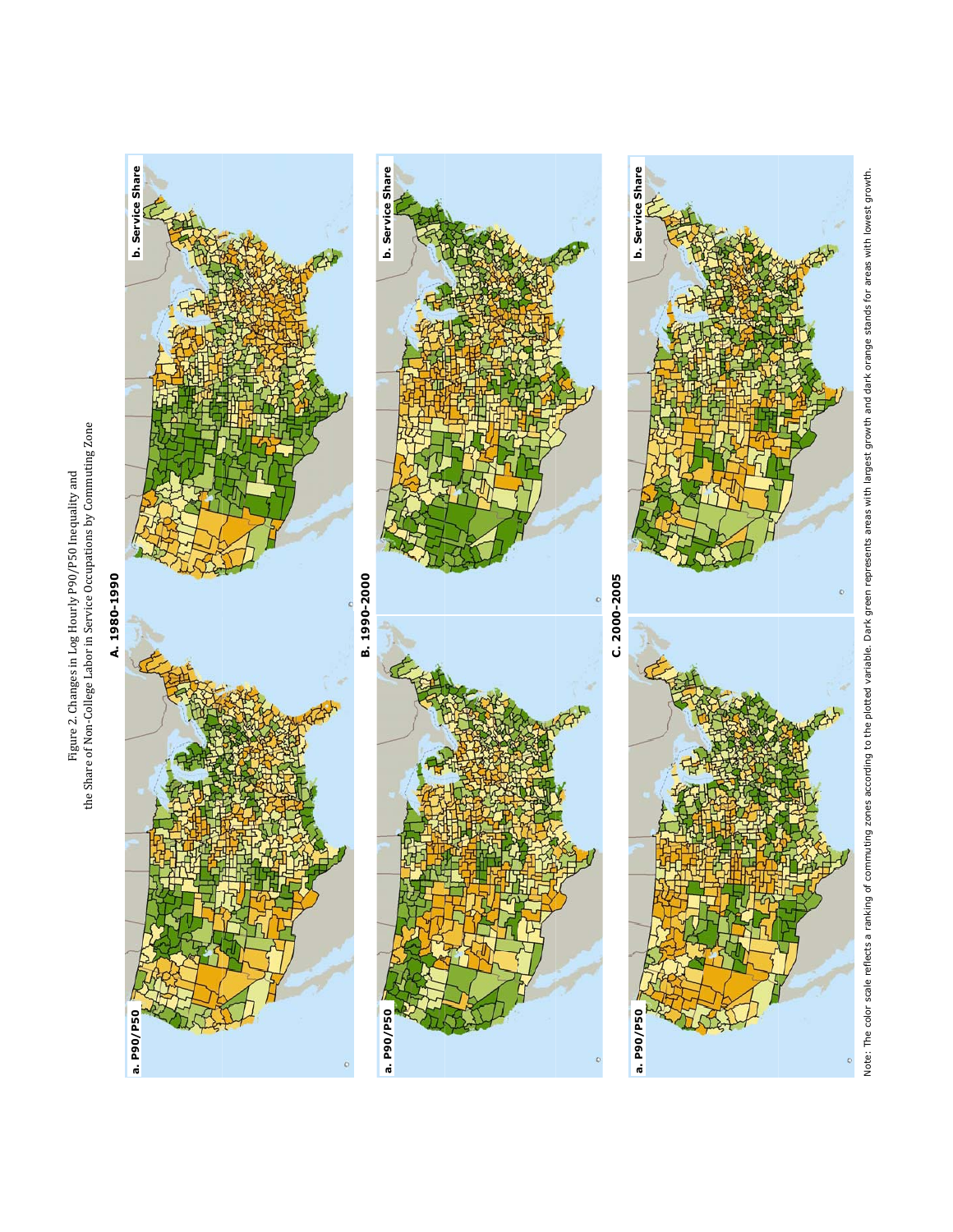in the Share of Non-College Labor in Service Occupations by Commuting Zone, 1980 - 2005 in the Share of Non-College Labor in Service Occupations by Commuting Zone, 1980 - 2005 Figure 3. Changes in Real Log Weekly Wage Percentiles and Growth Figure 3. Changes in Real Log Weekly Wage Percentiles and Growth

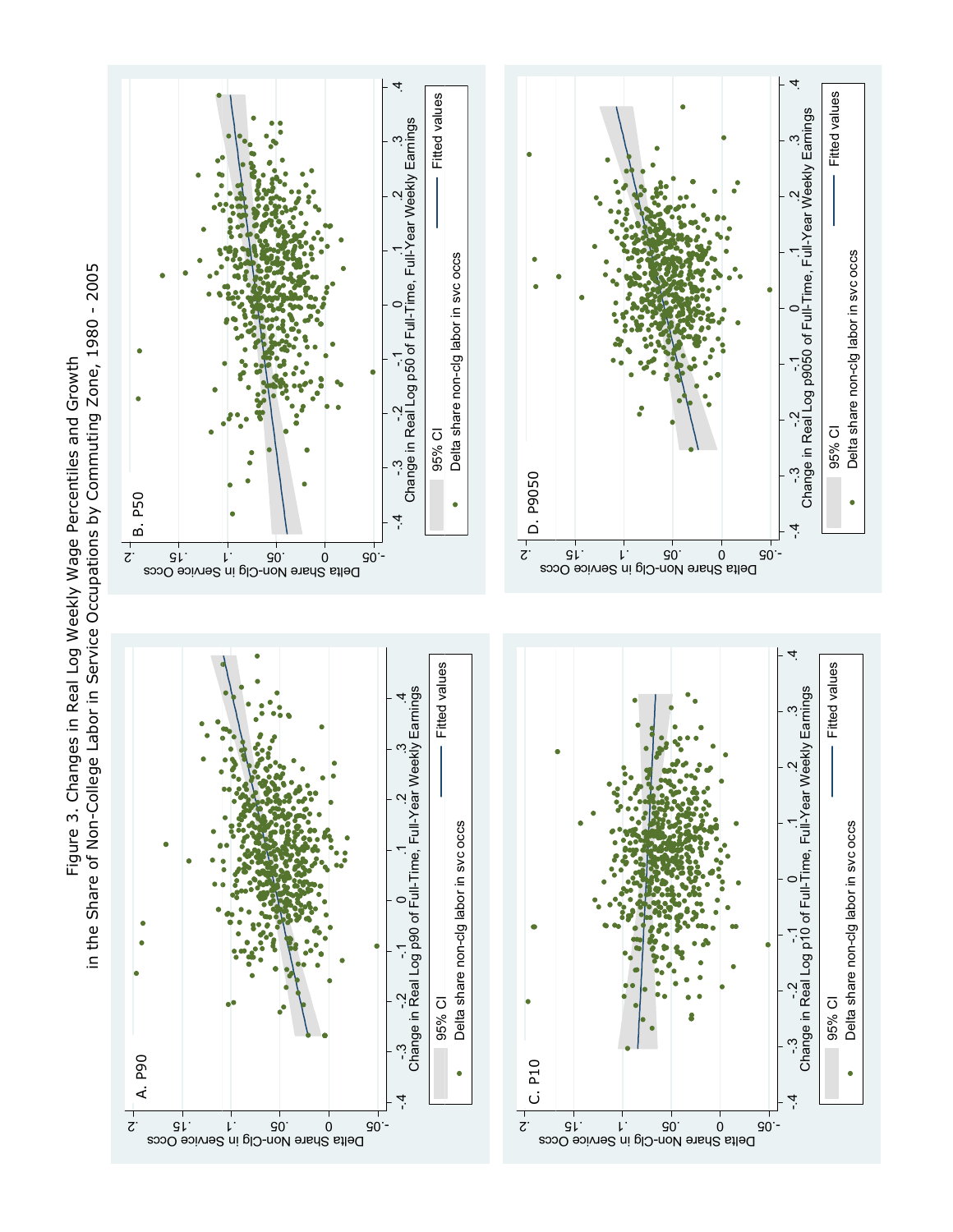Figure 4. Initial Routine Task Intensity (1980) and Changes in Service Occupation Share and Changes Task Input Figure 4. Initial Routine Task Intensity (1980) and Changes in Service Occupation Share and Changes Task Input by Commuting Zone, 1980 - 2005 by Commuting Zone, 1980 - 2005